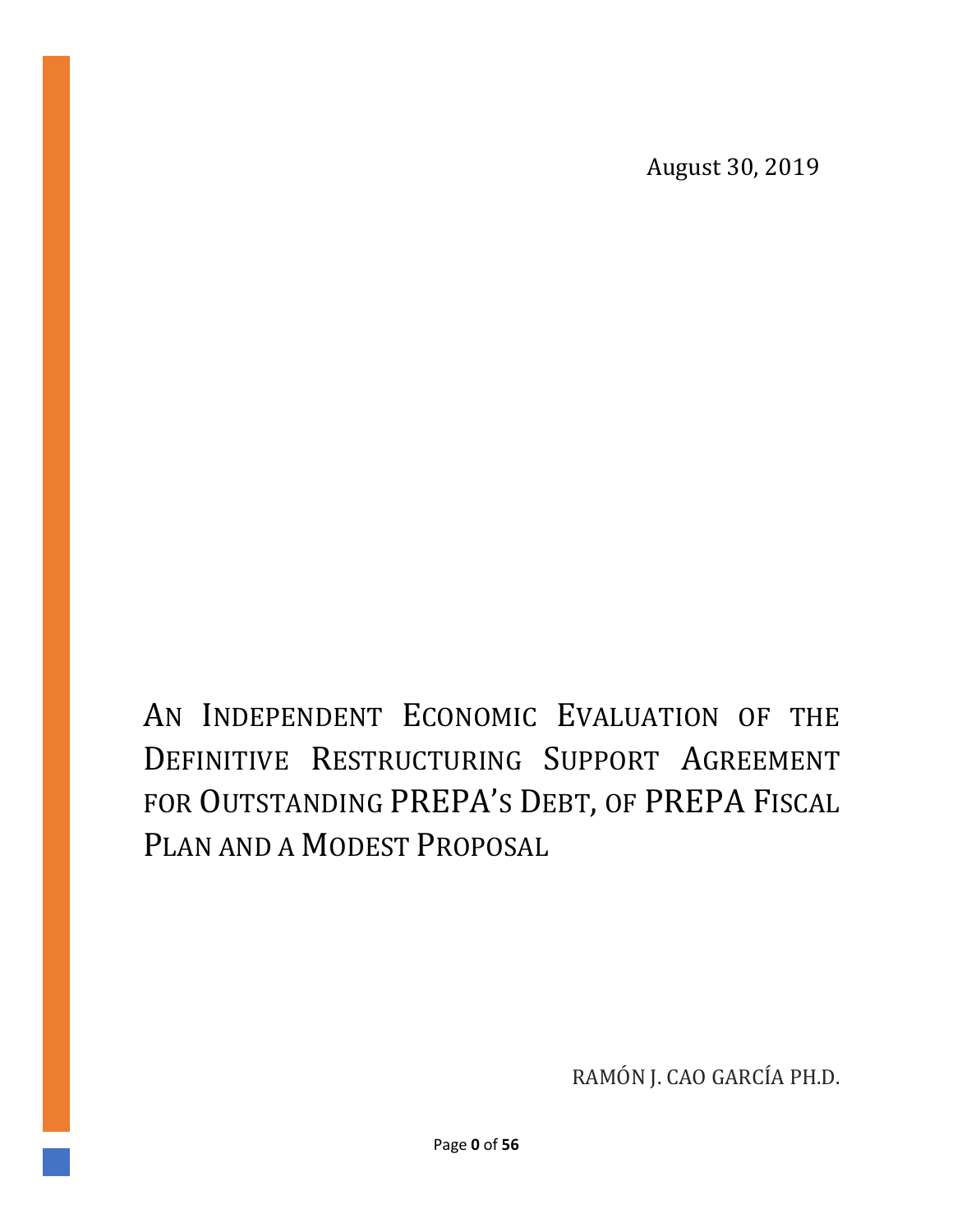# AN INDEPENDENT ECONOMIC EVALUATION OF THE DEFINITIVE RESTRUCTURING SUPPORT AGREEMENT FOR OUTSTANDING PREPA'S DEBT, OF PREPA FISCAL PLAN AND A MODEST PROPOSAL

Ramón J. Cao García, Ph.D. August 26, 2019

### Table of Contents

| Ι.    |                                                                                     |
|-------|-------------------------------------------------------------------------------------|
| II.   |                                                                                     |
| III.  |                                                                                     |
| IV.   |                                                                                     |
| V.    |                                                                                     |
| VI.   |                                                                                     |
| VII.  |                                                                                     |
| VIII. |                                                                                     |
| IX.   |                                                                                     |
| X.    |                                                                                     |
|       |                                                                                     |
|       |                                                                                     |
|       |                                                                                     |
|       |                                                                                     |
| XI.   |                                                                                     |
|       |                                                                                     |
|       | A Preliminary Evaluation of Proposed PREPA Debt Restructuring Agreement 37          |
|       | Description and implications of the proposed PREPA Debt Restructuring Agreement  37 |
|       | Evaluation of the outlined Alternative Debt Restructuring Agreement 40              |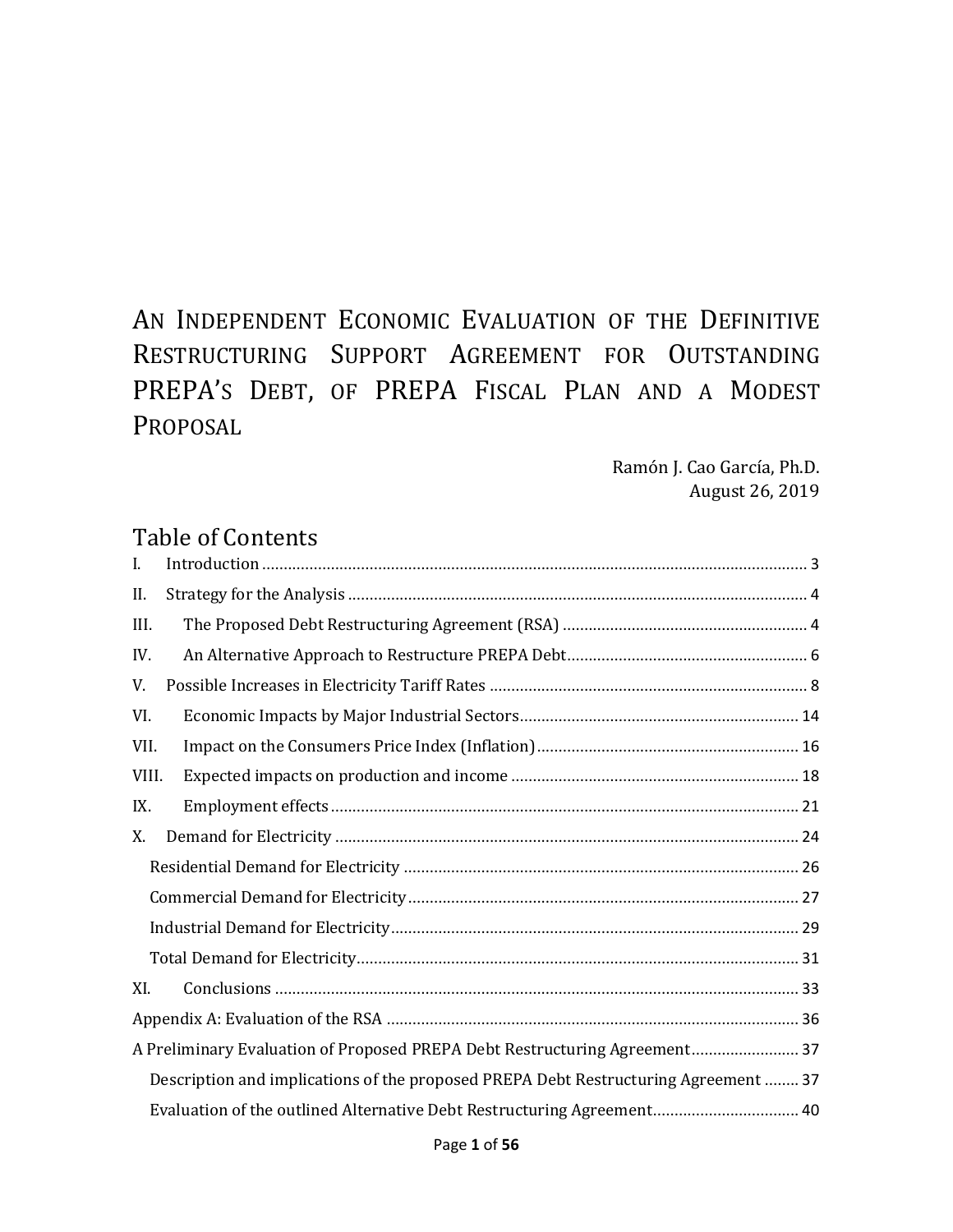| Appendix B: Puerto Rico 2013 Input/Output Matrix Condensed to Eight Sectors  46         |
|-----------------------------------------------------------------------------------------|
| Appendix C: Relevant Weights Used to Compute the Consumer Price Index 47                |
| Appendix D: Regression Equation Used to Forecast GNP at constant prices  48             |
|                                                                                         |
|                                                                                         |
|                                                                                         |
| Appendix H: General Assumptions Used in Estimating Demand Equations for Electricity and |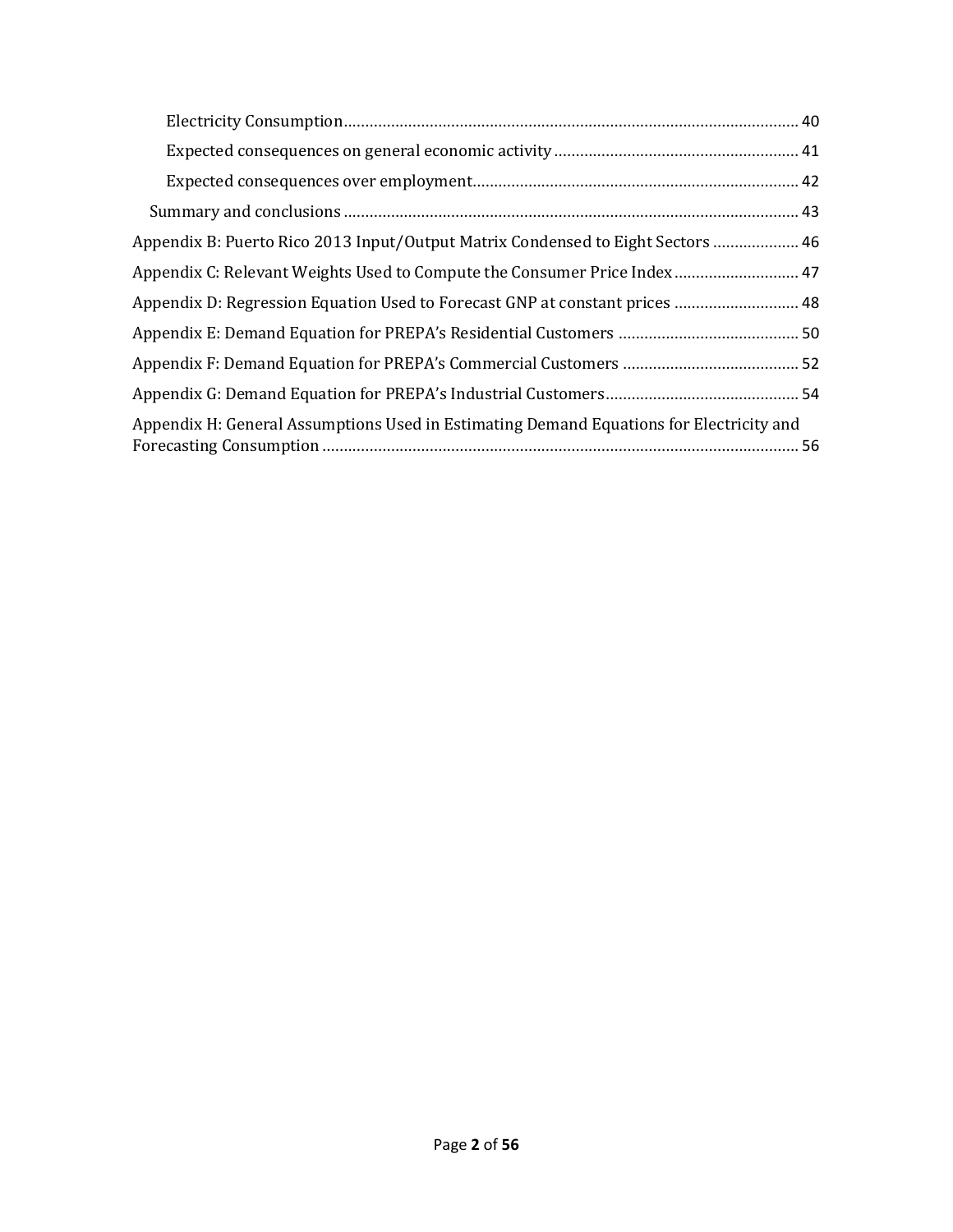AN INDEPENDENT ECONOMIC EVALUATION OF THE DEFINITIVE RESTRUCTURING SUPPORT AGREEMENT FOR OUTSTANDING PREPA'S DEBT, OF PREPA FISCAL PLAN AND A MODEST PROPOSAL

> Ramón J. Cao García, Ph.D. August 30, 2019

### <span id="page-3-0"></span>I. Introduction

In this report it is considered that, as a principle, we should repay as much of PREPA's debt as it is possible. The question is: how much is possible without compromising future operation of the Authority? This question must be answered because it is the core for avoiding future financial and operational crisis in PREPA. Also, electric power is a necessity for consumers, as well in all production processes, i.e., it is essential for the economy to work. Then, the question of how much of the outstanding debt PREPA can afford to repay, must take into account the consequences of debt restructuration over the economy.

Both the Debt Restructuring Agreement (RSA)<sup>1</sup> and PREPA Fiscal Plan of June 2019<sup>2</sup> (Fiscal Plan) propose increases in electricity tariff rates for all PREPA's customers. Justifications for those rate increases are not only superficial and based on unjustified, and sometimes rather unrealistic assumptions, but also, they do not take into account their expected consequences on the Puerto Rican economy. This report attempts to make up for some of these limitations in RSA and the Fiscal Plan.

<sup>1</sup> Financial Oversight and Management Board for Puerto Rico, *Definite Restructuring Support Agreement,* executed on May 3, 2019.

<sup>&</sup>lt;sup>2</sup> 2019 Fiscal Plan for the Puerto Rico Electric Power Authority, as certified by the Financial Oversight and Management Board for Puerto Rico on June 2019.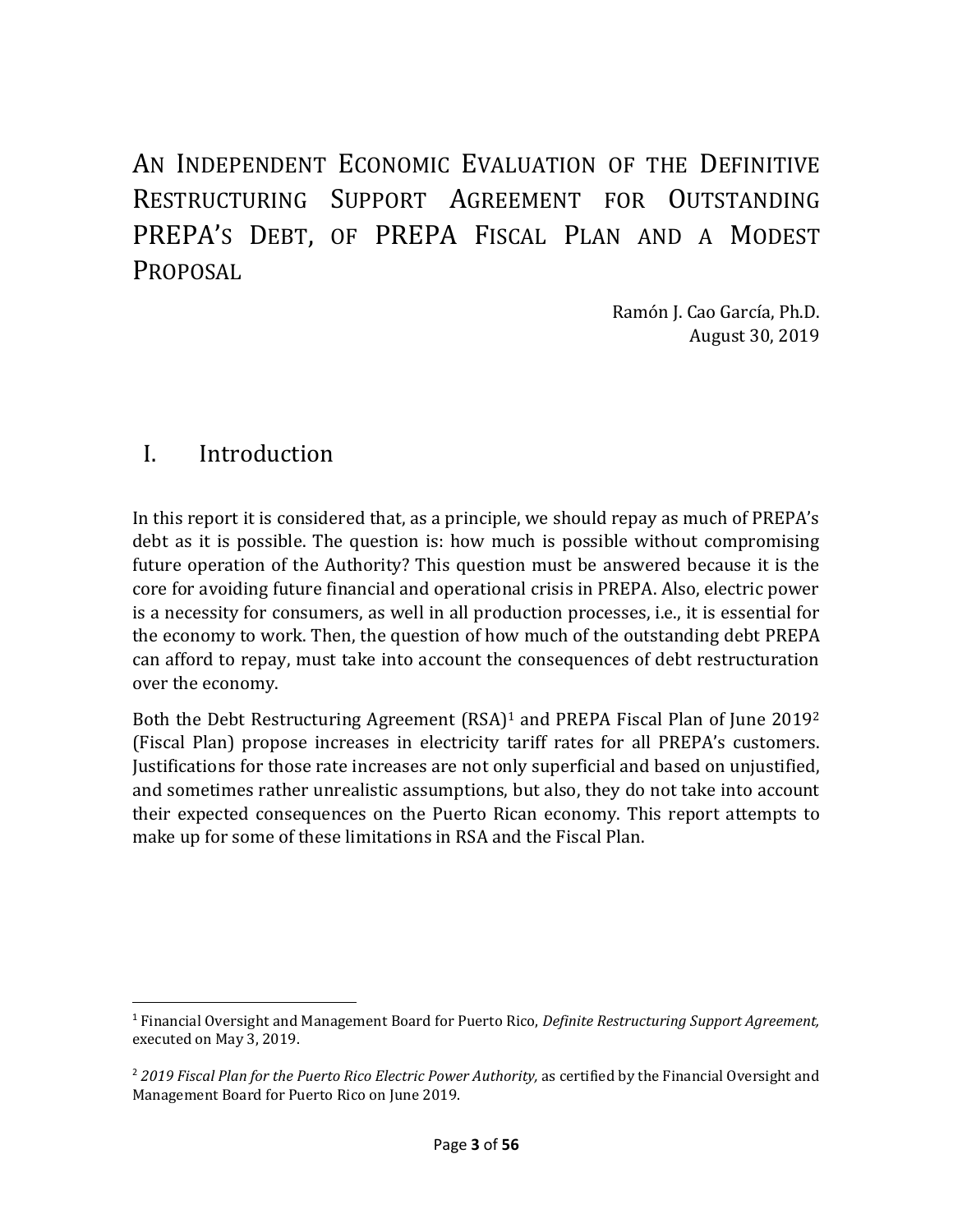### <span id="page-4-0"></span>II. Strategy for the Analysis

The analysis in this report begins by describing the rate increases proposed in both documents (RSA and Fiscal Plan), and proposing an alternative. Then, some economic consequences of all considered increases in rates are evaluated. The economic effects, over a five years period, $3$  taken into account are:

- 1. Computation of the effects of proposed rate increases and the alternative rate increase on production costs of major industrial sectors over a five years period.
- 2. Expected impact of proposed rates on the inflation rate.
- 3. Expected economic effects of the proposals on production, and employment.
- 4. Expected effects on the quantity of electricity consumed or demanded.

### <span id="page-4-1"></span>III. The Proposed Debt Restructuring Agreement (RSA)<sup>4</sup>

The RSA contains some key elements, which are:

- 1. The restructured debt is going to be issued in the form of Securitized Bonds, secured by a Transition Charge (TC) to the imposed on PREPA's electricity sales.
- 2. Prior to the TC, a Settlement Charge of 1.00 c/kwh was implemented. Afterwards, the TC begins at 2.768 c/kwh at the first year of validity of RSA, and it is going to be periodically increased up to 4.552 c/kwh at year 24 and thereafter. The TC can be increased up to a maximum of 25% to compensate for Contributions In Lieu of Taxes and Subsidies granted by PREPA.<sup>5</sup>
- 3. The TC is going to be unavoidable to all users of electricity. Since it will be charged before the meter, if a customer decides to generate his own electricity, he still will have to pay the TC.

<sup>&</sup>lt;sup>3</sup> The RSA is expected to occur over a 47 years period. It considers periodic increases in the RSA surcharge (defined as Transition Charge) over the years. Given the state of the sciences, it is unreasonable and unrealistic to attempt to predict consequences over a two generations period of time. In consequence the analysis in this report is limited to a 5 years span.

<sup>4</sup> For a more detailed evaluation of the RSA and of an alternative proposal, See Appendix A to this report.

<sup>&</sup>lt;sup>5</sup> After 2019, the Settlement Charge evolves to become the RSA Transition Charge (TC) over the length of the agreement, i.e., 47 years.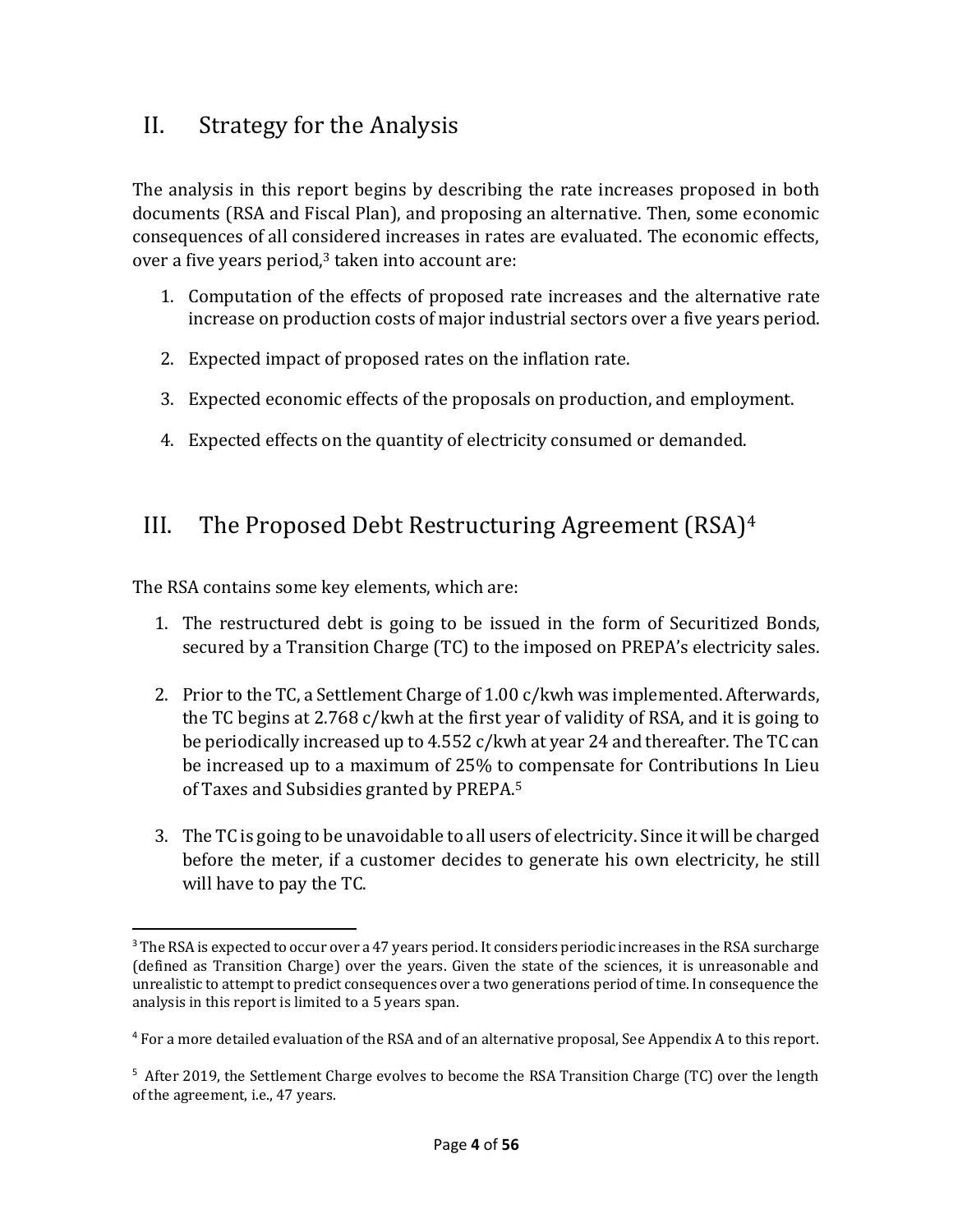- 4. Two kinds of bonds will be issued:
	- a. Tranche A Bonds: In the amount of 67.5% of principal amount of outstanding bonds. These bonds will be tax exempt, with 40 years maturity and a 5.25% coupon.
	- b. Tranche B Bonds: In the amount of 10% of principal amount of outstanding bonds. These bonds may or may not be tax exempt, with 47 years maturity and a 7.00% accretion coupon for tax exempted bonds, and 8.75% accretion coupon for non-tax exempted bonds. Tranche B Bonds will begin to be paid after Tranche A Bonds are paid in full. Also, any amounts on such Tranche B Bonds not paid with Transition Charge Revenues imposed prior to the stated final maturity of the Tranche B Bonds shall not be recoverable by Bondholders.<sup>6</sup>

It should be noted that there is no rationale to justify Tranche A and Tranche B principal ratios to outstanding debt. Indeed, the resulting Debt to Total Assets of PREPA, after restructuring the debt is much higher than the corresponding ratios shown by electric power companies in almost all jurisdictions in the US.<sup>7</sup>

As previously mentioned, the proposed RSA establishes that PREPA's restructured debt will be securitized. This includes the implementation of a Transition Charge that will be billed to all PREPA's customers as a specific charge in their monthly bill. The proposed TC in the RSA is going to increase by 64.5% over the maturity life of the securitized bonds. This means that the RSA assumes that PREPA's annual sales (in Gwh) are going to decrease by 64.5% over time.<sup>8</sup> This assumption is totally unfounded. Nobody can forecast electricity consumption in any location over a 40 years period. In consequence, assumptions with regard to electricity demand over a 40 years period will surely result in flawed sales and income estimates. For that reason, it is much more reasonable for the Puerto Rico Energy Bureau to periodically review (every year or every two years) the amount to be imposed as TC.

<sup>&</sup>lt;sup>6</sup> It should be noted that, as proposed in the RSA, the interest in Tranche B Bonds is going to be accrued over time, until Tranche A Bonds are paid in full. If it is assumed that they are going to earn an average interest rate of 7.85% [7.85% is the midpoint between the proposed coupon of 7.00% for tax-exempted Tranche B Bonds and 8.75% for non-tax exempted Tranche B Bonds], then the initial principal of \$904.2 for Tranche B Bonds, will grow to become a principal of \$20,226 million (for Tranche B Bonds) by the 40th year of the RSA Tranche A Bonds.

<sup>7</sup> See American Public Power Association, *Financial and Operating Ratios of Public Utilities*, Arlington, VA, December 2018.

<sup>&</sup>lt;sup>8</sup> It should be noted that it would be very difficult for PREPA to engage in its planned privatization of electricity generation, if the outlook is that electricity consumption is going to shrink by 64.5% over the next 40 years, as implicitly assumed in RSA.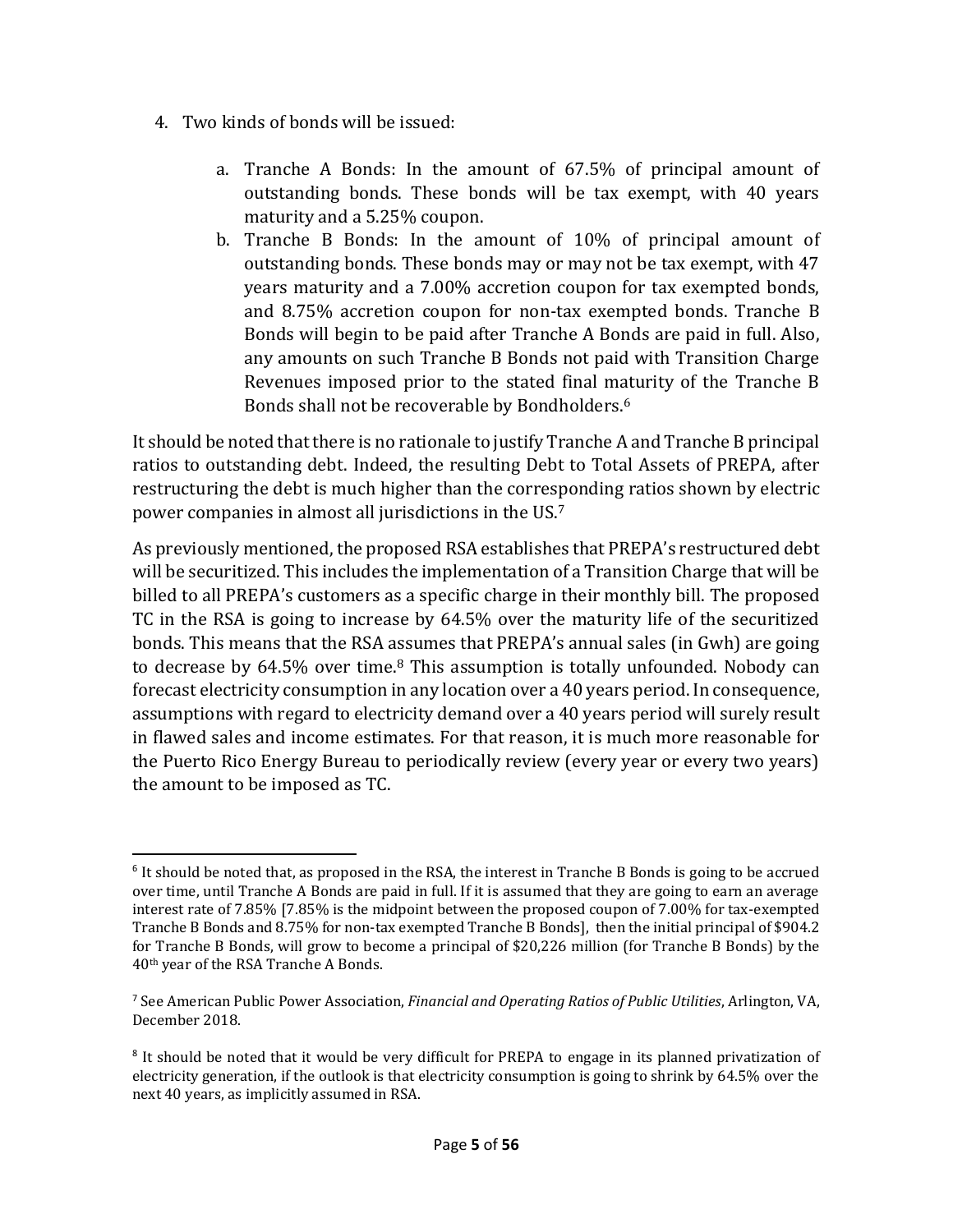As proposed by the RSA, average annual collections from the TC over years 2 to 5 would be \$615.40 million, but estimated annual debt service for the restructured debt is \$367.93 million.<sup>9</sup> There is no explanation for this apparent discrepancy.

### <span id="page-6-0"></span>IV. An Alternative Approach to Restructure PREPA Debt

The RSA does not explain the reasons for restructuring debt in their two kinds of securitized bonds, Tranche A and Tranche B Bonds. It neither provides an explanation for the proportion of outstanding debt to be restructured, nor for the rationality for the amount and structure of the TC. In consequence it is relevant to evaluate these issues and, if necessary, to propose a more sensible alternative.

As a starting point for this analysis, let us begin by evaluating the debt to total assets ratios shown by electric power companies in the United States.<sup>10</sup>

| Debt to Total Assets Ratios (median values) |                                                   |                  |                   |  |
|---------------------------------------------|---------------------------------------------------|------------------|-------------------|--|
| <b>Power Generation Class (p.3)</b>         |                                                   |                  |                   |  |
| No Generation                               | More than 0 and<br>less than $10\%$               | $10\%$ to<br>50% | $50\%$ to<br>100% |  |
| 0.230                                       | 0.366                                             | 0.439            | 0.489             |  |
|                                             | Debt to Total Assets Ratios (median value) (p.17) |                  |                   |  |
| More than 100,000 Customers                 | 0.563                                             |                  |                   |  |
|                                             | Debt to Total Assets Ratios (median value) (p.7)  |                  |                   |  |
| <b>National Average</b>                     |                                                   |                  |                   |  |

At present time, in its power generation category, PREPA could be considered in the range of 50% to 100% generation, were the median debt to total assets ratio (D/A ratio) is 0.489. However, PREPA is in the process of privatizing electricity generation, which implies that the utility's goal is to generate no electricity, where the median value for the D/A ratio is 0.230. On the other hand, PREPA is in the category of companies having more than 100,000 customers, where the D/A ratio is 0.563. Given that information, it is reasonable to consider, in a conservative approach, that an affordable D/A ratio for

<sup>9</sup> Estimated using the financial formula in Excel for periodic payments of principal and interest of Tranche A Bonds over a 40 years period (life span of Tranche A Bonds) with zero residual debt.

<sup>10</sup> American Public Power Association, *Financial and Operating Ratios of Public Utilities*, Arlington, VA, December 2018.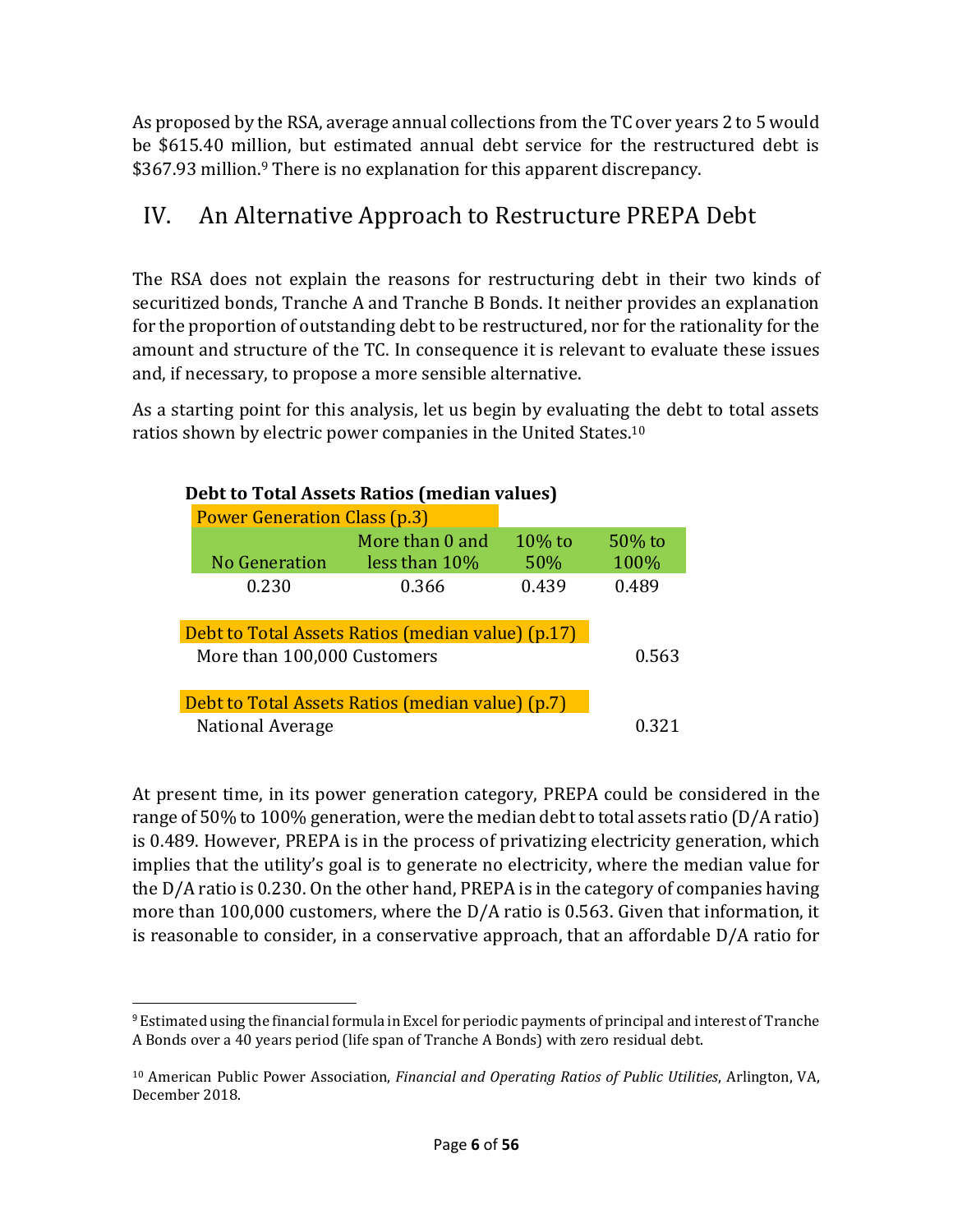PREPA should be 0.563, i.e., the maximum amount of debt that PREPA should pay without compromising its financial and operational position.

The latest available PREPA's Financial Statement is for the year ending June 30, 2016.<sup>11</sup> On such statements, it is stated that PREPA had total assets in the amount of \$8,291.6 million,<sup>12</sup> and that its outstanding long-term debt was \$9,118.2 million.<sup>13</sup> This implies that PREPA's D/A ratio is 1.10.<sup>14</sup> If an affordable D/A ratio of 0.563 is applied to PREPA's total assets, as previously discussed, it can be concluded that PREPA can afford to pay up to \$4,668 million in restructured debt, without compromising its finances and operations. In consequence, a sensible debt restructuring agreement should be to issue securitized bonds equivalent to 51.2% of principal amount of outstanding bonds.<sup>15</sup> These bonds, as proposed in RSA, will be tax exempt, with 40 years maturity and a 5.25% coupon. Annual debt service, under this proposal, will be in the order of \$281.4 million, and an Alternative Transition Charge (ATC) will amount to 1.91 c/kwh. Because it is impossible to predict how electricity consumption will behave over a 40 years period, the Puerto Rico Energy Bureau should periodically – i.e., every year or every two years – revise the amount of the ATC to assure compliance with the debt service. However, it should be noted that PREPA's asset values used for the computation of the ATC are based on the utility 2016 Financial Statements, which are prior to the 2017 hurricanes. Thus, the final value for restructured debt and the ATC should be calculated based on actual asset values, after the occurrence of the two 2017 hurricanes. Hence, the final values for restructured debt and the ATC would be even lower than the ones computed in this report.

Before reaching any conclusion regarding the social and institutional convenience of this report, its economic consequences should be evaluated. This is done in subsequent sections of this report, which also includes economic evaluations of expected consequences of the proposed TC in the RSA, as well as of the rate increases included in PREPA's Fiscal Plan.

<sup>13</sup> *Ibid.,* p. 10.

<sup>11</sup> BDO Puerto Rico, P.S.C., *PREPA Independent Auditors' Report, Independent Auditors' Financial Statements, Required Supplementary Information and Supplemental Schedules for the year ending June 30, 2016*, San Juan, PR, December 18, 2018.

<sup>&</sup>lt;sup>12</sup> *Ibid.* p. 4. It also states that, at June 30, 2016, PREPA had fixed assets valued at \$6,574.0 million.

<sup>&</sup>lt;sup>14</sup> The D/A ratio with respect to total fixed assets is 1.387 at June 30, 2016.

<sup>15</sup> \$4,668 million (the amount of debt that PREPA could afford to pay), divided by \$9,118 million, the amount of outstanding debt as of June 30, 2016, is equal to 0.511954, or 51.2%.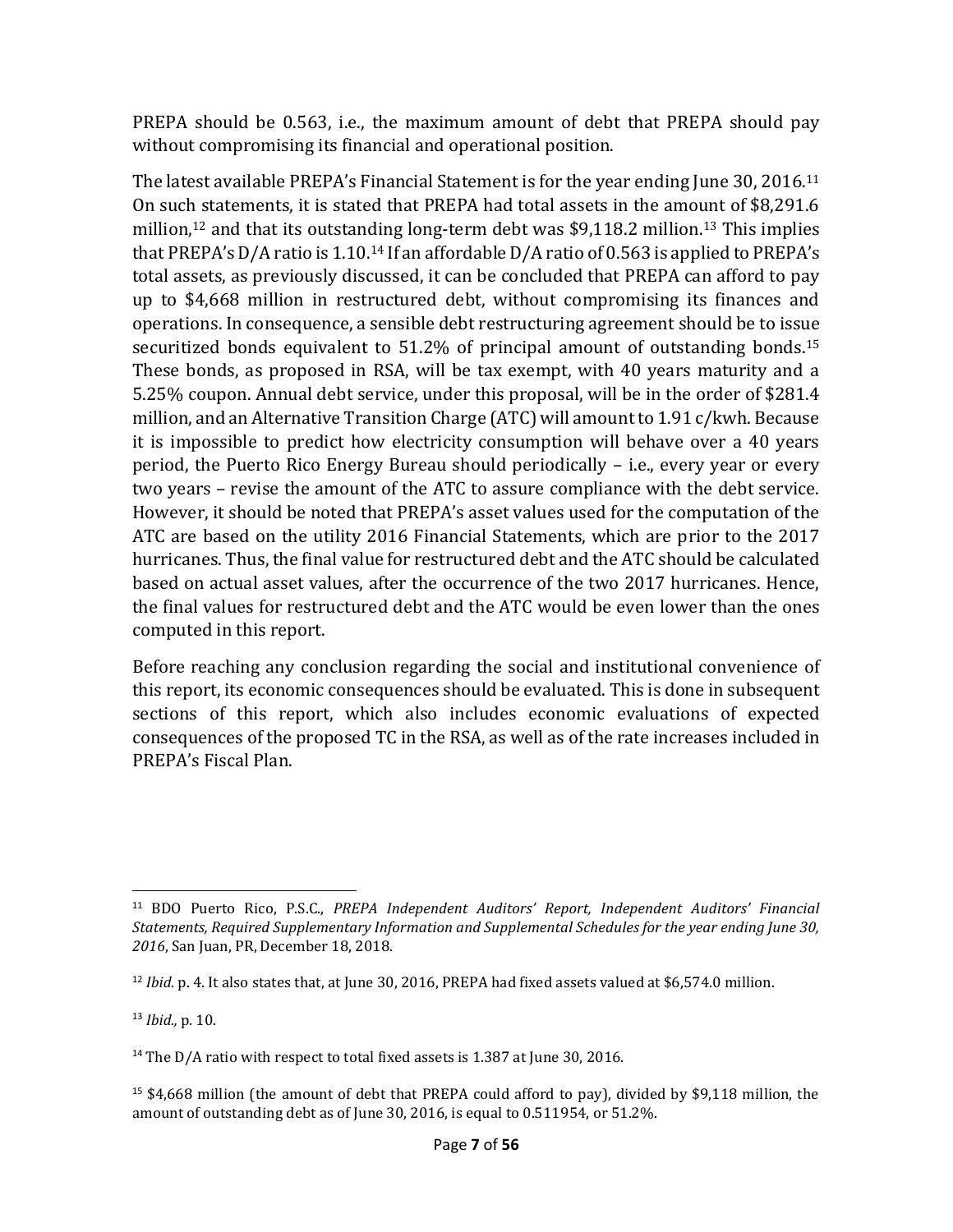### <span id="page-8-0"></span>V. Possible Increases in Electricity Tariff Rates

Up to this moment, two possible increases in electricity tariff rates have been mentioned in this report at some detail: (1) the Transition Charge (TC) proposed in the RSA, and (2) an Alternative Transition Charge (ATC) discussed in the previous section of this report. However, PREPA Fiscal Plan also proposed increases in electricity tariff rates. Increases proposed in the Fiscal Plan can be grouped in two categories: (1) those based on optimistic assumptions, and (2) increases that include optimistic assumption plus some risks, that under close consideration are very likely to happen.

In the case of the ATC, tariff increment in FY2020 is 1.00 c/kwh already enacted in 2019<sup>16</sup> as RSA Settlement Charge, and from FY2021 it is 1.91 c/kwh over the forecasting period.

The TC is specified in the RSA.<sup>17</sup> The amounts established for the TC for FY 2021 to 2024 are reproduced on Table 1, which also includes the maximum Subsidy Charge, which is up to 25% of the TC.<sup>18</sup> Since the TC changes over the life of the RSA, the dollar amount for Subsidy Charge is also subject to periodic increases.

| <b>Fiscal Year</b> | <b>Basic Transition</b><br>Charge (TC) | Subsidy<br>Charge (25%<br>$of TC$ | <b>Total TC</b> |
|--------------------|----------------------------------------|-----------------------------------|-----------------|
| <b>FY20</b>        | 1.00                                   |                                   | 1.00            |
| <b>FY21</b>        | 2.77                                   | 0.69                              | 3.46            |
| <b>FY22</b>        | 2.77                                   | 0.69                              | 3.46            |
| <b>FY23</b>        | 2.77                                   | 0.69                              | 3.46            |
| <b>FY24</b>        | 2.96                                   | 0.74                              | 3.70            |

#### **Table 1 Additional Electricity Tariff Charges from RSA (c/kwh)**

The Fiscal Plan also includes some rate increases in electricity tariffs. These increases are supposed to be applied to all categories of customers. The Fiscal Plan considers two

<sup>&</sup>lt;sup>16</sup> In all cases it will be assumed that the RSA Settlement Charge is in effect over fiscal year 2020. After that year, it evolves to be the RSA Transition Charge.

<sup>17</sup> RSA, Recovery Plan Term Sheet, III Transition Charge.

<sup>18</sup> RSA, Schedule I-A, pp. I-A-4 and I-A-5.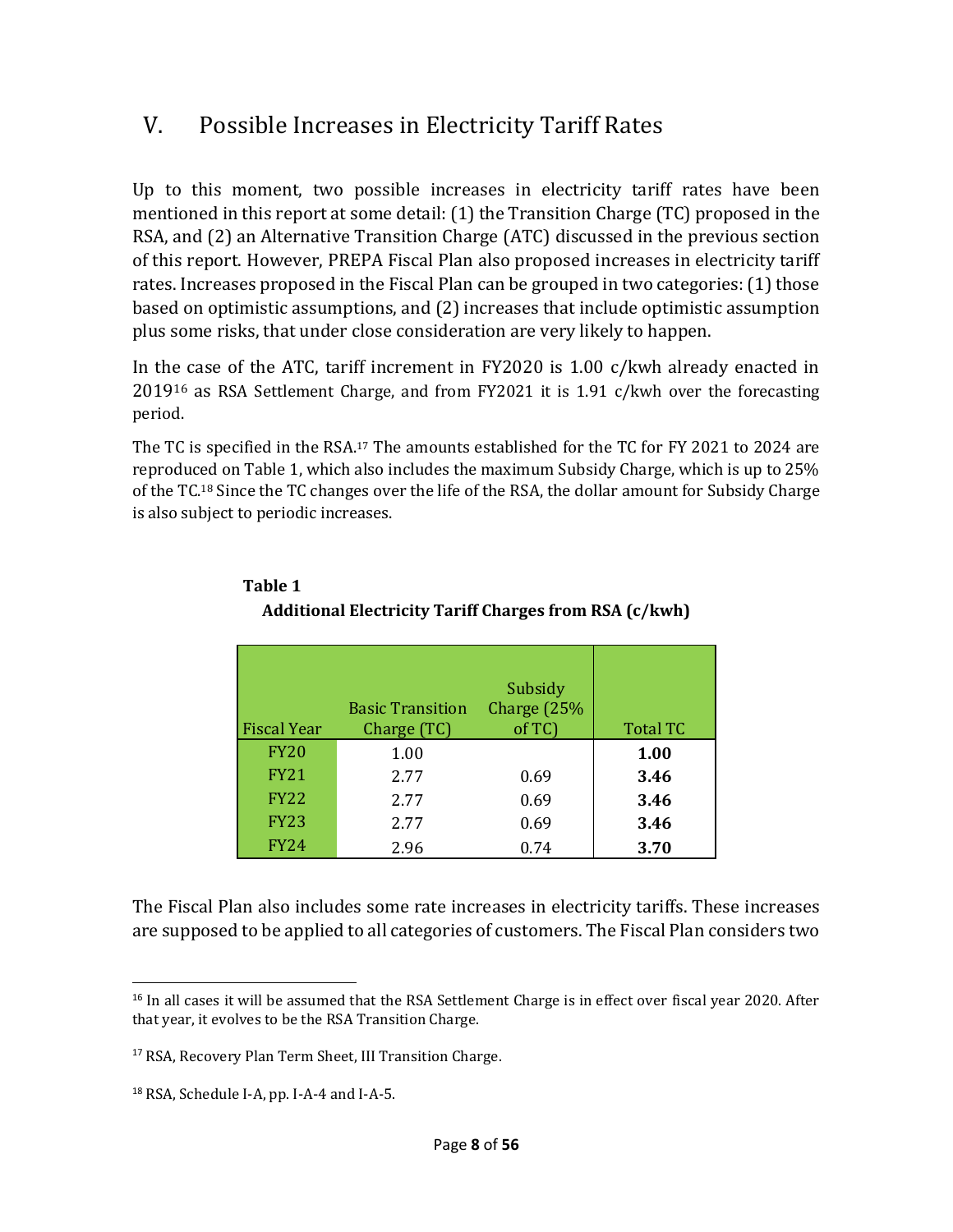scenarios, one considered risk free, and another with some operational or administrative risks. The main differences among these scenarios are:

- 1. The risk-free scenario assumes that FEMA is going to fund 90% of the costs of PREPA's grid modernization. The risk scenario assumes that PREPA will only fund 45% of these costs and customers will pay the remainder.
- 2. Also, the risk-free scenario assumes an ideal dispatch curve for conventional fuel and purchase power. The risk scenario assumes that dispatch continues at present rates.
- 3. With regard to renewables PPOA, the risk-free scenario assumes a cost of new solar PPO starting in FY21 at  $\approx$  \$63/Mwh. The risk scenario assumes PREPA to be unable to procure solar power below \$100/Mwh PPOA for the period of the fiscal plan.
- 4. Both scenarios, No-Risk and Risk, assume a surcharge to cover for PREPA Pension Funds, estimated between 1.6 c/kwh for year 2021 and 1.7 c/kwh for year 2022 to 2024

Table 2 summarizes the rates increases proposed in the Fiscal Plan.

|                | Fiscal Plan: No<br>Risks <sup>a</sup>                 |                                 |                                              |                           | Fiscal Plan: Additional Risks Charges <sup>b</sup> |                                     |                                                                       |
|----------------|-------------------------------------------------------|---------------------------------|----------------------------------------------|---------------------------|----------------------------------------------------|-------------------------------------|-----------------------------------------------------------------------|
| Fiscal<br>Year | <b>PREPA</b><br>Pension<br>Fund<br>Surcharge No Risks | <b>Total</b><br><b>Charges:</b> | <b>PREPA</b><br>Pension<br>Fund<br>Surcharge | Federal<br><b>Funding</b> | Conventional<br>Fuel & Power<br>Purchase           | Renovable<br>Energy<br><b>PPOAs</b> | <b>Total</b><br><b>Charges:</b><br><b>Addition of</b><br><b>Risks</b> |
| 2020           |                                                       |                                 |                                              | 0.69                      | 1.26                                               |                                     | 1.95                                                                  |
| 2021           | 1.6                                                   | 1.6                             | 1.6                                          | 1.20                      | 1.28                                               | 0.28                                | 4.36                                                                  |
| 2022           | 1.6                                                   | 1.6                             | 1.6                                          | 1.74                      | 1.12                                               | 0.58                                | 5.04                                                                  |
| 2023           | 1.7                                                   | 1.7                             | 1.7                                          | 2.28                      | 1.13                                               | 0.83                                | 5.94                                                                  |
| 2024           | 1.7                                                   | 1.7                             | 1.7                                          | 2.82                      | 1.08                                               | 0.97                                | 6.57                                                                  |

**Additional Electricity Tariff Charges from PREPA Fiscal Plan (c/kwh)**

<sup>a</sup>PREPA, Fiscal Plan 2019, As certified by the Financial Oversight and

Management Board for Puerto Rico on June 27, 2019, p. 62.

*<sup>b</sup>Ibid.*, pp. 62 and 66.

**Table 2**

It should be noted that PREPA's tariff rates vary among different categories of its customers. Industrial, commercial and residential customers are responsible for 98% of total electricity consumption. Thus, it is convenient to determine how tariff rates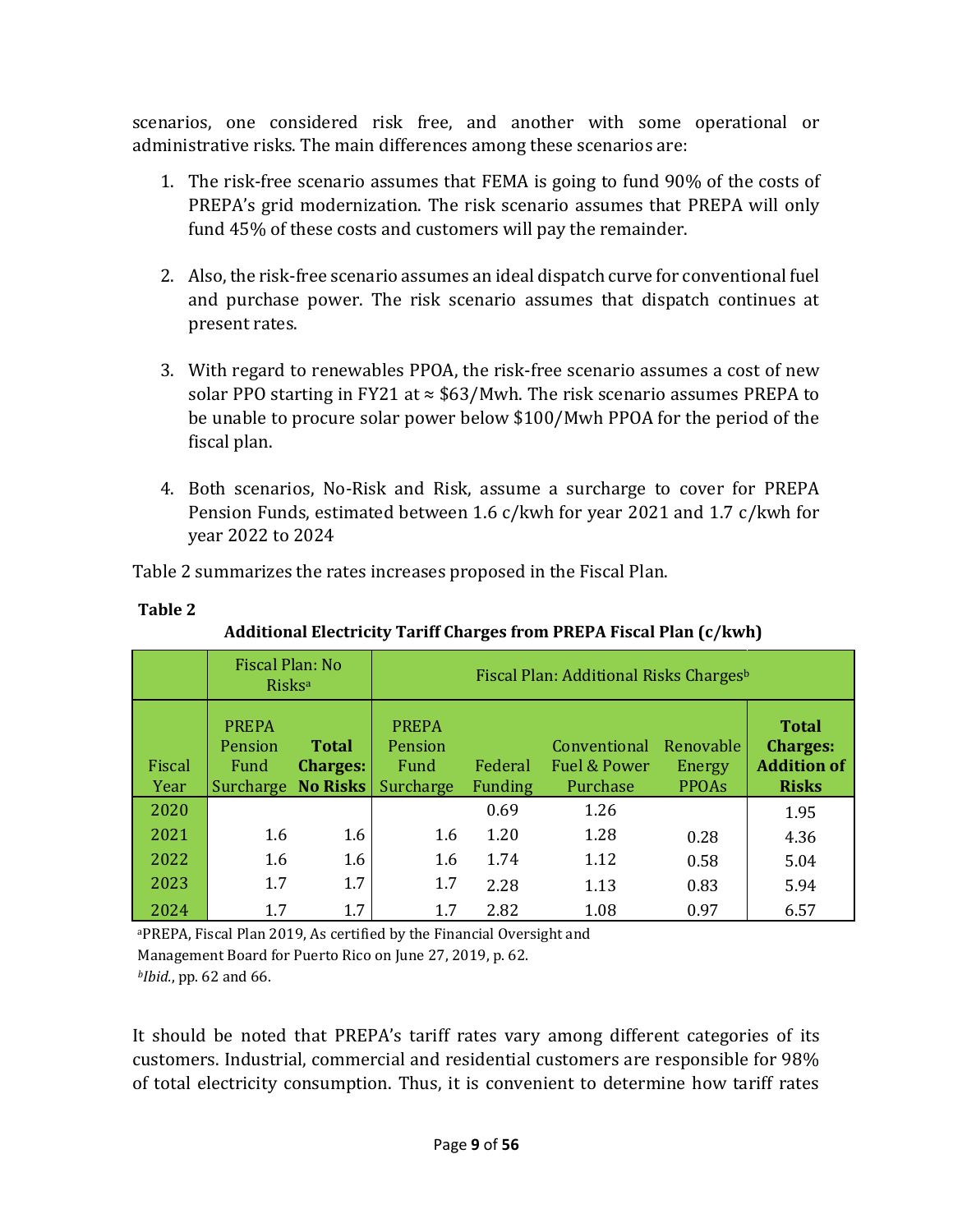would result under possible scenarios.<sup>19</sup> Annual expected rates, under each scenario, are computed adding additional charges corresponding to each scenario to the average tariff paid by each customer category in Fiscal Year 2019.<sup>20 21</sup> In the following pages, tables inform the resulting annual tariffs corresponding to each scenario by customers categories, and the annual per cent change with respect to average tariff paid in FY2019 by each customer category.<sup>22</sup>

<sup>19</sup> Possible scenarios considered are:

- 3. TC + Fiscal Plan with no risks
- 4. TC + Fiscal Plan including risks

It must be pointed out that PREPA Fiscal Plan indicates, on page 63, indicates that:

"▪ PREPA's current rate structure is composed of three primary components – Base Rate, Fuel Adjustment and Purchased Power Adjustment Charges, and CILT & Subsidy rate riders. A fourth component includes RSA settlement charges, which is still pending of approval by the Puerto Rico Energy Board.

▪ Three primary categories of customers make up 98% of PREPA's revenue from electricity sales: Commercial (53%), Residential (34%) and Industrial (11%)

▪ PREPA approved a permanent rate structure in FY2017 and implemented it in FY2019. This new rate structure eliminated the 11% gross-up of fuel and purchased power adjustment charges, and created direct cost recovery/pass through rate riders in customer's bills to cover Contributions in lieu of taxes (CILT) and subsidies.

▪ As a new O&M operator comes into place, the rate structure may potentially need to be revised from time to time to reflect changes in operating cost structure as well as incorporate developing trends in rate design."

<sup>20</sup> Average tariff paid in Fiscal Year 2019 is computed as the 10 months average from July 2018 to April 2019, as estimated as the proportion of Total Revenues in the category to Total Consumption in the corresponding category. Data was obtained from PREPA's *aee-meta(1) data,* May 2019.

<sup>21</sup> It should be pointed out that the Fiscal Plan, p. 62, says that average electricity tariff for all consumers in FY2019 was 18.8 c/kwh. Computations made for this report results in an average tariff of 21.99 c/kwh for the same fiscal year.

 $^{22}$  In the next pages, electricity rates increases are considered by PREPA's principal customers categories. Average rate increases for all customers are presented in the table below, where the average electricity rate paid in FY 2019 was 21.99 c/kwh.

| <b>Required Electricity Tariff Rates Under Different Scenarios</b><br>All Customers Average: c/kwh |                         |          |                               |                                |  |
|----------------------------------------------------------------------------------------------------|-------------------------|----------|-------------------------------|--------------------------------|--|
| <b>Fiscal Year</b>                                                                                 | Alternative TC<br>(ATC) | TC (RSA) | RSA+ Fiscal<br>Plan: No Risks | $RSA + Fiscal$<br>Plan w/Risks |  |
| <b>FY20</b>                                                                                        | 22.99                   | 22.99    | 22.99                         | 24.94                          |  |
| <b>FY21</b>                                                                                        | 23.98                   | 25.45    | 27.05                         | 29.81                          |  |
| <b>FY22</b>                                                                                        | 23.98                   | 25.45    | 27.05                         | 30.49                          |  |
| <b>FY23</b>                                                                                        | 23.98                   | 25.45    | 27.15                         | 31.39                          |  |
| <b>FY24</b>                                                                                        | 23.98                   | 25.69    | 27.39                         | 32.26                          |  |

#### **Table A-1**

<sup>1.</sup> ATC

<sup>2.</sup> TC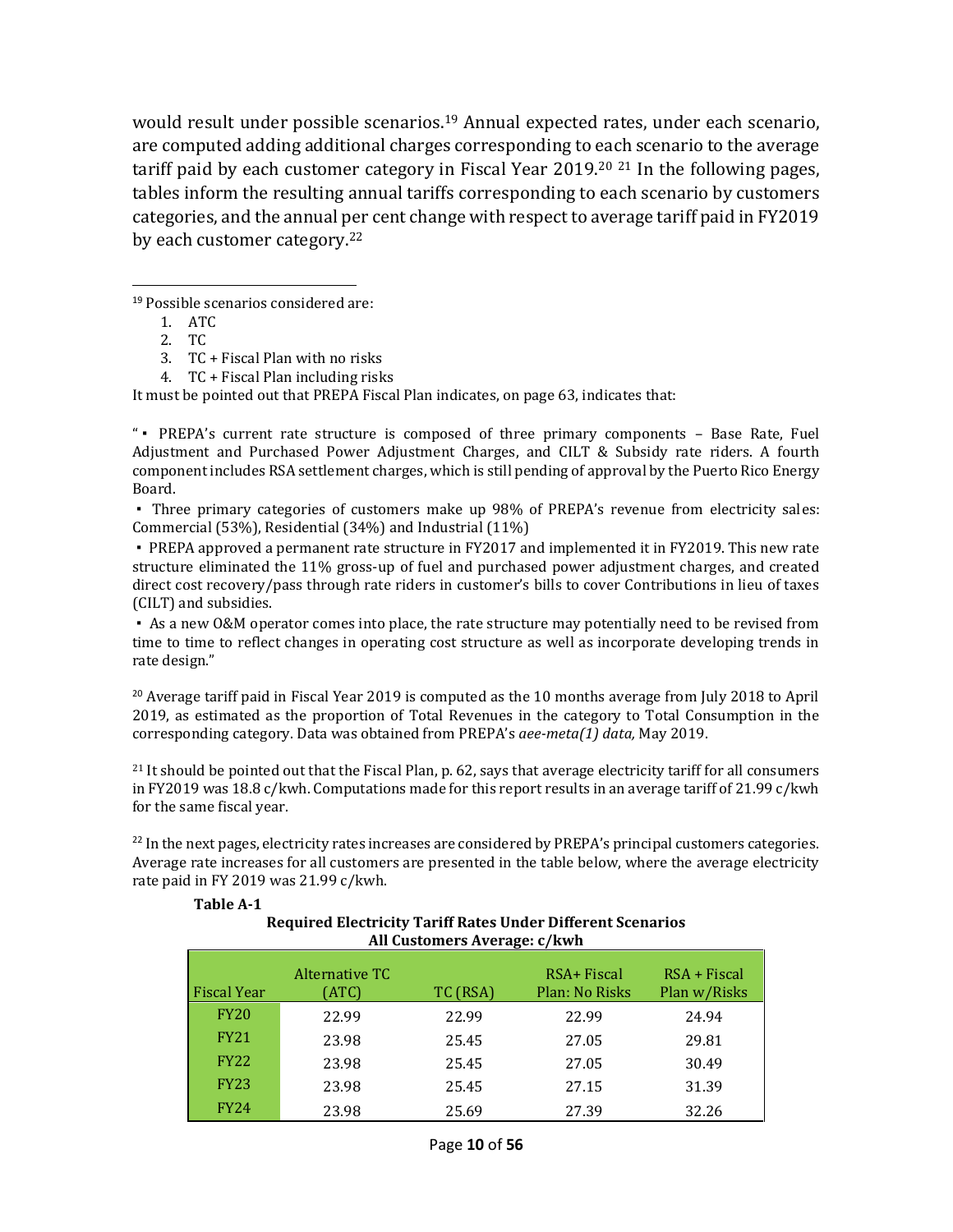Average electricity tariff rate paid by industrial customers in FY2019 = 19.56 c/kwh

|                    |                         | maastrial sastomersi e/ kw n |                                         |                              |
|--------------------|-------------------------|------------------------------|-----------------------------------------|------------------------------|
| <b>Fiscal Year</b> | Alternative TC<br>(ATC) | TC (RSA)                     | $RSA + Fiscal$<br><b>Plan: No Risks</b> | RSA + Fiscal<br>Plan w/Risks |
|                    |                         |                              |                                         |                              |
| <b>FY20</b>        | 20.56                   | 20.56                        | 20.56                                   | 22.51                        |
| <b>FY21</b>        | 21.47                   | 23.02                        | 24.62                                   | 27.38                        |
| <b>FY22</b>        | 21.47                   | 23.02                        | 24.62                                   | 28.06                        |
| <b>FY23</b>        | 21.47                   | 23.02                        | 24.72                                   | 28.96                        |
| <b>FY24</b>        | 21.47                   | 23.26                        | 24.96                                   | 29.83                        |

#### **Table 3**

**Required Electricity Tariff Rates Under Different Scenarios Industrial Customers: c/kwh**

#### **Table 4**

#### **Change in Electricity Tariff Rates Under Different Scenarios Industrial Customers (%)**

| <b>Fiscal Year</b> | Alternative<br>TC (ATC) | TC (RSA) | $RSA + Fixed$<br>Plan: No<br>Risks | $RSA + Fiscal$<br>Plan w/Risks |
|--------------------|-------------------------|----------|------------------------------------|--------------------------------|
| <b>FY20</b>        | 5.11%                   | 5.11%    | 5.11%                              | 15.08%                         |
| <b>FY21</b>        | 9.76%                   | 17.69%   | 25.87%                             | 39.98%                         |
| <b>FY22</b>        | 9.76%                   | 17.69%   | 25.87%                             | 43.46%                         |
| <b>FY23</b>        | 9.76%                   | 17.69%   | 26.38%                             | 48.06%                         |
| <b>FY24</b>        | 9.76%                   | 18.90%   | 27.59%                             | 52.49%                         |

And the rates increases for all customers, in the four scenarios, are estimated to be as follows:

#### **Table A-2**

#### **Change in Electricity Tariff Rates Under Different Scenarios All Customers Average (%)**

|                    |             | All customers Average (70) |              |                |
|--------------------|-------------|----------------------------|--------------|----------------|
|                    |             |                            | RSA+ Fiscal  |                |
|                    | Alternative |                            | Plan: No     | $RSA + Fiscal$ |
| <b>Fiscal Year</b> | TC (ATC)    | TC (RSA)                   | <b>Risks</b> | Plan w/Risks   |
| <b>FY20</b>        | 4.55%       | 4.55%                      | 4.55%        | 13.42%         |
| <b>FY21</b>        | 9.05%       | 15.73%                     | 23.01%       | 35.56%         |
| <b>FY22</b>        | 9.05%       | 15.73%                     | 23.01%       | 38.65%         |
| <b>FY23</b>        | 9.05%       | 15.73%                     | 23.47%       | 42.75%         |
| <b>FY24</b>        | 9.05%       | 16.81%                     | 24.54%       | 46.69%         |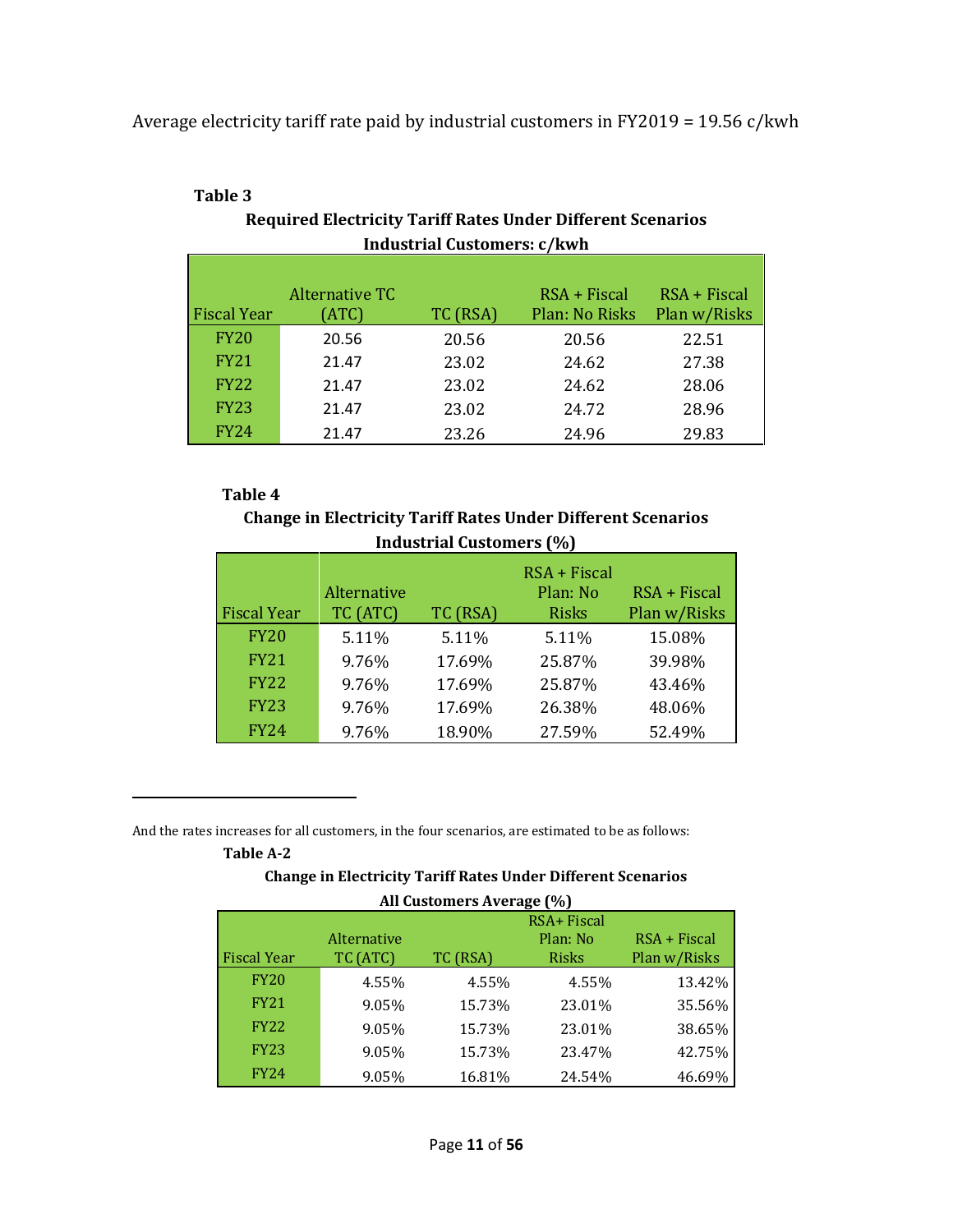Average electricity tariff rate paid by commercial customers in FY2019 = 22.83 c/kwh

|                    |                | sommon chan sabeomonol e/mum |                |                |
|--------------------|----------------|------------------------------|----------------|----------------|
|                    |                |                              |                |                |
|                    | Alternative TC |                              | $RSA + Fiscal$ | $RSA + Fiscal$ |
| <b>Fiscal Year</b> | (ATC)          | TC (RSA)                     | Plan: No Risks | Plan w/Risks   |
| <b>FY20</b>        | 23.83          | 23.83                        | 23.83          | 25.78          |
| <b>FY21</b>        | 24.74          | 26.29                        | 27.89          | 30.65          |
| <b>FY22</b>        | 24.74          | 26.29                        | 27.89          | 31.33          |
| <b>FY23</b>        | 24.74          | 26.29                        | 27.99          | 32.23          |
| FY24               | 24.74          | 26.53                        | 28.23          | 33.10          |

#### **Table 5**

**Required Electricity Tariff Rates Under Different Scenarios Commercial Customers: c/kwh**

#### **Table 6**

**Change in Electricity Tariff Rates Under Different Scenarios Commercial Customers (%)**

|                    | Alternative |          | $RSA + Fixed$<br>Plan: No | $RSA + Fiscal$ |
|--------------------|-------------|----------|---------------------------|----------------|
| <b>Fiscal Year</b> | TC (ATC)    | TC (RSA) | Risks                     | Plan w/Risks   |
| <b>FY20</b>        | 4.37%       | 4.38%    | 4.38%                     | 12.92%         |
| <b>FY21</b>        | 8.37%       | 15.16%   | 22.16%                    | 34.25%         |
| <b>FY22</b>        | 8.37%       | 15.16%   | 22.16%                    | 37.23%         |
| <b>FY23</b>        | 8.37%       | 15.16%   | 22.60%                    | 41.17%         |
| <b>FY24</b>        | 8.37%       | 16.19%   | 23.64%                    | 44.97%         |

Average electricity tariff rate paid by residential in FY2019 = 21.09 c/kwh

**Table 7**

**Required Electricity Tariff Rates Under Different Scenarios Residential Customers: c/kwh**

|                    | Alternative TC |          | RSA + Fiscal   | $RSA + Fiscal$ |
|--------------------|----------------|----------|----------------|----------------|
| <b>Fiscal Year</b> | (ATC)          | TC (RSA) | Plan: No Risks | Plan w/Risks   |
| <b>FY20</b>        | 22.09          | 22.09    | 22.09          | 24.04          |
| <b>FY21</b>        | 23.00          | 24.55    | 26.15          | 28.91          |
| <b>FY22</b>        | 23.00          | 24.55    | 26.15          | 29.59          |
| <b>FY23</b>        | 23.00          | 24.55    | 26.25          | 30.49          |
| <b>FY24</b>        | 23.00          | 24.79    | 26.49          | 31.36          |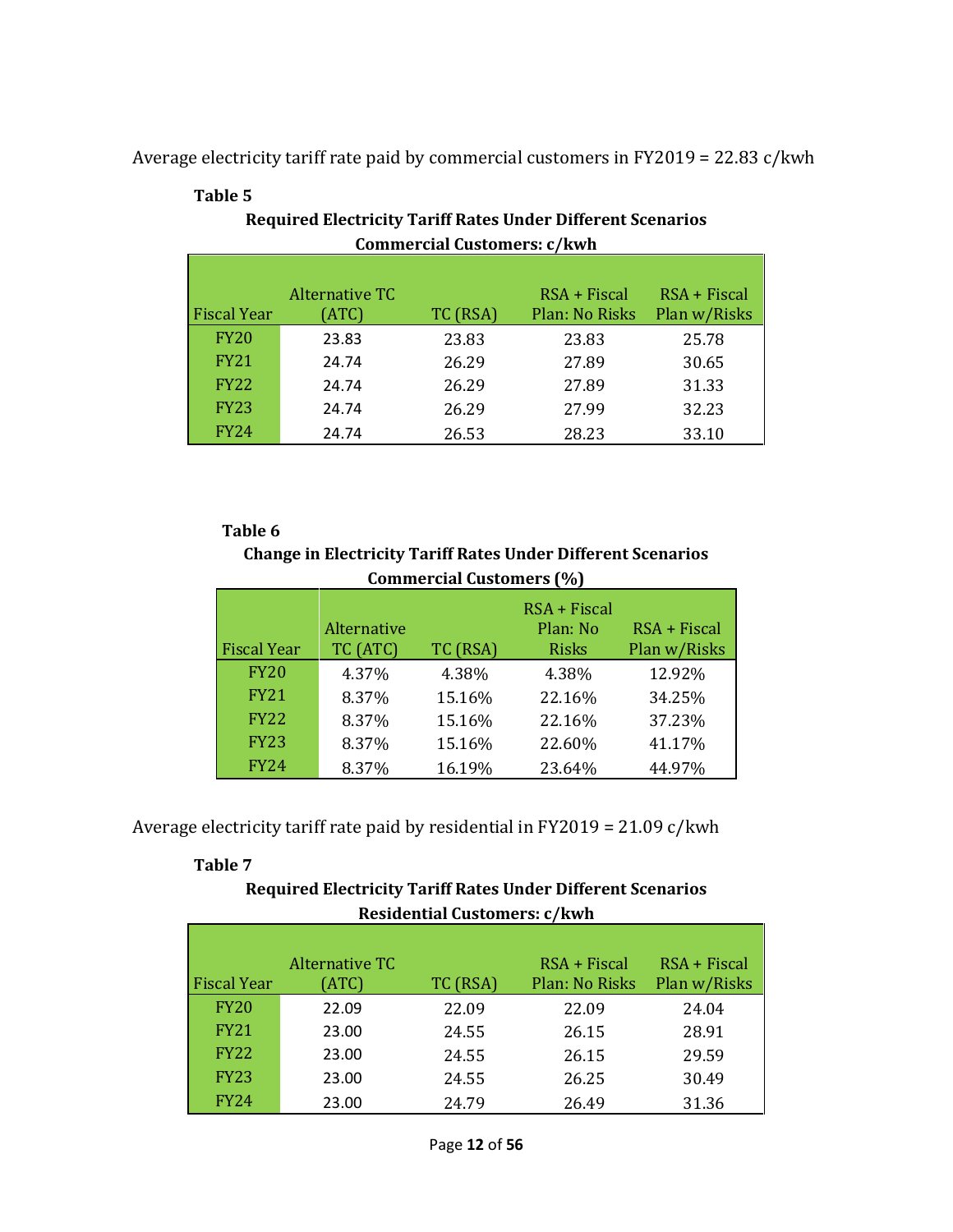|                    |             | <b>Residential Customers (%)</b> |                          |                   |
|--------------------|-------------|----------------------------------|--------------------------|-------------------|
|                    | Alternative |                                  | RSA + Fiscal<br>Plan: No | RSA + Fiscal Plan |
| <b>Fiscal Year</b> | TC (ATC)    | TC (RSA)                         | <b>Risks</b>             | w/Risks           |
| <b>FY20</b>        | 4.74%       | 4.74%                            | 4.74%                    | 13.99%            |
| <b>FY21</b>        | 9.06%       | 16.41%                           | 23.99%                   | 37.08%            |
| <b>FY22</b>        | 9.06%       | 16.41%                           | 23.99%                   | 40.30%            |
| <b>FY23</b>        | 9.06%       | 16.41%                           | 24.47%                   | 44.57%            |
| <b>FY24</b>        | 9.06%       | 17.53%                           | 25.59%                   | 48.68%            |

### **Table 8 Change in Electricity Tariff Rates Under Different Scenarios**

From the tables it can be seen that there are significative differences in resulting rates among different scenarios. For example, in the case of residential customers, rate increases go from 4.74% in FY 2020 to 9.06% in FY 2024 in the ATC scenario. In the RSA-TC the rates increase go from 4.74% in FY 2020 to 17.53% in Fiscal Year 2024. When the rate increases proposed in the Fiscal Plan, under the no-risks optimistic assumption, are added to the RSA-TC the rates increase from 4.74% in Fiscal Year 2020 to 25.59% in Fiscal Year 2024. When the rates proposed in the Fiscal Plan with the operational risks assumptions in addition to the RSA-TC, are considered, electricity rates increase from 13.99% in Fiscal Year 2020 48.68% in Fiscal Year 2024. Such an increase in the electricity bill, cannot be taken slightly. A residential electricity rate that increases in almost 50% in four years could seriously promote inequity, worsen the situation of the poor and stimulate increased emigration.

In the case of industrial customers, rate increases go from 5.11% in FY2020 to 9.76% in FY 2024 in the ATC scenario, In the RSA-TC scenario the rates increase go from 5.11% in FY 2020 to 18.90% in FY 2024. Under the Fiscal Plan no-risks optimistic assumption in FY 2020 to 27.59% in FY 2024. In the worst scenario, where operational risks pointed out in the Fiscal Plan are included and added to the RSA-TC scheduled rates,<sup>23</sup> electricity rates increase from 15.08% in FY 2020 to a whopping 52.4% in FY 2024. Such an increase in the electricity bill cannot go unnoticed to manufacturers in Puerto Rico, who probably will review their investment and operation plans, and even the permanence of their manufacturing plants in Puerto Rico.

For that reason, among others, it is pertinent to evaluate and estimate expected economic consequences of proposed electricity rate changes under the different scenarios. That analysis is done in the next sections of this report, beginning with

<sup>&</sup>lt;sup>23</sup> This worst scenario appears to be a highly probable one.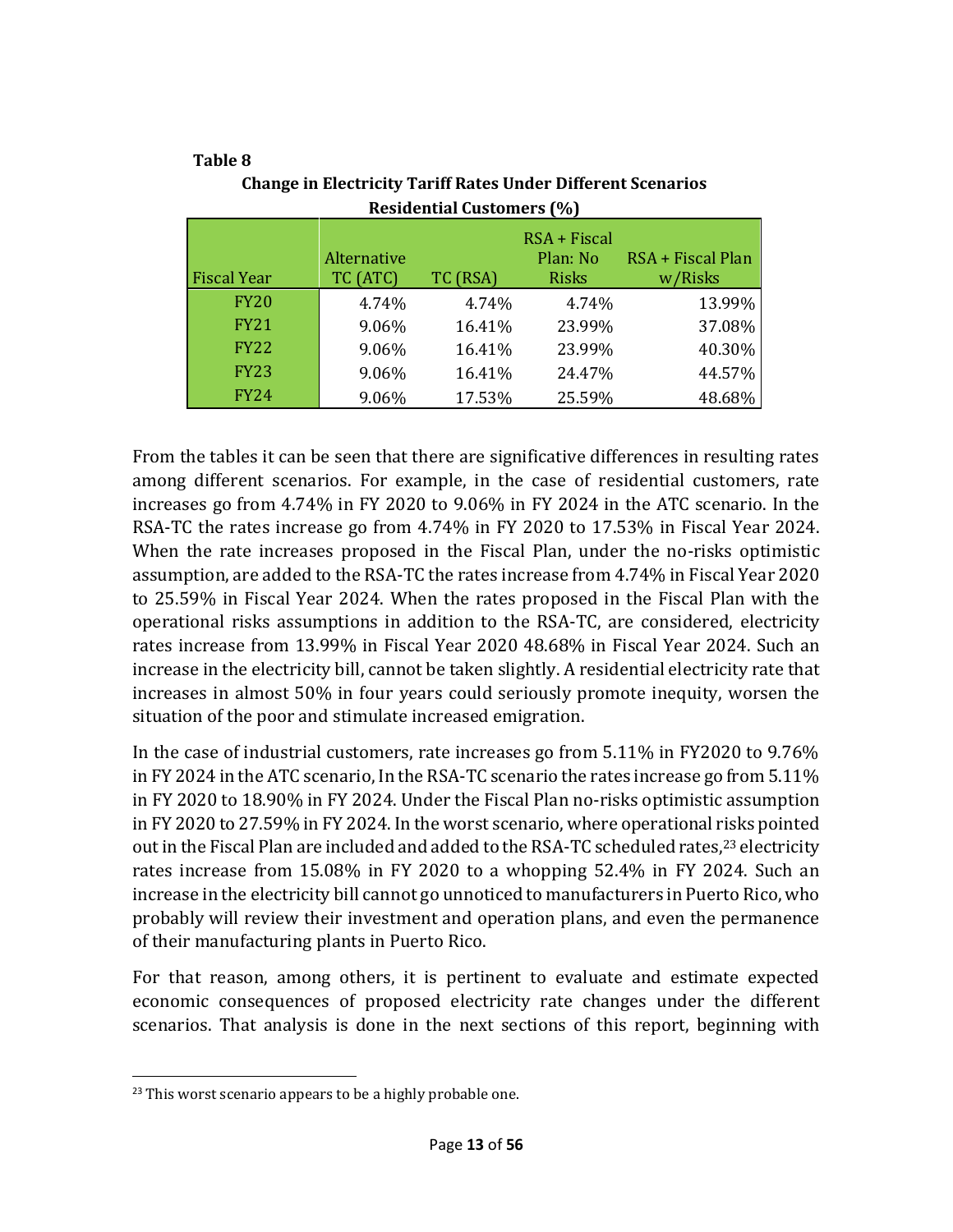estimating expected consequences of each scenario on input costs along some relevant industrial sectors.

### <span id="page-14-0"></span>VI. Economic Impacts by Major Industrial Sectors

This section of the report informs results of expected economic consequences from proposed electricity rate increases resulting from the previously proposed Alternative Transition Charge, the Puerto Rico Electric Power Authority Debt Restructuring Agreement (RSA), and from related scenarios included in last approved PREPA Fiscal Plan.<sup>24</sup> The analysis is focused on eight major industrial sectors:

Agriculture Mining & Construction Manufacturing Wholesale & Retail Trade Hospitals & Health Serv. Electricity & Irrigation Serv. Other Services Government

To compute effects of rates changes, as presented in the four scenarios under consideration, on the cost of intermediate inputs, the 2013 Input-Output Matrix (I/O Matrix) for Puerto Rico was aggregated into eight sectors. The resulting I/O Matrix is reported on Appendix B. Electricity rate increases were computed in the vector electricity and irrigation services for all sectors, except PREPA's vector, under the assumption that PREPA does not actually pay for the electricity it consumes. The estimates are made for fiscal years 2022 and 2024 in the four scenarios that are considered in this report. its effects were estimated only for fiscal years 2022 and 2024, because the most relevant rate changes in all scenarios do not take effect until fiscal year 2021.

Table 9 summarizes estimated consequences of the different scenarios analyzed on the costs of intermediate inputs, by industrial sectors, in fiscal years 2022 and 2024. Some important considerations can be inferred from the results in the table.

In the first place, it can be seen that, in all scenarios, the most affected sectors by increases in electricity rates are:

<sup>&</sup>lt;sup>24</sup> PREPA Fiscal Plan includes electricity rates increases proposed in RSA, and also other rate increases related to other operational and administrative measures included in the plan.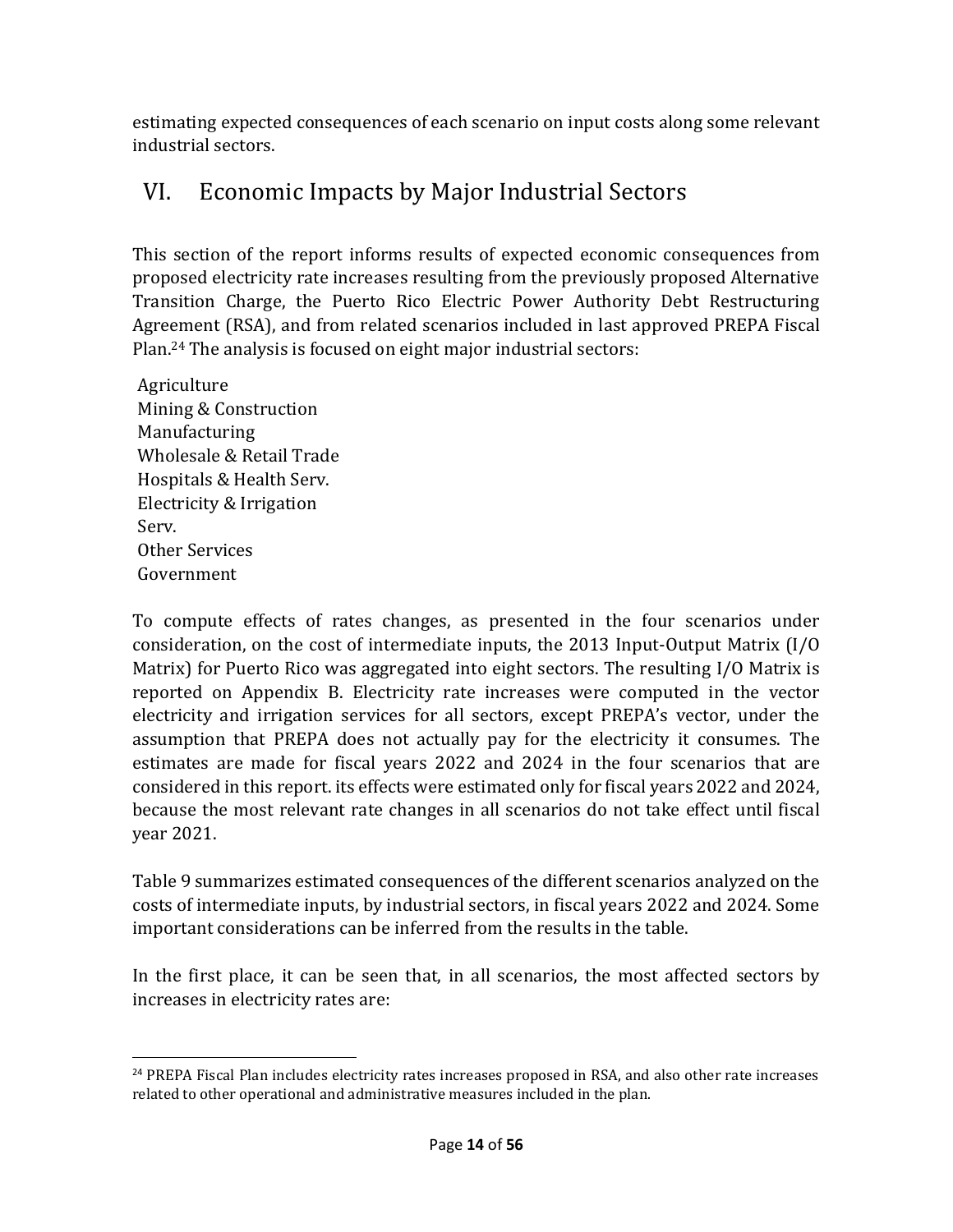- 1. Wholesale and retail trade
- 2. Government
- 3. Manufacturing

It should be noted that these sectors are particularly critical for its consequences upon the local economy.

- 1. Increases in the operating costs in the commerce sector are usually translated to customers, reducing the purchasing power of the general population, and increasing incentives for emigration.
- 2. In the case of government, it should be remembered that it faces a serious fiscal crisis, with serious restrictions on its spending capacity. An increase in operation costs is going to aggravate its present fiscal crisis.
- 3. Manufacturing is critical for local economic performance. The Puerto Rican economy is predicated on exporting manufactured goods, and increases in operation costs reduced its (already diminished) capacity to compete in world markets. It should be remembered that employment in manufacturing has been declining for more than a decade.

Construction is another sector that has been stagnant in Puerto Rico for over a decade, with declining employment. Expected increases in input costs are going to promote further adverse effects over the real estate sector of the economy, with the aggravation that electricity rates increase also adversely affects everyday home maintenance and use.

|                                                      |            |                              | <b>Considered Scenarios</b> |                               |            |                                                   |                   |                                                             |
|------------------------------------------------------|------------|------------------------------|-----------------------------|-------------------------------|------------|---------------------------------------------------|-------------------|-------------------------------------------------------------|
| <b>Industrial Sectors</b>                            | FY<br>2022 | Alternative TC<br>FY<br>2024 | FY<br>2022                  | TC (RSA)<br><b>FY</b><br>2024 | FY<br>2022 | RSA TC + Fiscal<br>Plan (No Risks)<br>FY.<br>2024 | <b>FY</b><br>2022 | RSA TC + Fiscal<br>Plan (Risks)<br>Included)<br>FY.<br>2024 |
| Agriculture                                          | 0.05%      | 0.05%                        | 0.09%                       | $0.09\%$                      | 0.13%      | 0.09%                                             | 0.43%             | 0.26%                                                       |
| Mining & Construction                                | 0.09%      | 0.09%                        | 0.17%                       | 0.18%                         | 0.25%      | 0.28%                                             | 0.42%             | 0.51%                                                       |
| Manufacturing                                        | 0.19%      | 0.19%                        | 0.35%                       | 0.37%                         | 0.51%      | $0.54\%$                                          | 0.85%             | 1.03%                                                       |
| Wholesale & Retail Trade                             | 0.22%      | 0.22%                        | 0.91%                       | 0.98%                         | 1.34%      | 1.48%                                             | 2.25%             | 2.71%                                                       |
| Hospitals & Health Serv.<br>Electricity & Irrigation | 0.04%      | $0.04\%$                     | 0.17%                       | 0.18%                         | 0.25%      | 0.28%                                             | 0.42%             | 0.51%                                                       |
| Serv.                                                | $0.00\%$   | $0.00\%$                     | $0.00\%$                    | $0.00\%$                      | $0.00\%$   | $0.00\%$                                          | $0.00\%$          | $0.00\%$                                                    |
| <b>Other Services</b>                                | $0.06\%$   | $0.06\%$                     | 0.26%                       | 0.28%                         | 0.38%      | 0.42%                                             | 0.64%             | 0.78%                                                       |
| Government                                           | 0.15%      | 0.15%                        | 0.62%                       | 0.66%                         | 0.90%      | 1.00%                                             | 1.51%             | 1.83%                                                       |
| Overall Average                                      | 0.13%      | 0.13%                        | 0.35%                       | 0.38%                         | 0.52%      | 0.56%                                             | 0.87%             | 1.05%                                                       |

#### **Table 9**

#### **Percent Change in Cost of Intermediate Inputs by Industrial Categories under Considered Scenarios**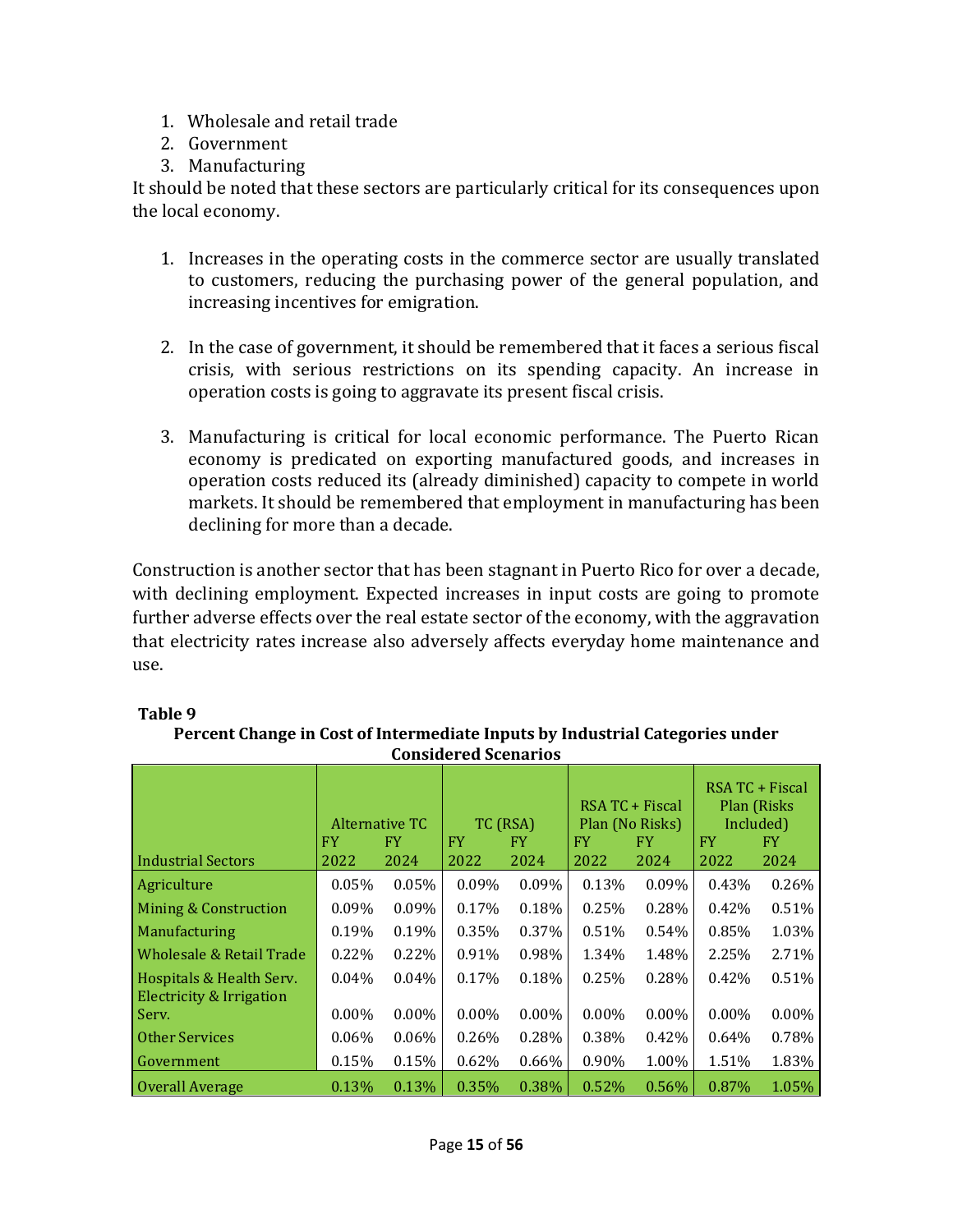Identified increases in inputs costs reduces the ability for local firms to compete, both in the export markets, as well as with imports. This could result in a negative effect on the economy's ability to generate income and employment, that should be carefully considered before making any decision on electricity rates increase, particularly when they are so significative in most of the scenarios considered in this report.

It is also important to observe that all scenarios, except the one that considers the effects of the Alternative Transition Charge proposed in this report, result in a higher proportional increase in input costs in FY2024 than in FY2022. This implies that all considered rate schedules – except the ATC – have the potential to promote a cost push inflation over the local economy. Disruptive effects of inflation on economy and society are well known. Inflation distorts resource allocation in production, creates adverse incentives to investment and saving, tends to increase inequality in income distribution, (making particularly worse-off the persons with fixed income, such as retirees,) and promotes instability in the labor market (promoting labor strikes and unrest) as well as in society.

### <span id="page-16-0"></span>VII. Impact on the Consumers Price Index (Inflation)

The next topic on consideration, examined in this section of the report, is the consequences of possible electricity rates increases on inflation. For this analysis, it was used the expenditure weights computed by the Puerto Rico Department of Labor and Human Resources to estimate the Consumer Price Index (CPI).<sup>25</sup> Table 10 reports expected increases in CPI for fiscal years 2022 and 2024 under each of the rate increase scenarios under consideration.

Expected price increases range from a minimum of 0.36% in the case of the ATC for years 2022 and 2024, to a maximum of 2.47% in 2024 in the case of the rates for the RSA TC coupled with the additional rates increases in the Fiscal Plan, including highly probable operational risks. These increases in CPI are additional to normal inflation.

It should be noted that, except in the case of the ATC, in all scenarios expected increases in CPI are higher in FY2024, than in FY2022; i.e., they tend to induce cost push inflation.

<sup>&</sup>lt;sup>25</sup> These weights refer to consumers expenses by consumptions categories in year 2006, the latest available information. The weights were computed by the Puerto Rico Department of Labor and Human Resources, with the assistance of the US Bureau of Labor Statistics. Appendix C reproduces the values of the weights used in this report.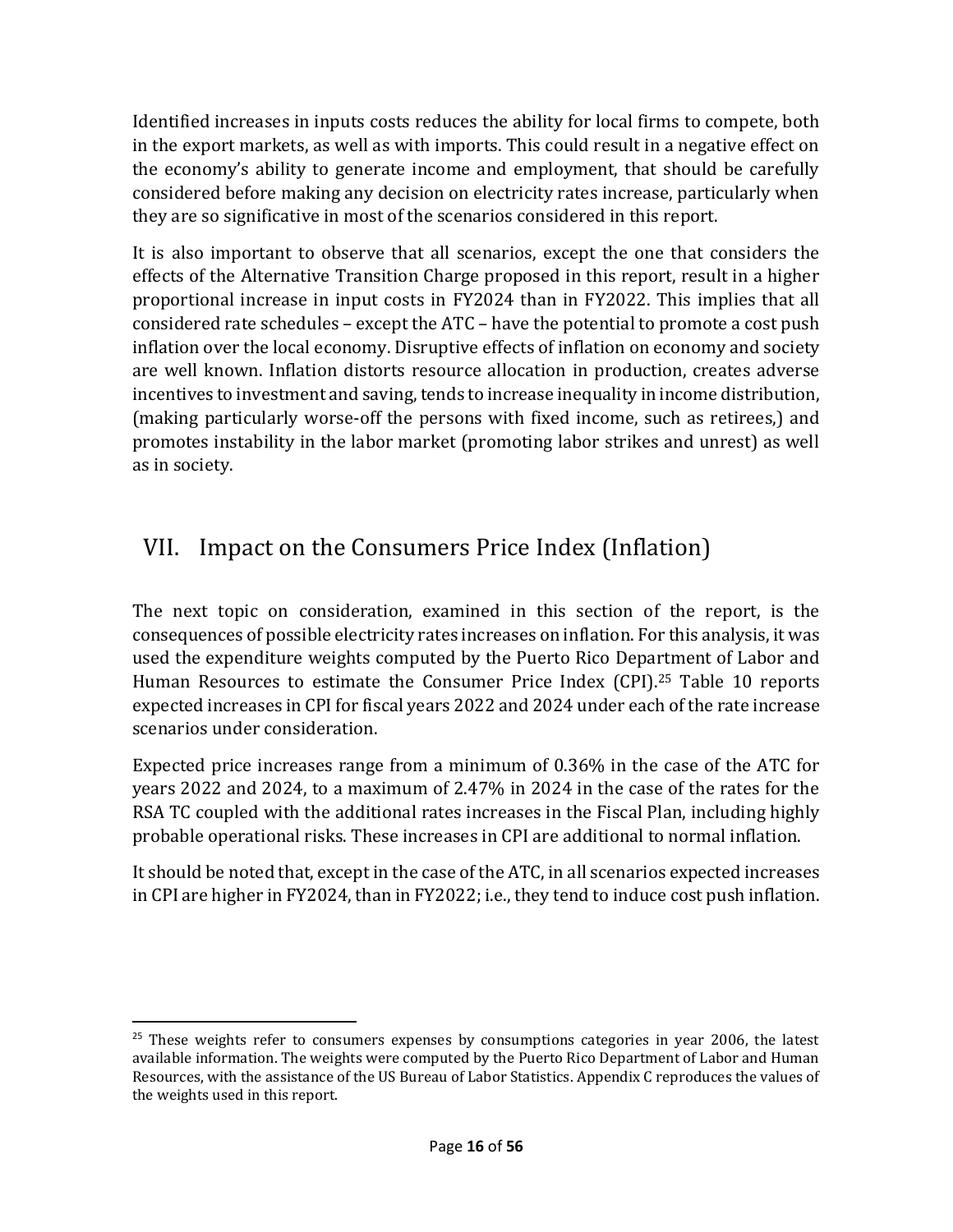#### **Table 10**

#### **EXPECTED CHANGE IN THE CONSUMER PRICE INDEX**

|                          |          |                |          |          |          | $TC$ (RSA) +<br>Fiscal Plan (No | $TC$ RSA) +<br>Fiscal Plan<br>(Risks) |           |
|--------------------------|----------|----------------|----------|----------|----------|---------------------------------|---------------------------------------|-----------|
|                          |          | Alternative TC |          | TC (RSA) |          | Risks)                          | Included)                             |           |
| <b>EXPENDITURE</b>       | FY.      | <b>FY</b>      | FY.      | FY.      | FY.      | <b>FY</b>                       | <b>FY</b>                             | <b>FY</b> |
| <b>CATEGORIES</b>        | 2022     | 2024           | 2022     | 2024     | 2022     | 2024                            | 2022                                  | 2024      |
| Apparel                  | 0.01%    | 0.01%          | 0.04%    | 0.04%    | 0.06%    | 0.06%                           | 0.10%                                 | $0.11\%$  |
| Education &              |          |                |          |          |          |                                 |                                       |           |
| communications           | $0.00\%$ | $0.00\%$       | $0.01\%$ | $0.01\%$ | $0.02\%$ | $0.02\%$                        | 0.03%                                 | $0.04\%$  |
| Foods & beverages        | $0.05\%$ | $0.05\%$       | 0.21%    | $0.22\%$ | $0.30\%$ | 0.34%                           | 0.51%                                 | 0.62%     |
| Other goods and services | $0.02\%$ | $0.02\%$       | 0.03%    | 0.03%    | $0.04\%$ | 0.04%                           | $0.06\%$                              | $0.08\%$  |
| Housing & housing        |          |                |          |          |          |                                 |                                       |           |
| services                 |          |                |          |          |          |                                 |                                       |           |
| Electricity              | $0.26\%$ | $0.26\%$       | 0.47%    | 0.50%    | $0.68\%$ | 0.73%                           | 1.14%                                 | 1.38%     |
| <b>Health services</b>   | $0.00\%$ | $0.00\%$       | $0.01\%$ | 0.01%    | $0.01\%$ | 0.02%                           | $0.02\%$                              | $0.03\%$  |
| Entertainment            | $0.00\%$ | $0.00\%$       | $0.01\%$ | $0.01\%$ | $0.01\%$ | 0.01%                           | $0.02\%$                              | 0.03%     |
| <b>Transportation</b>    | 0.02%    | 0.02%          | 0.06%    | 0.07%    | 0.09%    | 0.10%                           | 0.16%                                 | 0.19%     |
| Total                    | 0.36%    | 0.36%          | 0.83%    | 0.89%    | 1.22%    | 1.32%                           | 2.05%                                 | 2.47%     |

According to published statistics, the Puerto Rican has shown fairly price stability over the past 10 years, exhibiting an average inflation rate of 1.11% from fiscal years 2009 to 2018.<sup>26</sup> This situation could change if proposed electricity rate increases are enacted.

Table 11 informs the expected increase in CPI under each scenario as a percentage of historic inflation rate in PR over the last ten years. It can be seen from the table that in all scenarios, except with the ATC, expected increases in inflation caused by proposed electricity rate increases would accelerate inflation in a significative way. In consequence, the only electricity price increase that the economy appears to be able to afford, without significatively accelerating inflation, is the Alternative Transition Charge proposed in this report.

<sup>26</sup> PR Planning Board, *Statistical Appendix to the Economic Report to the Governor 2018*, Table 1.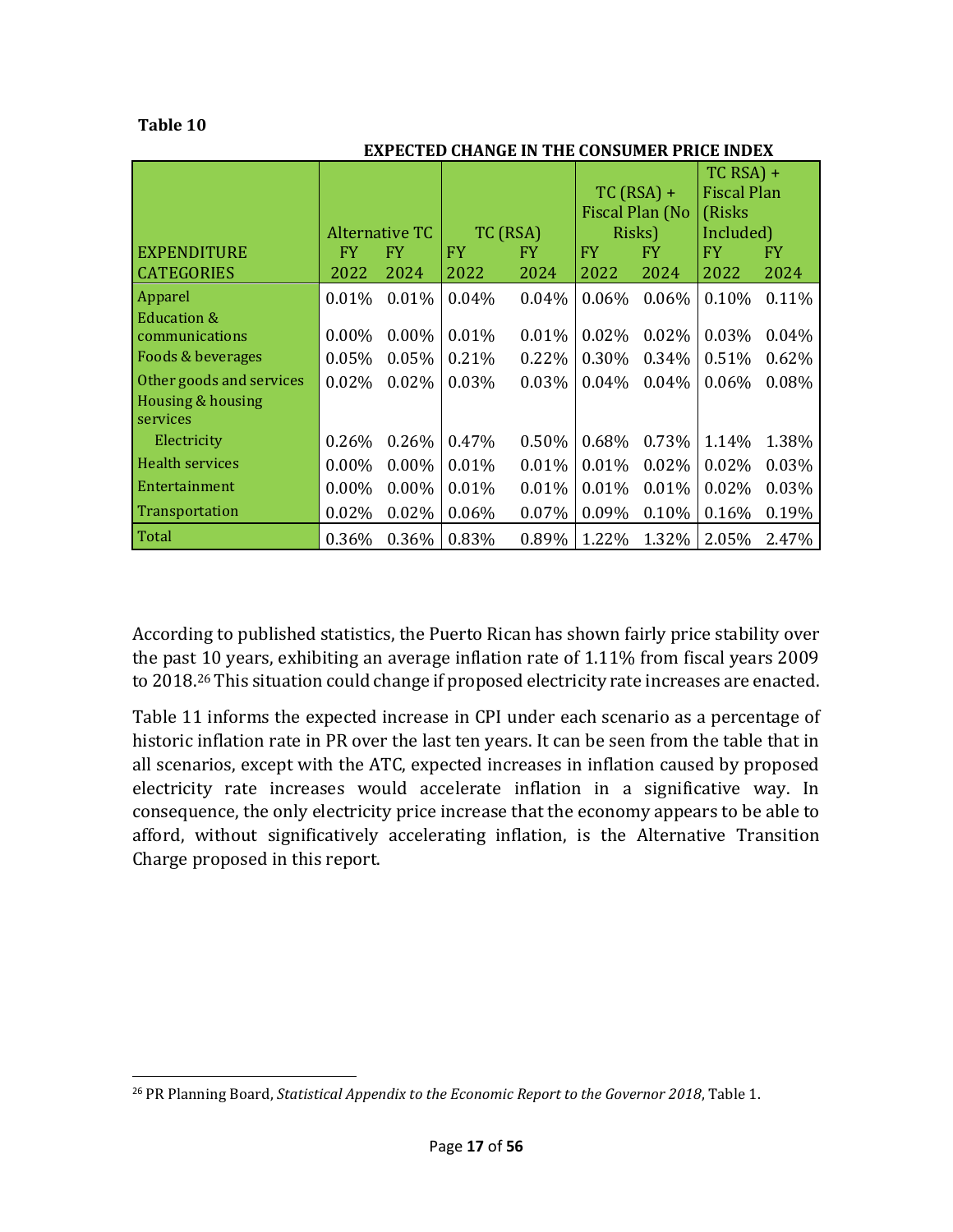| papettea mei euse m ei i m baen beenario as a i ertemage of boear mination nate |      |             |          |      |            |                    |           |                    |
|---------------------------------------------------------------------------------|------|-------------|----------|------|------------|--------------------|-----------|--------------------|
|                                                                                 |      |             |          |      |            |                    |           | $TC$ (RSA) +       |
|                                                                                 |      |             |          |      |            | $TC$ (RSA) +       |           | <b>Fiscal Plan</b> |
|                                                                                 |      | Alternative |          |      |            | <b>Fiscal Plan</b> |           | (Risks)            |
|                                                                                 | ТC.  |             | TC (RSA) |      | (No Risks) |                    | Included) |                    |
|                                                                                 | FY   | <b>FY20</b> | FY       | FY   | FY         | FY                 | FY        | FY                 |
|                                                                                 | 2022 | - 24        | 2022     | 2024 | 2022       | 2024               | 2022      | 2024               |
| Expected Increase in CPI                                                        |      |             |          |      |            |                    |           |                    |
| in Each Scenario, as a                                                          |      |             |          |      |            |                    |           |                    |
| percentage of Local                                                             |      |             |          |      |            |                    |           |                    |
| Inflation Rate                                                                  | 33%  | 33%         | 75%      | 80%  | 110\%      | 119%               | 184%      | 223%               |

#### **Table 11 Expected Increase in CPI in Each Scenario as a Percentage of Local Inflation Rate**

### <span id="page-18-0"></span>VIII. Expected impacts on production and income

This section of the report examines expected economic impacts of proposed electricity tariff rate increases on Puerto Rico Gross National Product at constant prices (i.e., without inflation). Any increase in rates on electricity is expected to have negative consequences on production and income. All production processes use electricity, so any increase in rates increases the costs of companies and their ability to compete with foreign producers.<sup>27</sup> This impairs the ability of the local economy to export, as well as the capacity of the enterprises that produce for the domestic market to compete with imported products. To evaluate the expected effects of the increases in electricity rates, an equation was estimated for projecting the gross national product at constant prices. The computed parameters and characteristics of this equation are presented in Appendix D to this report.<sup>28</sup>

|              | <sup>27</sup> See Section VI of this report.                                                                                                             |
|--------------|----------------------------------------------------------------------------------------------------------------------------------------------------------|
|              | <sup>28</sup> The forecasting equation was specified as;<br>$GNP_t^{PR} = \beta_0 + \beta_1 PKWH_t + \beta_2 GDP_t^{US} + \beta_3 N_t + \beta_4 r_t u_t$ |
| Where:       |                                                                                                                                                          |
| $GNP_t^{PR}$ | Gross National Product at constant prices of Puerto Rico in year t, $t = 2008$ to 2017.<br>Variable Name: GNPR_PR.                                       |
| $\beta_i$    | Estimated coefficient for the <i>i</i> -th independent variable.                                                                                         |
| $PKWH_t$     | Unit price of electricity for all PREPA consumers in \$/kwh in year t.                                                                                   |
| $DPI_t$      | National Income in Commerce and Services in millions of dollars in year t. $t = 2008$ to<br>2017. Variable Name: YN COM SERV.                            |
| $N_t$        | Total population in thousands of persons. t = 2000 to 2017. Variable Name: POP.                                                                          |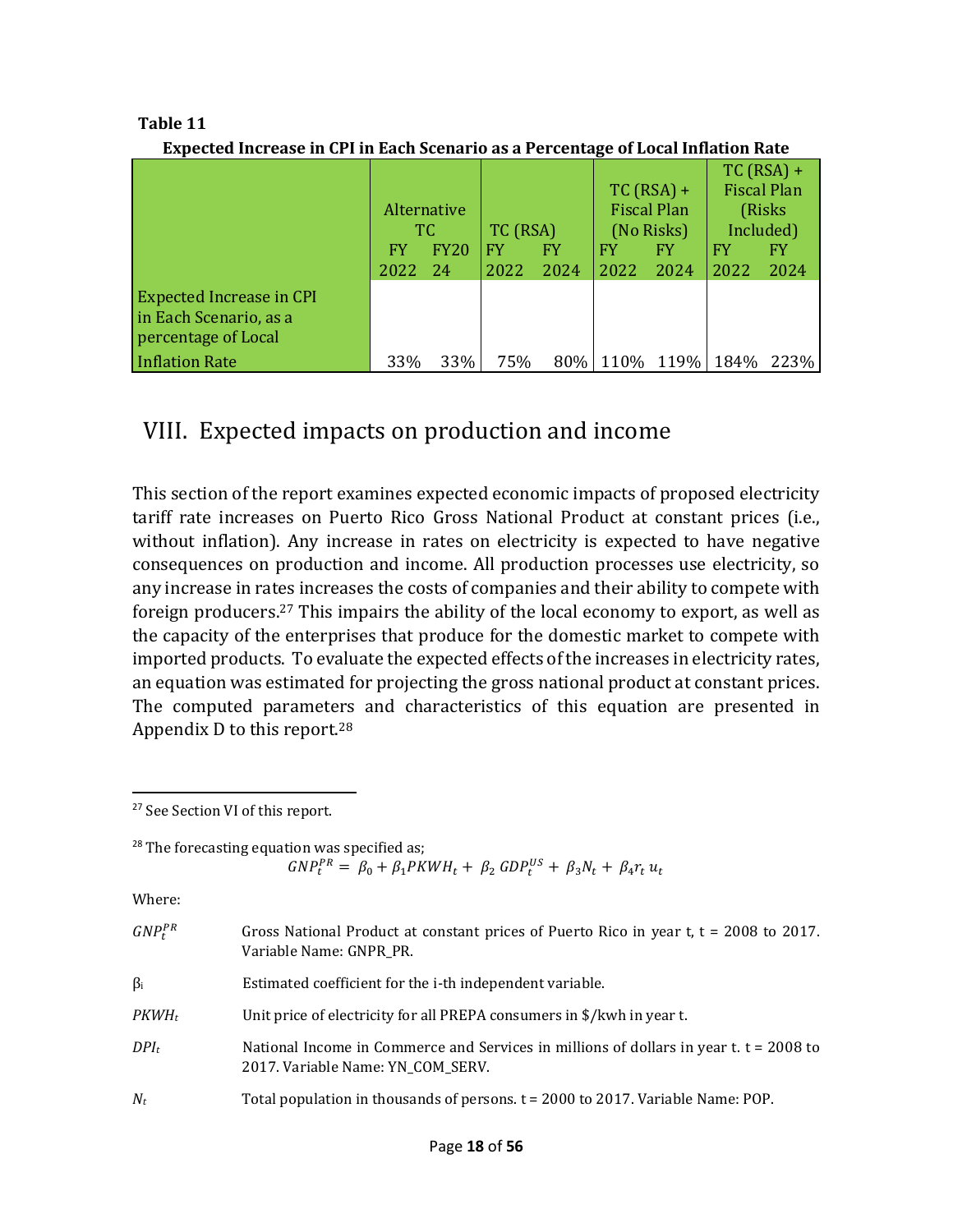

Table 12 and Diagram 1 reports forecasted values for GNP at constant prices for each electricity rates increase scenario considered in this report.



#### *Diagram 1*

This result, when viewed in context of the 2017 GNP value of \$6,006.8 million, show the real impact of the proposed electricity rate increases on the Puerto Rico economy.

*GDP<sup>US</sup>* Gross Domestic Product of the US, at constant prices, in year t. t = 2000 to 2017. Variable Name: GDPR\_US.

*r*<sub>t</sub> Prime interest rate in year t, t = 2000 to 2017. Variable Name: R.

The equation was estimated using the Robust Least Squares procedure (Yohai method).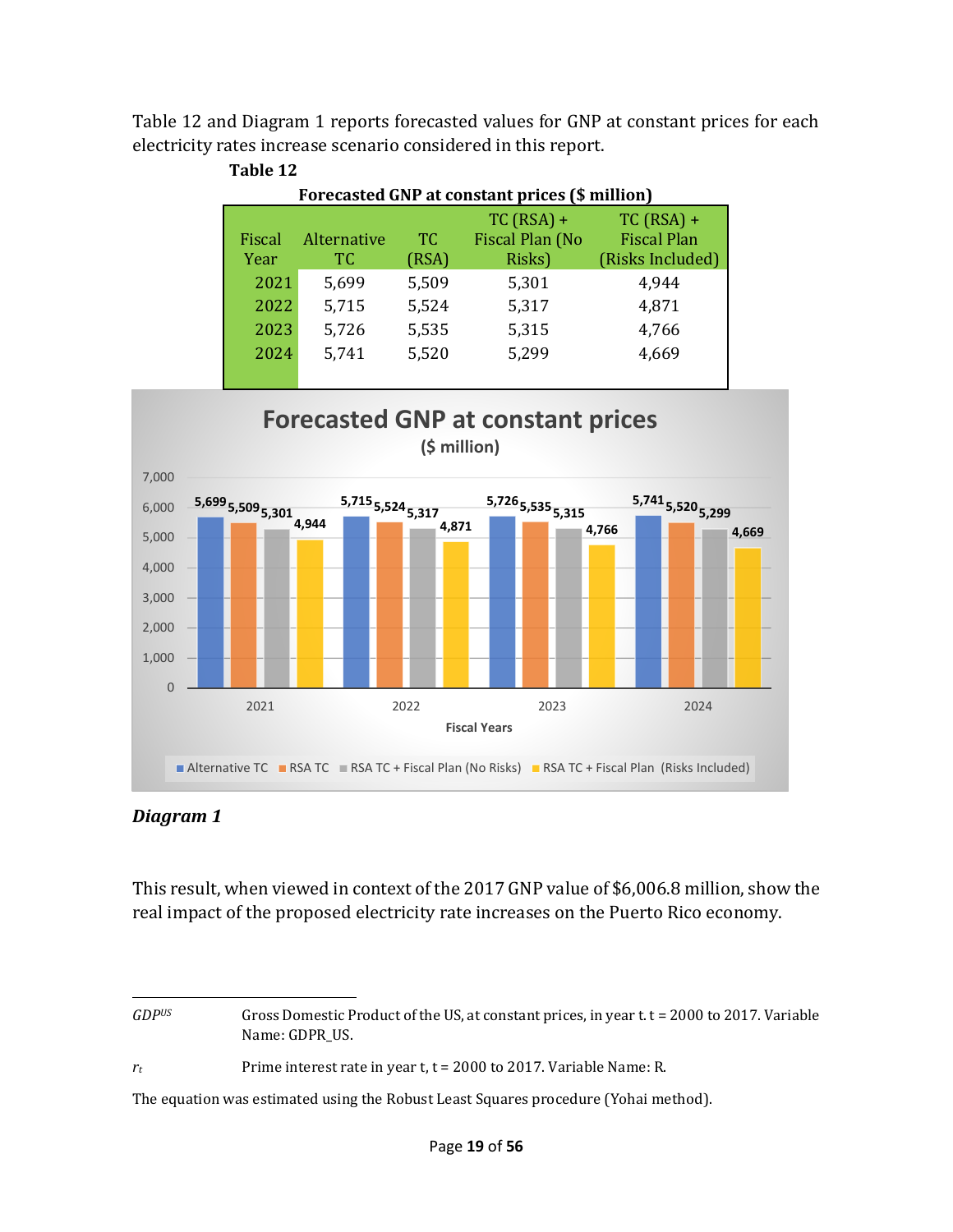As it can be seen from Table 12 and Diagram 1,<sup>29</sup> the scenario with the lower negative impact on economic performance (i.e., on GNP at constant prices) is the Alternative Transition Charge (ATC) previously developed in this report. Moreover, it is the only scenario where, all other things constant, some economic growth is registered to happen over time. This is crucial in the case of the Puerto Rican economy, where the local economy has been under a situation of structural contraction, where its performance has been shrinking for more than a decade. All other scenarios not only result in lower values for forecasted GNP at constant prices, but they also show trends for declining GNP over the forecasting period.

|        | <b>FY2017 GNP at constant prices</b> |          |                 |                    |  |  |
|--------|--------------------------------------|----------|-----------------|--------------------|--|--|
|        |                                      |          |                 | $TC$ (RSA) +       |  |  |
|        |                                      |          | $TC$ (RSA) +    | <b>Fiscal Plan</b> |  |  |
| Fiscal | Alternative                          | TC.      | Fiscal Plan (No | (Risks             |  |  |
| Year   | TC.                                  | (RSA)    | Risks)          | Included)          |  |  |
| 2021   | $-5.12%$                             | $-8.29%$ | $-11.74%$       | $-17.70%$          |  |  |
| 2022   | $-4.86%$                             | $-8.03%$ | $-11.48%$       | $-18.90\%$         |  |  |
| 2023   | $-4.68%$                             | $-7.85%$ | $-11.51%$       | $-20.66%$          |  |  |
| 2024   | $-4.43%$                             | $-8.11%$ | $-11.78%$       | $-22.28%$          |  |  |

#### **Table 13**

**Percent Difference Between Forecasted GNP and Historic FY2017 GNP at constant prices** 

The argument in the previous paragraph can be better appreciated with the help of Table 13. There forecasted values for GNP in each scenario are compared with historic values in fiscal year 2017. FY2017 is the last normal economic year, i.e., before the Island was hit by hurricanes Irma and María. Even in the case of the ATC, which is the scenario with the lowest adverse effect on economic activity and allows for some growth over the forecasting period, forecasted GNP at constant prices for FY 2024 is 4.43% lower than historic GNP at constant prices in FY2017. The situation becomes more negative in the case of the RSA TC, where forecasted GNP at constant prices for FY 2024 is 8.11% less than actual GNP at constant prices in FY 2017. This adverse effect is 83.1% worse than the one forecasted for the ATC scenario. If Fiscal Plan rate increases, under optimistic no risk assumptions, are added to RSA TC, negative effects of proposed rates increases are stronger. In this scenario, forecasted GNP at constant prices for FY 2024 is 11.78% less than the historic value in FY 2017, and 165.8% worse than in the case of ATC for FY 2024. Finally, the scenario where Fiscal Plan with

 $29$  It should be noted that forecasted values in each scenario for all fiscal years are lower than those assumed on page 59 of the Fiscal Plan. The Fiscal Plan does not explain how its forecasted were computed.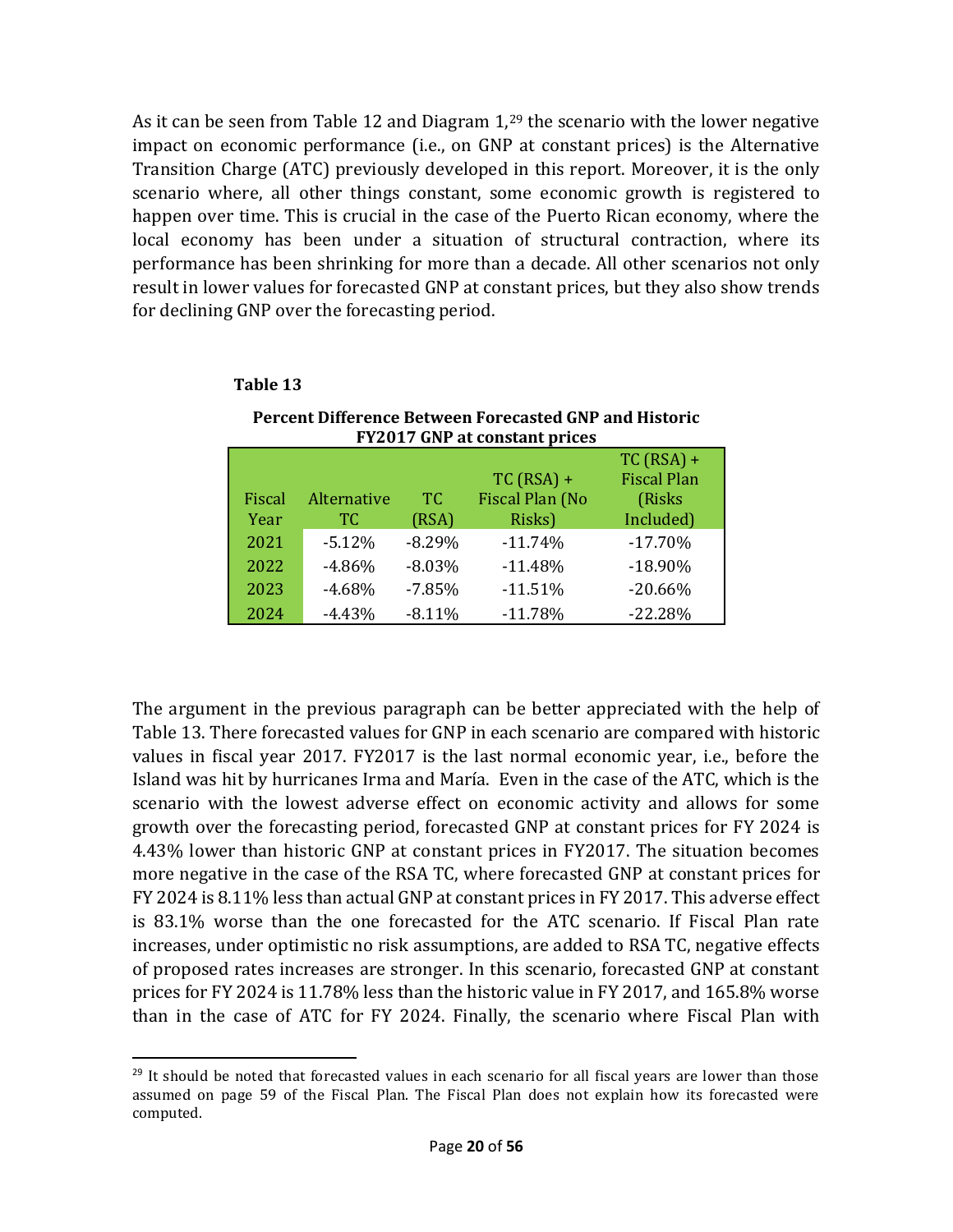probable risks rate increases are added to the ARS TC, predicts real disaster. In this case, forecasted GNP at constant prices for FY 2024 is 22.28% lower than the historical value in FY 2017, and 402.9% worse than the forecast in the case of the ATC. This analysis strongly suggests that the only electricity rate increase that the local economy can afford is the proposed ATC.

### <span id="page-21-0"></span>IX. Employment effects

Once examined the expected effects of tariff rates increases, considered in the different scenarios, on the level of economic activity, it is worth to consider the expected effects of these changes on the level of employment in Puerto Rico. It has been repeatedly reported by the Government, that the rate of unemployment in Puerto Rico has been declining consistently over the past years. This is true, but the reduction in the unemployment rate does not occur as a result of improved economic activity and increased job creation, but by the combined effects of population aging and emigration. In fact, as shown in table 14, the number of persons employed and the size of the labor force have recorded clear reduction trends over the last decade.

| persons)              |       |       |       |       |       |       |       |       |       |       |
|-----------------------|-------|-------|-------|-------|-------|-------|-------|-------|-------|-------|
|                       | 2009  | 2010  | 2011  | 2012  | 2013  | 2014  | 2015  | 2016  | 2017  | 2018  |
| <b>Labor Force</b>    | 1.326 | 1.284 | 1.245 | 1.207 | 1,177 | 1,153 | 1,121 | 1,121 | 1.109 | 1.082 |
| Employed              | 1.144 | 1.075 | 1.043 | 1.024 | 1,012 | 987   | 977   | 989   | 982   | 971   |
| Unemployed            | 182   | 209   | 202   | 183   | 165   | 166   | 144   | 132   | 127   | 111   |
| Unemployment Rate (%) | 13.7  | 16.3  | 16.2  | 15.2  | 14.0  | 14.4  | 12.8  | 11.8  | 11.5  | 10.3  |

**Table 14 Labor Force, Employment, Unemployment and Unemployment Rate (Thousands of** 

Source: *Statistical Appendix to the Economic Report to the Governor 2018,* Table 32.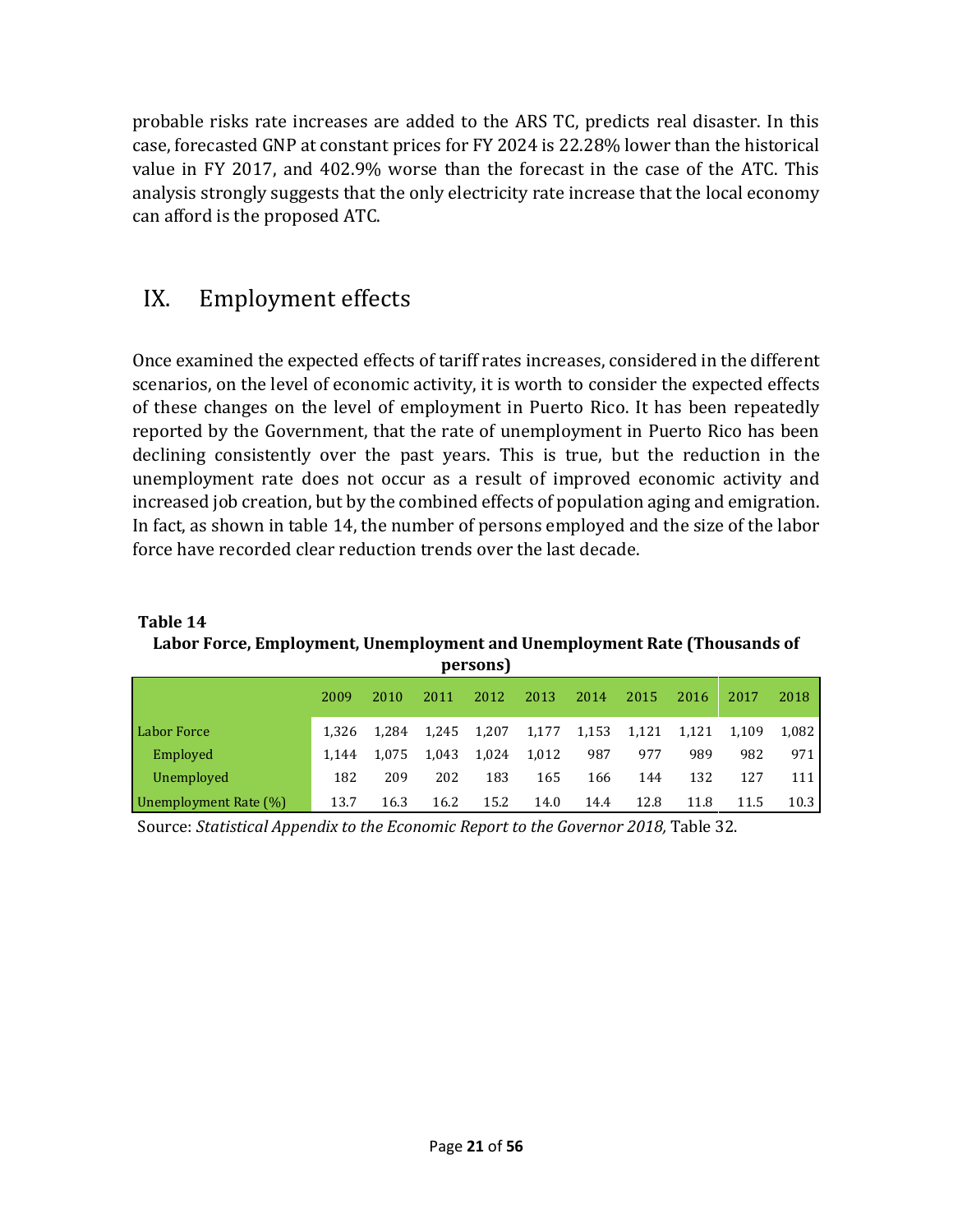

Source: *Statistical Appendix to the Economic Report to the Governor 2018, Table 32. Diagram 2*

Given this situation, additional contractions expected in the level of economic activity, resulting from electricity rates increases, must have adverse impacts on job creation and permanence. Those expected consequences are hereby analyzed for each of the scenarios under consideration.

The first step to estimate the expected effects of the alternative increases in electricity rates on the level of employment, is to estimate the direct requirements of employment per million dollars of GNP at constant prices. Table 15 reports that calculation. The table shows that, on average, between fiscal 2009 to 2018, 161.4 employments were needed for each million dollars of actual production.

Table 16 present the difference, in million of dollar, between actual GNP at constant prices registered in fiscal year 2018 and the value of this variable forecasted for each of the electricity rate increase scenarios under consideration, for fiscal years 2021 to 2024.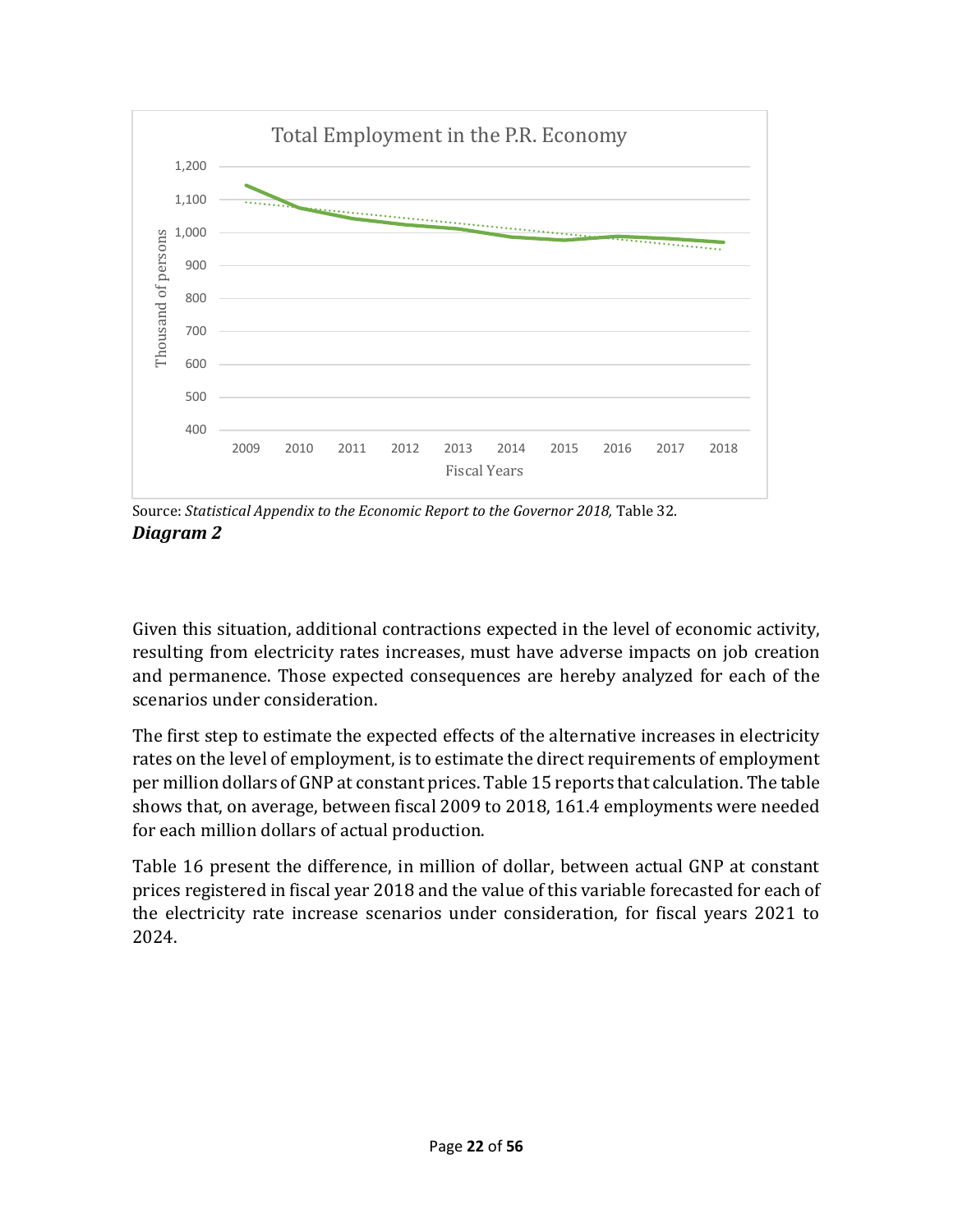#### **Table 15**

|       | <b>Real GNP</b>              |             | Total Employment Direct Employment Requirements |
|-------|------------------------------|-------------|-------------------------------------------------|
|       | Fiscal Year (Millions of \$) | (Thousands) | (per \$ million of Real GNP)                    |
| 2009  | 6,784.2                      | 1,144       | 168.6                                           |
| 2010  | 6,541.8                      | 1,075       | 164.3                                           |
| 2011  | 6,431.7                      | 1,043       | 162.2                                           |
| 2012  | 6,466.2                      | 1,024       | 158.4                                           |
| 2013  | 6,457.6                      | 1,012       | 156.7                                           |
| 2014  | 6,343.9                      | 987         | 155.6                                           |
| 2015  | 6,292.2                      | 977         | 155.3                                           |
| 2016r | 6,191.5                      | 989         | 159.7                                           |
| 2017r | 6,006.8                      | 982         | 163.5                                           |
| 2018p | 5,726.5                      | 971         | 169.6                                           |
| Mean  |                              |             | 161.4                                           |

**Direct Employment Requirements per Million Dollars of Real GNP**

Source: *Statistical Appendix to the Economic Report to the Governor 2018*, Table 1 and author's computations.

#### **Table 16**

| <b>Difference Between Forecasted GNP and Historic FY2018 GNP at</b> |
|---------------------------------------------------------------------|
| constant prices (\$ million)                                        |

|        |             |              | $RSATC +$       | RSA TC + Fiscal |
|--------|-------------|--------------|-----------------|-----------------|
| Fiscal | Alternative |              | Fiscal Plan (No | Plan (Risks     |
| Year   | TC.         | <b>RSATC</b> | Risks)          | Included)       |
| 2021   | $-27.35$    | $-217.79$    | $-425.07$       | $-782.62$       |
| 2022   | $-11.86$    | $-202.29$    | $-409.57$       | $-855.22$       |
| 2023   | $-0.66$     | $-191.09$    | $-411.33$       | $-960.62$       |
| 2024   | 14.21       | $-206.83$    | $-427.06$       | $-1,057.97$     |

In Table 17, the direct employment requirement per million dollars in Gross National Product at constant prices is applied to the expected changes in GNP forecasted for each scenario under consideration, to estimate expected effects on the level of employment in the island.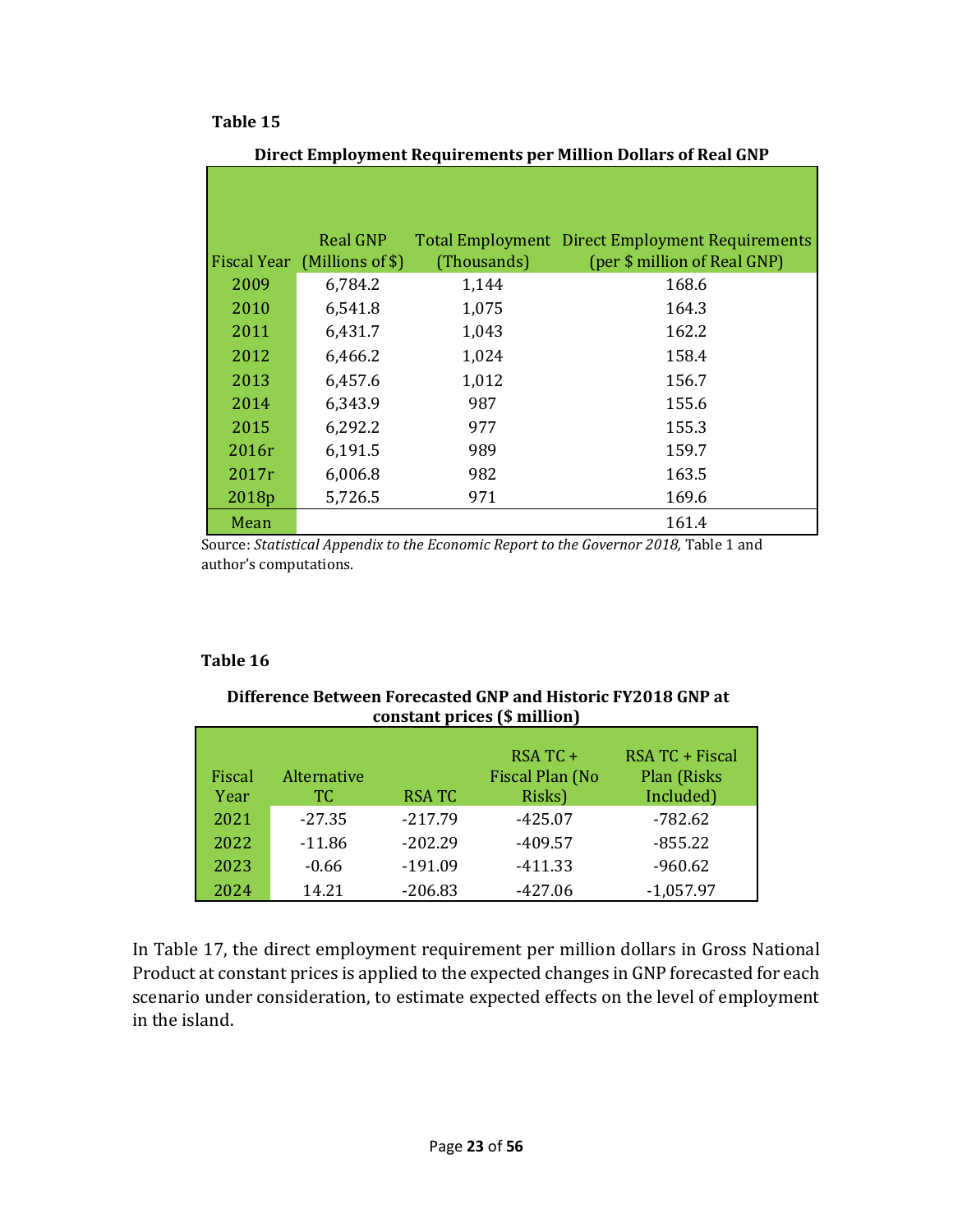#### **Table 17**

|                |                    |              | <b>NUMBER OF PERSONS</b>              |                                             |
|----------------|--------------------|--------------|---------------------------------------|---------------------------------------------|
| Fiscal<br>Year | Alternative<br>TC. | <b>RSATC</b> | RSA TC +<br>Fiscal Plan (No<br>Risks) | RSA TC + Fiscal<br>Plan (Risks<br>Included) |
| 2021           | $-4,414$           | $-35,151$    | $-68,606$                             | $-126,315$                                  |
| 2022           | $-1,914$           | $-32,650$    | $-66,105$                             | $-138,033$                                  |
| 2023           | $-106$             | $-30,843$    | $-66,388$                             | $-155,043$                                  |
| 2024           | 2,294              | $-33,382$    | $-68,928$                             | $-170,756$                                  |

**Expected Employment Consequences for Each Rate Increase Scenario (Number of persons)**

From Table 17 it can be seen that, in the case of the ATC, the economy seems to absorb the increase in electricity rates, and by FY 2024 it is able to generate 2,294 additional jobs, over the employment level of FY 2018. For its part, in the case of the RSA TC, the economy begins to slowly absorbing the effects of the initial rate increase, but, since the RSA TC includes an additional rate increase for FY 2024, total employment again declines in FY 2024, with a total loss of 33,382 jobs in FY 2024, which is equivalent to 3.4% of total employment in FY 2018. If the electricity rate increases proposed by the RSA is compounded with the rate increases proposed in the Fiscal Plan with optimistic assumptions, by FY 2024 the economy is expected to have a net loss of 68,928 jobs, an amount that is equivalent to 7.1% of total employment in FY 2018. In the last scenario, where electricity rate increases in the RSA TC are added to those proposed in the Fiscal Plan, including more realistic risk assumptions, the losses in employment are really significative; by fiscal year 2024, is expected that total employment in the economy is going to be reduced by 170,756 jobs, or 17.6% of total jobs in FY 2018.

The Puerto Rican economy has shown a downward trend in total employment over more than a decade. As a consequence of the structural contraction that has been happening in the local economy, it has been unable to create enough jobs for the population, a situation that has resulted in increased emigration of productive persons and in promoting a more inequitable income distribution. From an economic and social point of view, Puerto Rico must be very careful in adopting measures that have additional adverse effects on employment. Of the four scenarios considered in this report, the ATC is the only one that result in moderate employment loss in the short run and has the capacity to be absorbed by the markets and allow for the economy to be able to generate jobs in the not so long run.

### <span id="page-24-0"></span>X. Demand for Electricity

Since the Transition Charges included in the RSA are based on expected PREPA's total sales of electricity, it is pertinent to estimate the demand for electricity, because it determines PREPA's annual sales and, in consequence, the need to adjust, and how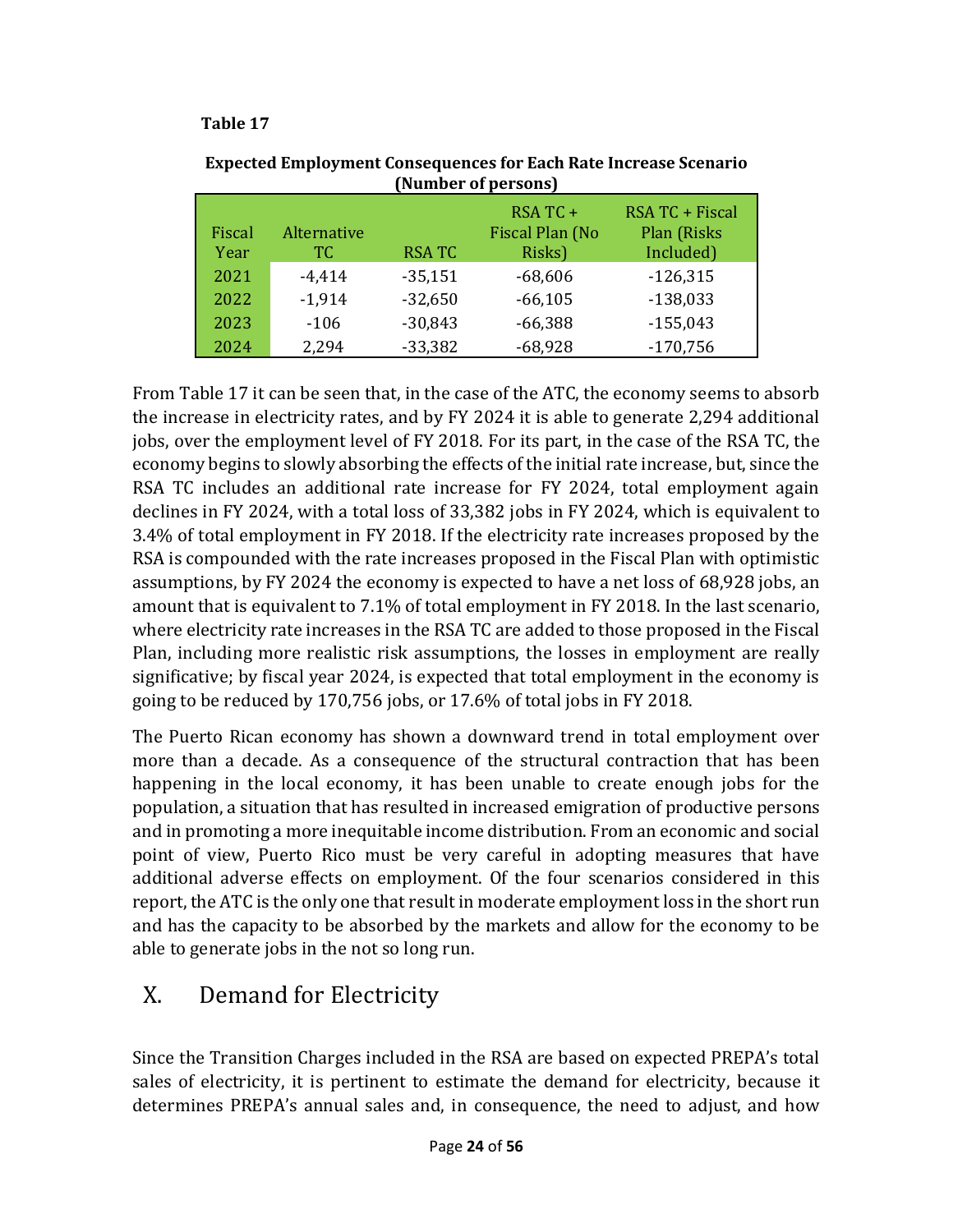much to adjust, the amounts proposed for the TC and other proposed new charges in the electricity bill. In fact, scheduled increases in Transition Charges are predicates in reductions in electricity sales (and, hence, in paid consumption). To assume that electricity consumption is going to be reduced is reasonable, since it already shows a downward tendency since fiscal 2007, and multiple factors operate for such shrinkage to happen.<sup>30</sup> The issue is to determine which is the reasonable magnitude to be expected for the level of consumption of electricity from PREPA customers over the forecasting period. 31

To forecast electricity consumption in Puerto Rico, demand equations were estimated for the three most relevant customer categories: (1) residential, (2) commercial, and (3) industrial.<sup>32</sup> These three categories add up to the 98% of total electricity consumption on the island.<sup>33</sup> To forecast total electricity consumption for each fiscal year over the forecasting period, it was aggregated the estimated electricity demand in each category for each fiscal year, and 2% was added to the total obtained to include the consumption of customers categories left out. This procedure implicitly assumes that the main customer categories will continue to be responsible for 98% of total electricity consumption.

Next subsections in the report informs the results obtained from estimated demand equations, as well as the aggregate demand for electricity.

- 1. The secular contraction in the economy of Puerto Rico.
- 2. Emigration.
- 3. Increases in electricity rates.
- 4. The availability of more efficient electrical equipment.
- 5. Private solar power generation.

<sup>31</sup> It must, again, be pointed out that it is not reasonable to attempt to forecast quantities demanded of electricity for a 47 years period. It is simply impossible to try to predict how economic conditions affecting electricity (or any other good or service) consumption will behave over a two generations period of time. This report is limited to, the already indicated, more modest and reasonable forecasting period.

 $32$  Each demand equation was estimated using the following methods;

- 1. OLS
- 2. Stepwise regression
- 3. If the Durbin-Watson statistic in the OLS showed autoregressive errors, or indetermination, the equation was also estimated through the Durbin-Watson method.
- 4. Robust Least Squares (Yohai method)
- 5. Robust Least Squares, adjusted for autoregressive errors through the Cochran-Orcutt method. 6. 2SLS

Results obtained from the six estimation methods were compared, and, the equation with the best statistical fit was selected to be used for the analysis.

<sup>33</sup> *Fiscal Plan, op. cit.,* p. 63.

<sup>&</sup>lt;sup>30</sup> Among the factors that tend to promote reduction in the consumption of electricity, it can be mentioned, among others: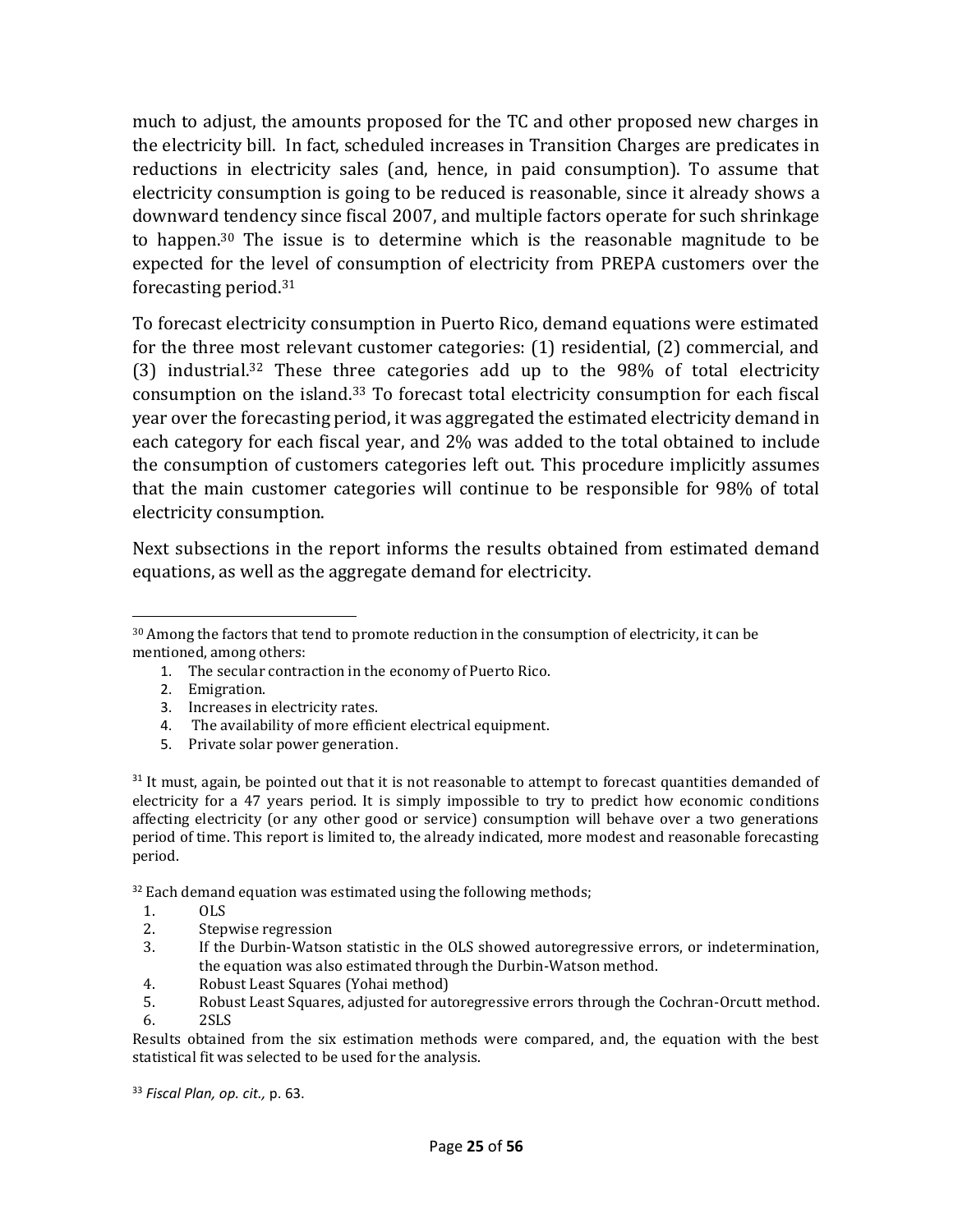#### <span id="page-26-0"></span>Residential Demand for Electricity

The residential demand equation for electricity was specified as:

$$
Q_t^{DER} = \beta_0 + \beta_1 PKWH_t + \beta_2 DPI_t + \beta_3 N_t + u_t
$$

Where:

| $Q_t^{DER}$ | Quantity of electricity in Gwh demanded by residential consumers of<br>PREPA at year t, t = 2000 to 2017. Variable Name: C_ELECT_RES. |
|-------------|---------------------------------------------------------------------------------------------------------------------------------------|
| $\beta_i$   | Estimated coefficient for the i-th independent variable.                                                                              |
| $PKWH_t$    | Unit price of electricity for residential consumers in \$/kwh in year t.                                                              |
| $DPI_t$     | Disposable Personal Income in millions of dollars in year t. $t = 2000$ to<br>2017. Variable Name: YPD.                               |
| $N_t$       | Total population in thousands of persons. $t = 2000$ to 2017. Variable<br>Name: POP.                                                  |

The equation was estimated by the Robust Least Squares Method (Yohai method), and the results, including the statistics and information to evaluate the statistical fit of the equation, are informed in Appendix E, at the end of this report. The selected demand equation for PREPA residential customers was used to forecast consumption under the different scenarios under consideration. Forecasted residential consumption is reported in Table 18.

| Table 18 |       |                                                                        |                     |                 |
|----------|-------|------------------------------------------------------------------------|---------------------|-----------------|
|          |       | <b>Quantity of Electricity Demanded by Residential Consumers (Gwh)</b> |                     |                 |
|          |       |                                                                        | $RSATC +$           |                 |
| Fiscal   |       |                                                                        | <b>Fiscal Plan:</b> | RSA TC + Fiscal |
| Year     | ATC   | <b>RSA TC</b>                                                          | <b>No Risks</b>     | Plan: w/ Risks  |
| 2021     | 5,230 | 5,065                                                                  | 4,894               | 4,599           |
| 2022     | 5,202 | 5,036                                                                  | 4,865               | 4,497           |
| 2023     | 5,176 | 5,010                                                                  | 4,828               | 4,375           |
| 2024     | 5,191 | 5,000                                                                  | 4,818               | 4,298           |

Table 19 informs the relative difference between each forecasted value and actual consumption registered for residential PREPA customers in Fiscal Year 2017, the last "normal" year, before hurricanes Irma and María.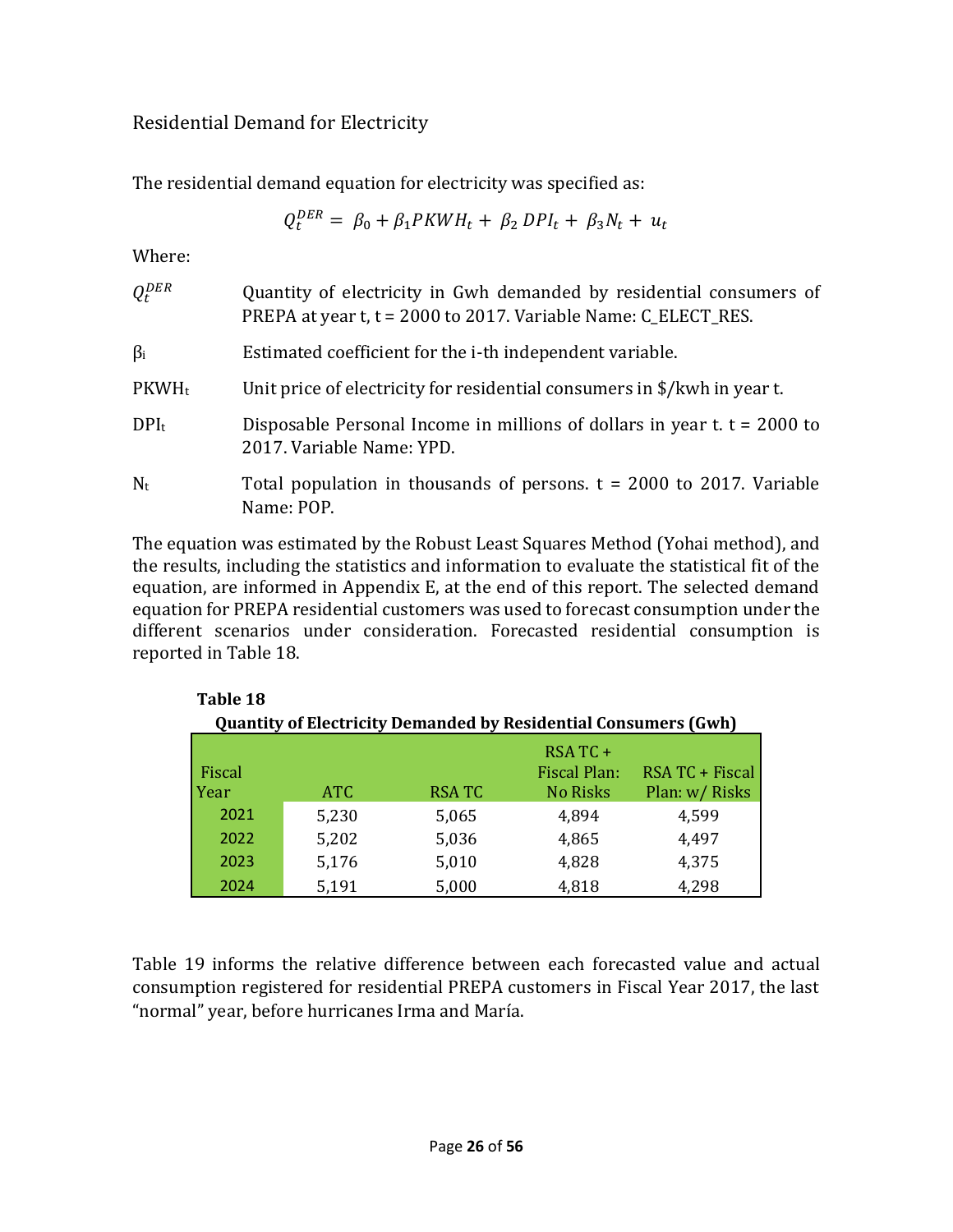#### **Table 19**

|                |                        |                        | Percent variation with Regard to Quantity Consumed in FY 2017 |                                   |
|----------------|------------------------|------------------------|---------------------------------------------------------------|-----------------------------------|
| Fiscal<br>Year | ATC.                   | <b>RSATC</b>           | RSA TC + Fiscal<br>Plan: No Risks                             | RSA TC + Fiscal<br>Plan: w/ Risks |
| 2021           | $-18.17%$              | $-20.77%$              | $-23.44%$                                                     | $-28.06%$                         |
| 2022<br>2023   | $-18.62%$<br>$-19.03%$ | $-21.21%$<br>$-21.62%$ | $-23.89%$<br>$-24.46%$                                        | $-29.64%$<br>$-31.56%$            |
| 2024           | $-18.79%$              | $-21.78%$              | $-24.62%$                                                     | $-32.77%$                         |

**Quantity of Electricity Demanded by Residential Consumers Percent Variation with Regard to Quantity Consumed in FY 2017**

From Table 19 it can be seen that all forecasts are consistent with the downward trend registered in electricity consumption in Puerto Rico. It can also be seen that the quantity of electricity demanded varies in a significative way among the various scenarios. The scenario with the smallest reduction in electricity consumption is the one with the ATC proposed in this report, which also shows a slight increase in electricity consumption by FY 2024. All other scenarios show larger decline in the quantity of electricity demanded by residential customers and no improvement by FY 2024. This is an important issue to be taken into account by policy markets, particularly because PREPA has plans to privatize electricity generation, and it will be very difficult to privatize electric generation if it is expected that electricity consumption is going to continue diminishing over time in a significative and consistent way.

#### <span id="page-27-0"></span>Commercial Demand for Electricity

The commercial demand equation for electricity was specified as:

$$
Q_t^{DEC} = \beta_0 + \beta_1 PKWH_t + \beta_2 NI_t^{C+S} + \beta_3 N_t + u_t
$$

Where:

| $Q_t^{DEC}$ | Quantity of electricity in Gwh demanded by commercial consumers of<br>PREPA at year t, t = 2008 to 2017. Variable Name: C_ELECT_C. |
|-------------|------------------------------------------------------------------------------------------------------------------------------------|
| $\beta_i$   | Estimated coefficient for the i-th independent variable.                                                                           |
| $PKWH_t$    | Unit price of electricity for commercial consumers in $\frac{1}{2}$ /kwh in year t.                                                |
| $DPI_t$     | National Income in Commerce and Services in millions of dollars in year<br>t. $t = 2008$ to 2017. Variable Name: YN COM SERV.      |
| $N_t$       | Total population in thousands of persons. $t = 2008$ to 2017. Variable<br>Name: POP.                                               |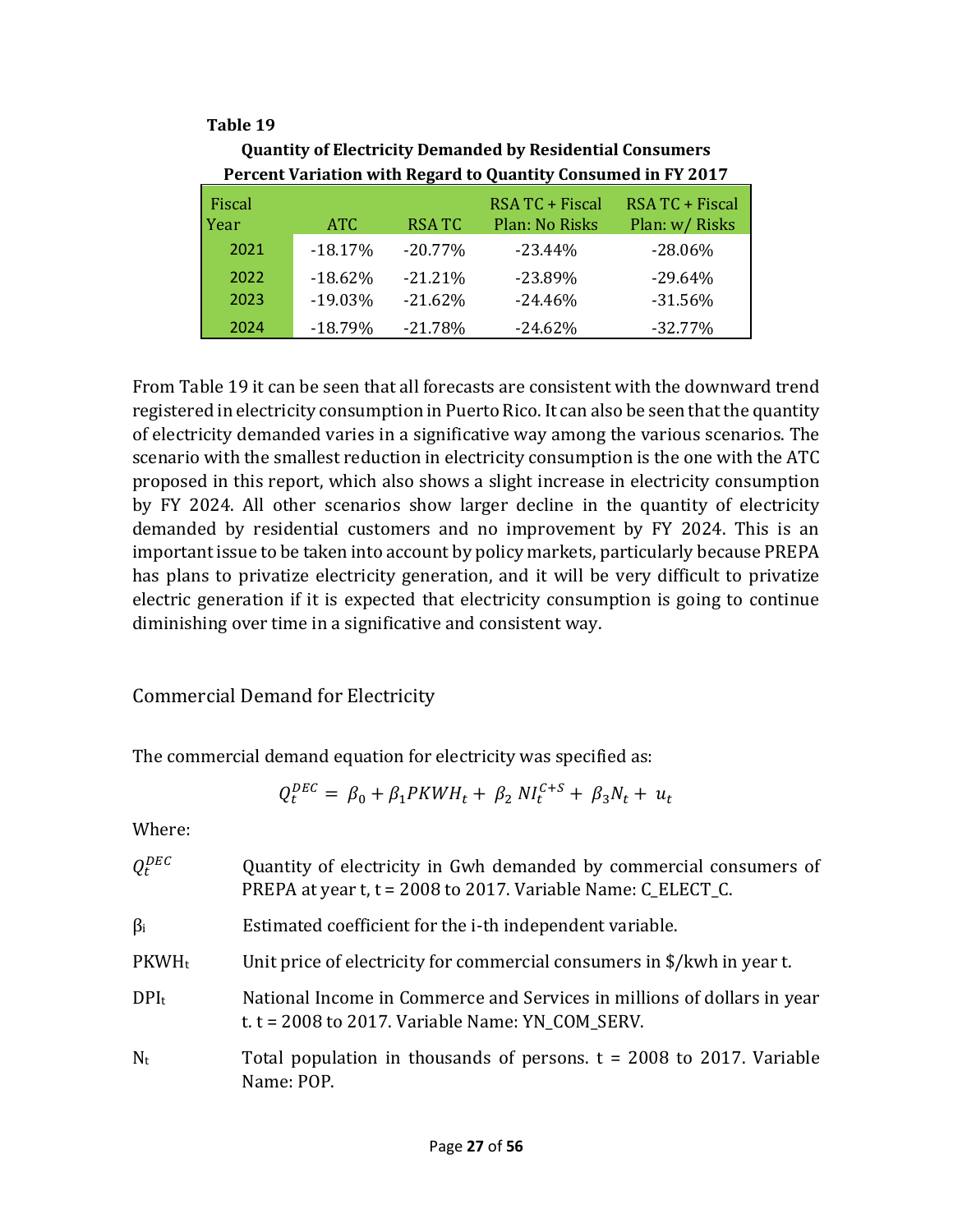The equation was estimated by the Two Stages Least Squares procedure, and the results, including the statistics and information to evaluate the statistical fit of the equation, are informed in Appendix F to this report. The selected demand equation for PREPA commercial customers was used to forecast consumption under the different scenarios under consideration. Forecasted commercial consumption is reported in Table 20.

| <b>Quantity of Electricity Demanded by Commercial Consumers</b><br>(Gwh) |            |              |                                   |                                            |  |  |
|--------------------------------------------------------------------------|------------|--------------|-----------------------------------|--------------------------------------------|--|--|
| Fiscal<br>l Year                                                         | <b>ATC</b> | <b>RSATC</b> | RSA TC + Fiscal<br>Plan: No Risks | RSA TC +<br><b>Fiscal Plan:</b><br>w/Risks |  |  |
| 2021                                                                     | 7.544.19   | 7,539.07     | 7,533.78                          | 7,524.66                                   |  |  |
| 2022                                                                     | 7,481.95   | 7,476.83     | 7,471.54                          | 7,460.17                                   |  |  |
| 2023                                                                     | 7,419.72   | 7,414.59     | 7,408.97                          | 7,394.96                                   |  |  |
| 2024                                                                     | 7,373.04   | 7,367.12     | 7,361.50                          | 7,345.41                                   |  |  |

#### **Table 20**

#### 2024 7,373.04 7,367.12 7,361.50 7,345.41 Consistent with what done in the case of residential customer, Table 21 informs the

relative difference between each forecasted value and actual consumption registered for commercial PREPA customers in Fiscal Year 2017.

| <b>Quantity of Electricity Demanded by Commercial Consumers</b><br>Percent Variation with Regard to Quantity Consumed in FY 2017 |           |              |                                          |                                   |  |  |  |
|----------------------------------------------------------------------------------------------------------------------------------|-----------|--------------|------------------------------------------|-----------------------------------|--|--|--|
| Fiscal<br>Year                                                                                                                   | ATC.      | <b>RSATC</b> | RSA TC + Fiscal<br><b>Plan: No Risks</b> | RSA TC + Fiscal<br>Plan: w/ Risks |  |  |  |
| 2021                                                                                                                             | $-5.62%$  | $-5.68\%$    | $-5.75%$                                 | $-5.86\%$                         |  |  |  |
| 2022                                                                                                                             | $-6.39\%$ | $-6.46%$     | $-6.52\%$                                | $-6.67\%$                         |  |  |  |
| 2023                                                                                                                             | $-7.17\%$ | $-7.24%$     | $-7.31\%$                                | $-7.48%$                          |  |  |  |
| 2024                                                                                                                             | $-7.76\%$ | $-7.83\%$    | $-7.90\%$                                | $-8.10%$                          |  |  |  |

#### **Table 21**

As expected, the price elasticity of demand for commercial customers is more inelastic than for other customer categories. In consequence, the variation of forecasted values for commercial electricity consumption are much lower than in other cases, both with regard to quantity consumed in fiscal year 2017, as well as among the different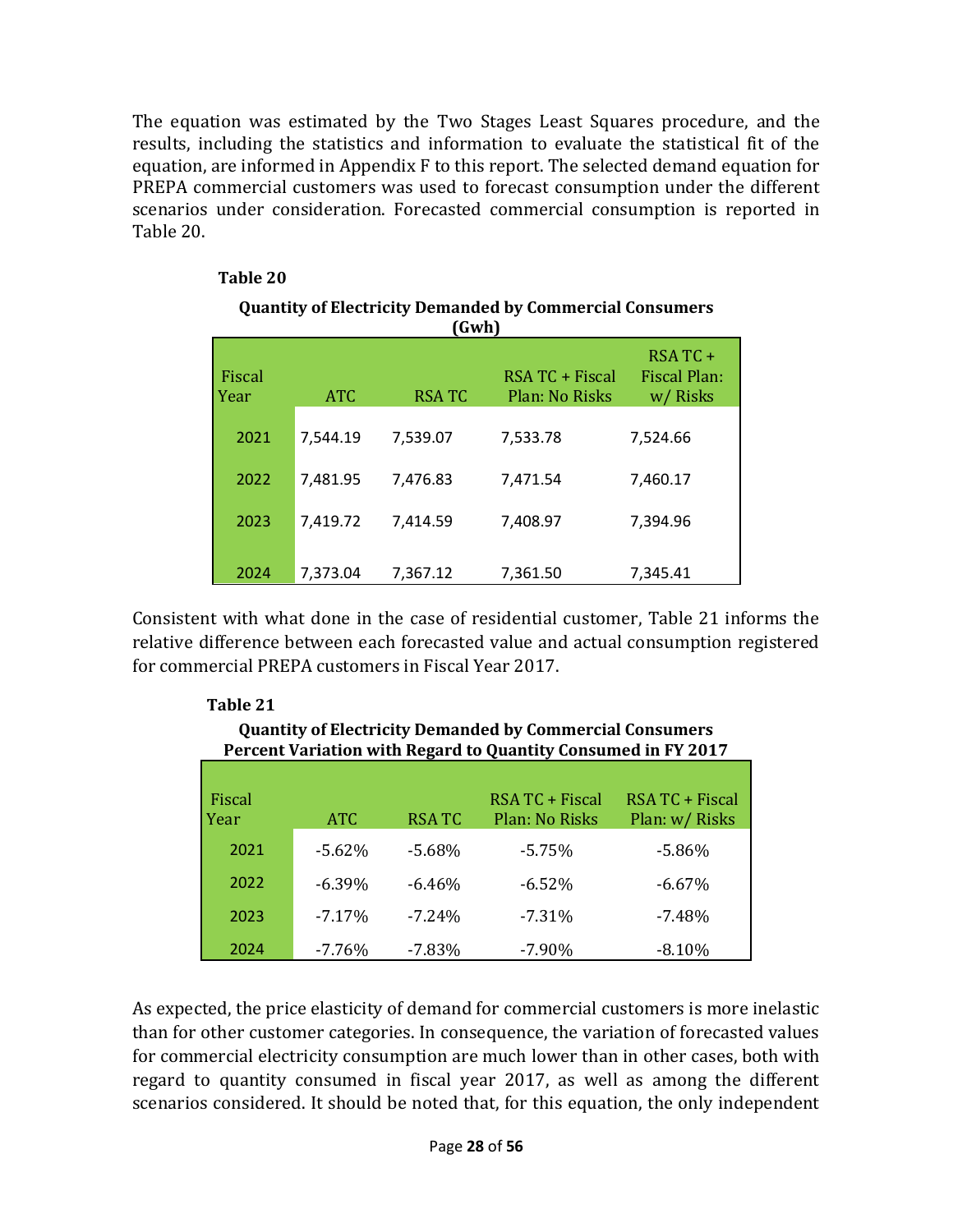variable that shows statistical significance is population; hence, as long as the population continues declining on the island, the lower the quantity electricity consumed by commercial customers.<sup>34</sup>

#### <span id="page-29-0"></span>Industrial Demand for Electricity

The industrial demand equation for electricity was specified as:

$$
Q_t^{DEC} = \beta_0 + \beta_1 PKWH_t + \beta_2 NI_t^{C+S} + \beta_3 N_t + u_t
$$

Where:

| $Q_t^{DEC}$ | Quantity of electricity in Gwh demanded by commercial consumers of<br>PREPA at year t, t = 2008 to 2017. Variable Name: C_ELECT_C. |
|-------------|------------------------------------------------------------------------------------------------------------------------------------|
| $\beta_i$   | Estimated coefficient for the i-th independent variable.                                                                           |
| $PKWH_t$    | Unit price of electricity for commercial consumers in \$/kwh in year t.                                                            |
| $DPI_t$     | National Income in Commerce and Services in millions of dollars in year<br>t. $t = 2008$ to 2017. Variable Name: YN_COM_SERV.      |
| $N_t$       | Total population in thousands of persons. $t = 2008$ to 2017. Variable<br>Name: POP.                                               |

The equation was estimated by the Robust Least Squares Method (Yohai method), and the results, including the statistics and information to evaluate the statistical fit of the equation, are informed in Appendix F, at the end of this report. The selected demand equation for PREPA industrial customers was used to forecast consumption under the different scenarios under consideration. Forecasted residential consumption is reported in Table 22.

<sup>&</sup>lt;sup>34</sup> It should be remembered that population decline is largely caused by emigration, which, in turn depends on the level of economic activity. Thus, to reverse the migration trend it is necessary to reverse the l structural economic contraction that Puerto Rico has been suffering for over a decade.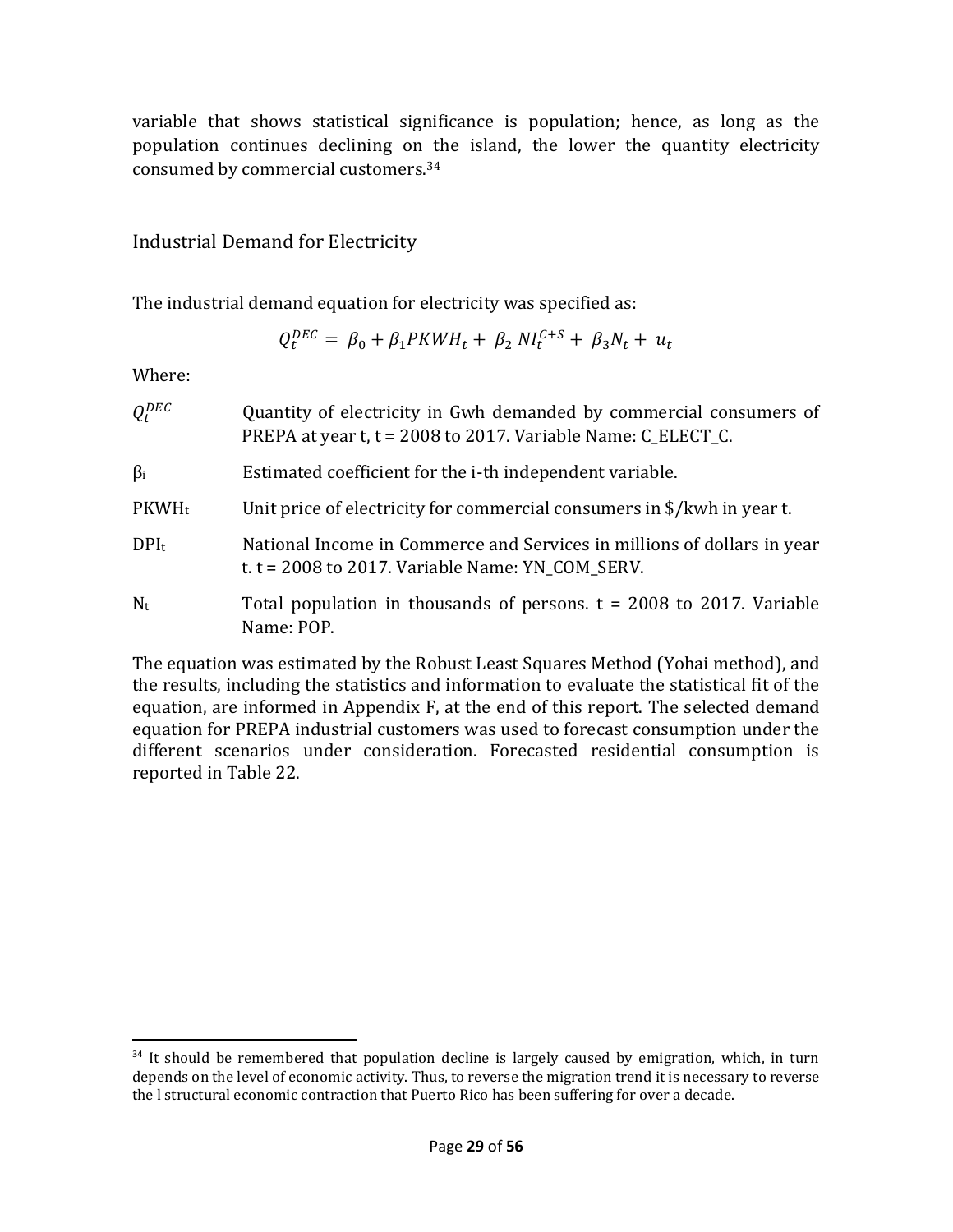#### **Table 22**

|                    |            |              | $RSA +$<br>Fiscal<br>Plan (No | $RSA +$<br><b>Fiscal Plan</b><br>(Risks |
|--------------------|------------|--------------|-------------------------------|-----------------------------------------|
| <b>Fiscal Year</b> | <b>ATC</b> | <b>RSATC</b> | Risks)                        | Included)                               |
| 2021               | 1,785      | 1,739        | 1,691                         | 1,609                                   |
| 2022               | 1,693      | 1,647        | 1,600                         | 1,497                                   |
| 2023               | 1,597      | 1,551        | 1,500                         | 1,374                                   |
| 2024               | 1,492      | 1,439        | 1,388                         | 1,243                                   |

#### **Quantity Demanded of Electricity by Industrial Customers under Different Scenarios (Gwh)**

As done in the two previous cases, here again it is computed the variation between forecasted values and actual consumption of industrial customers in FY 2017, before the island was hit by hurricanes Irma and María. Resulting estimates are reported in Table 23.

| Table 23                                                      |                                                                 |              |              |                                 |  |  |  |  |  |
|---------------------------------------------------------------|-----------------------------------------------------------------|--------------|--------------|---------------------------------|--|--|--|--|--|
|                                                               | <b>Quantity of Electricity Demanded by Industrial Consumers</b> |              |              |                                 |  |  |  |  |  |
| Percent Variation with Regard to Quantity Consumed in FY 2017 |                                                                 |              |              |                                 |  |  |  |  |  |
|                                                               |                                                                 |              |              |                                 |  |  |  |  |  |
|                                                               |                                                                 |              | $RSATC +$    | RSA TC +                        |  |  |  |  |  |
| Fiscal                                                        |                                                                 |              |              | Fiscal Plan: No Fiscal Plan: w/ |  |  |  |  |  |
| Year                                                          | <b>ATC</b>                                                      | <b>RSATC</b> | <b>Risks</b> | <b>Risks</b>                    |  |  |  |  |  |
| 2021                                                          | $-18.40%$                                                       | $-20.50%$    | $-22.68%$    | $-26.43%$                       |  |  |  |  |  |
| 2022                                                          | $-22.58%$                                                       | $-24.68\%$   | $-26.85%$    | $-31.53\%$                      |  |  |  |  |  |
| 2023                                                          | $-26.98%$                                                       | $-29.08%$    | $-31.39%$    | $-37.15%$                       |  |  |  |  |  |
| 2024                                                          | $-31.79%$                                                       | $-34.22\%$   | $-36.53%$    | $-43.14%$                       |  |  |  |  |  |

#### Industrial customers show the highest response to considered electricity rate increases, among the three categories of customers under consideration. This appears to happen for two reasons: (1) industrial customers have a higher price-elasticity of demand that other categories of consumers, $35$  and (2) many of them also have the choice to relocate their productive activities out of Puerto Rico, and electricity rate increases provide an incentive to relocation. It should also be noted that, for industrial

<sup>&</sup>lt;sup>35</sup> Price-elasticity of demand depends, among other things to the ability of the consumer to substitute goods or services subject to price increases. Industrial customers tend to have a higher capacity to substitute PREPA's electricity for electricity generated in their own facilities than other customer categories.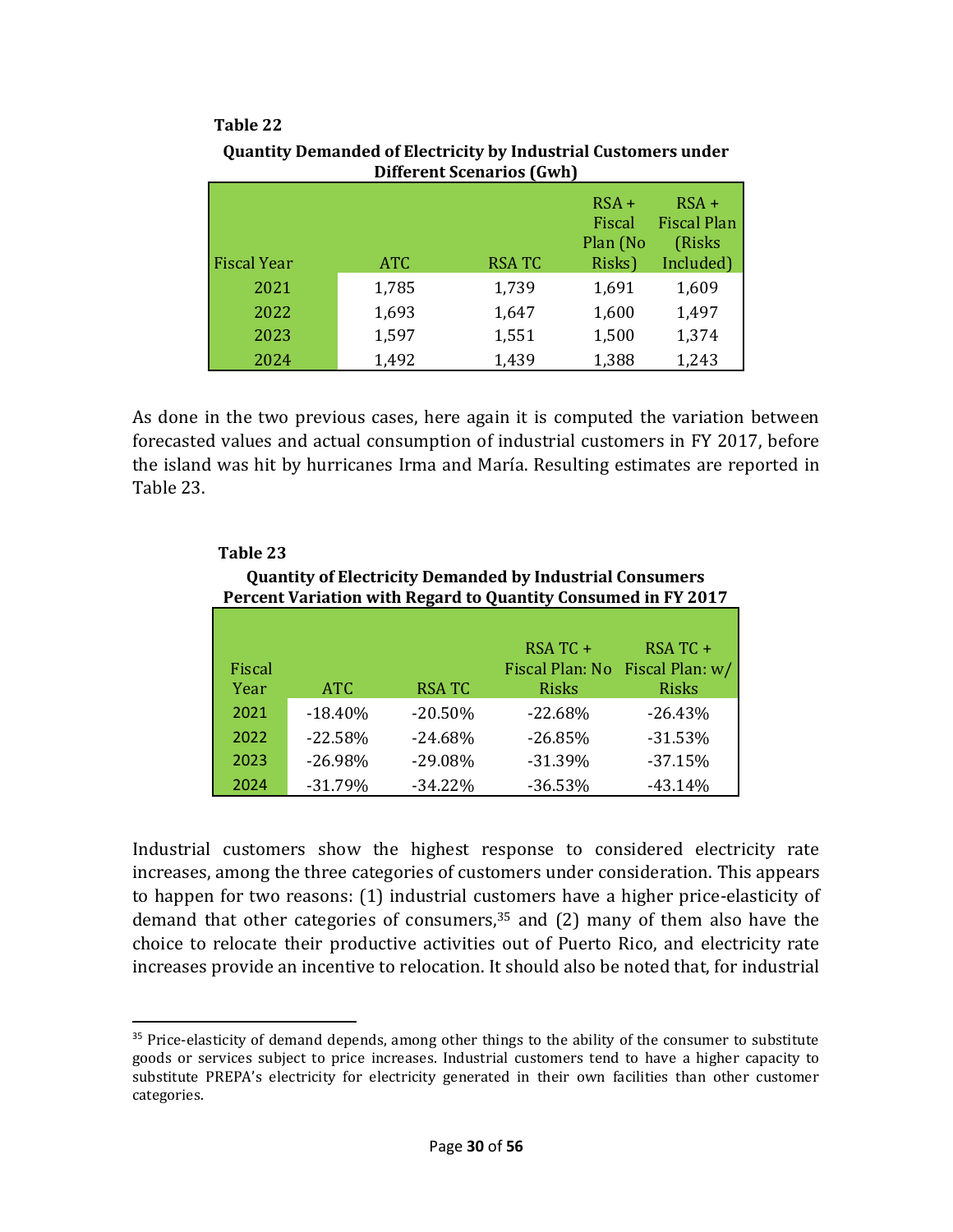customer, the ratio between electricity tariff rates in Puerto Rico, as compared to US corresponding rates, results in the highest increase, under all scenarios considered.<sup>36</sup>

### <span id="page-31-0"></span>Total Demand for Electricity

Residential, commercial and industrial customers consume 98% of total energy consumed on the island. To estimate total demand, under the different scenarios, total consumption of these three customers categories was adjusted by 98%.<sup>37</sup> The resulting estimates of total electricity consumption, for each scenario, are reported in Table 24.

36

#### **Table A-3**

|             | Median Tariff Rates in US for Electric Power Utilities with More than 100,000 Customers |     |                                                                                              |     |  |  |  |  |  |
|-------------|-----------------------------------------------------------------------------------------|-----|----------------------------------------------------------------------------------------------|-----|--|--|--|--|--|
|             |                                                                                         |     | Fiscal Year Alternative TC (ATC) RSA-TC RSA+ Fiscal Plan: No Risks RSA + Fiscal Plan w/Risks |     |  |  |  |  |  |
|             | <b>RESIDENTIAL CUSTOMERS</b>                                                            |     |                                                                                              |     |  |  |  |  |  |
| <b>FY21</b> | 2.0                                                                                     | 2.2 | 2.3                                                                                          | 2.5 |  |  |  |  |  |
| <b>FY22</b> | 2.0                                                                                     | 2.2 | 2.3                                                                                          | 2.6 |  |  |  |  |  |
| <b>FY23</b> | 2.0                                                                                     | 2.2 | 2.3                                                                                          | 2.7 |  |  |  |  |  |
| <b>FY24</b> | 2.0                                                                                     | 2.2 | 2.3                                                                                          | 2.8 |  |  |  |  |  |
|             | <b>COMMERCIAL CUSTOMERS</b>                                                             |     |                                                                                              |     |  |  |  |  |  |
| <b>FY21</b> | 2.6                                                                                     | 2.7 | 2.9                                                                                          | 3.2 |  |  |  |  |  |
| <b>FY22</b> | 2.6                                                                                     | 2.7 | 2.9                                                                                          | 3.2 |  |  |  |  |  |
| <b>FY23</b> | 2.6                                                                                     | 2.7 | 2.9                                                                                          | 3.3 |  |  |  |  |  |
| <b>FY24</b> | 2.6                                                                                     | 2.7 | 2.9                                                                                          | 3.4 |  |  |  |  |  |
|             | <b>INDUSTRIAL CUSTOMERS</b>                                                             |     |                                                                                              |     |  |  |  |  |  |
| <b>FY21</b> | 2.8                                                                                     | 2.8 | 2.8                                                                                          | 3.0 |  |  |  |  |  |
| <b>FY22</b> | 2.9                                                                                     | 3.1 | 3.3                                                                                          | 3.7 |  |  |  |  |  |
| <b>FY23</b> | 2.9                                                                                     | 3.1 | 3.3                                                                                          | 3.8 |  |  |  |  |  |
| <b>FY24</b> | 2.9                                                                                     | 3.1 | 3.3                                                                                          | 3.9 |  |  |  |  |  |

**Ratios Between Electricity Tariff Rates in Each Scenario by Customer Categories to**

Source: American Public Power Association, *Financial and Public Utility Ratios of Public Power Utilities,*  Arlington, VA, December 2018, pp. 15 and 16; and computations by the author.

Tables 5.6.A and 5.6.B. of U.S. Energy Information Administration, *Electric Power Monthly with Data for April 2019*, June 2019 were considered for the analysis. Data from the American Public Power Association was preferred to maintain information source consistency in the report.

<sup>37</sup> On page 23 of this report it was explained that to forecast total electricity consumption for each fiscal year over the forecasting period, it was aggregated the estimated electricity demand in each category for each fiscal year, and 2% was added to the total obtained to include the consumption of customers categories left out. This procedure implicitly assumes that the main customer categories will continue to be responsible for 98% of total electricity consumption.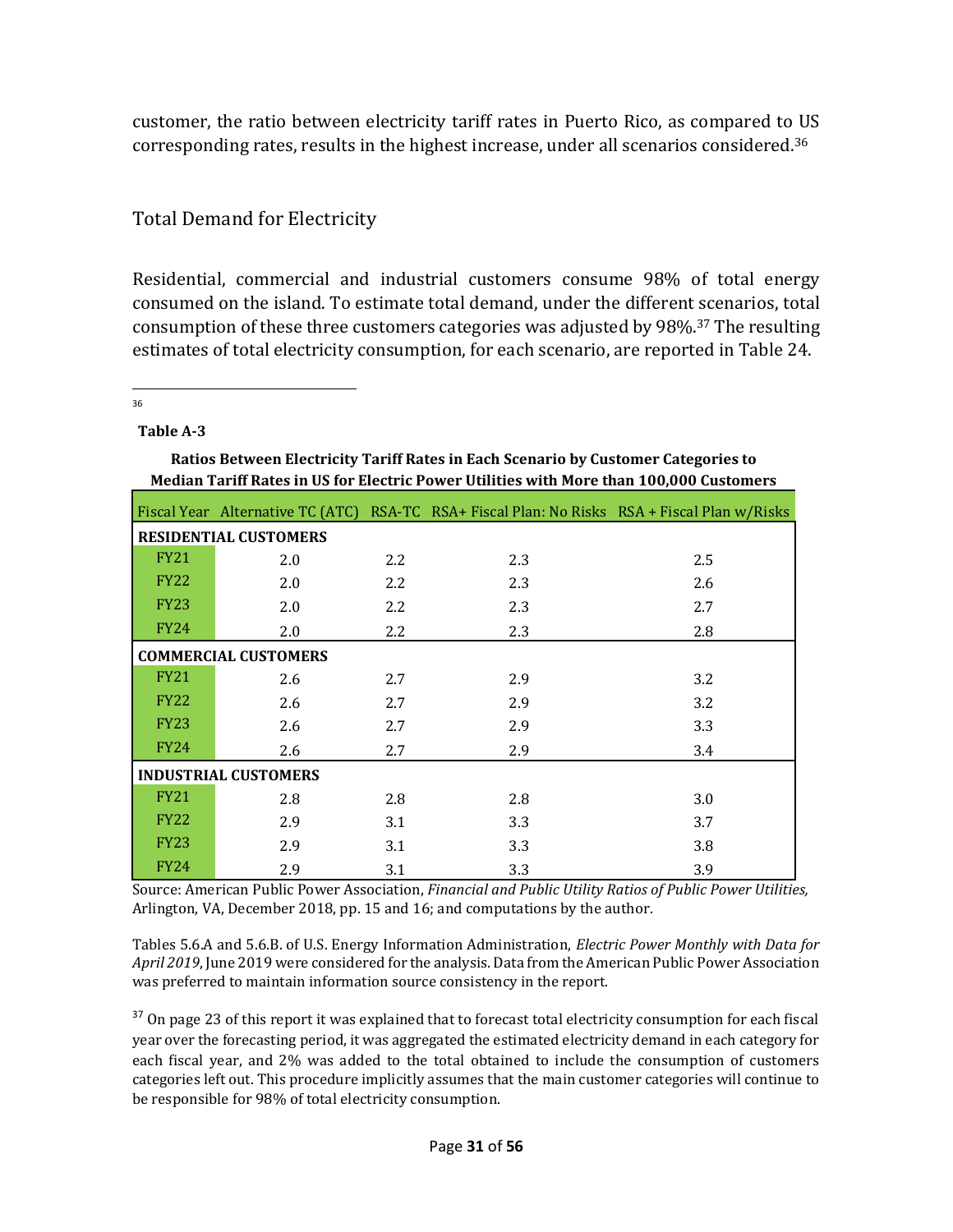#### **Table 24**

|        | <b>Total Consumption of Electricity Demanded under Different Scenarios (Gwh)</b> |              |                            |                                |                            |  |  |
|--------|----------------------------------------------------------------------------------|--------------|----------------------------|--------------------------------|----------------------------|--|--|
| Fiscal |                                                                                  |              | $RSA + Fiscal$<br>Plan (No | $RSA + Fiscal$<br>Plan (Risks) | Quantity<br>Assumed in the |  |  |
| Year   | ATC                                                                              | <b>RSATC</b> | Risks)                     | Included)                      | <b>Fiscal Plan</b>         |  |  |
| 2021   | 14,856                                                                           | 14,635       | 14,407                     | 14,013                         | 14,772                     |  |  |
| 2022   | 14,670                                                                           | 14,449       | 14,221                     | 13,730                         | 13,972                     |  |  |
| 2023   | 14,482                                                                           | 14,261       | 14,018                     | 13,413                         | 13,491                     |  |  |
| 2024   | 14,343                                                                           | 14,087       | 13,845                     | 13,149                         | 13,150                     |  |  |

The table shows that the expected electricity consumption, over the forecasted period, is higher in the ATC scenario, while the scenario that results with the lowest electricity consumption is the one that includes the TC in the RSA plus Fiscal Plan risks. As indicated earlier, the proposed TC in the RSA is going to increase by 64.5% over the maturity life of securitized bonds. This means that the RSA assumes that PREPA's annual sales (in Gwh) are going to decrease by 64.5%.



#### *Diagram 3*

Estimates in Table 24 tend to indicate that future electricity consumption could be underestimated by the RSA and the Fiscal Plan. The consequences that arises from the underestimating expected future demand for electricity are important. Two serious probable consequences are: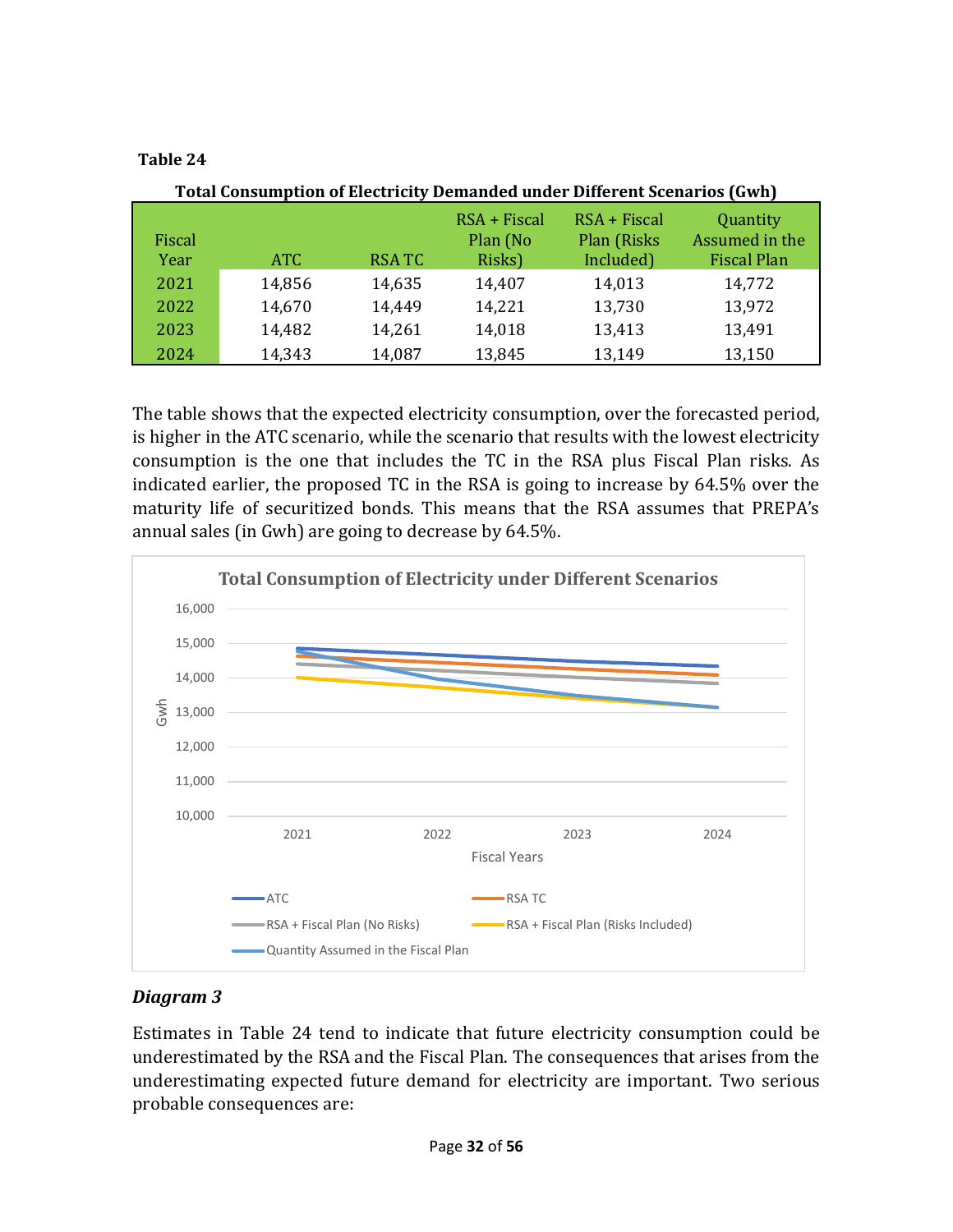- 1. The Transition Charge schedule in the RSA depends upon expected future consumption of electricity over a very long period of time. As stated before, it is unreasonable to try forecast electricity consumption over such an extended period of time – as well as a TC schedule. But if there is a tendency to underestimate future consumption, then the TC rates in the RSA schedule will be overestimated. For these reasons, it is of outmost importance that, instead of defining a 40 years schedule of Transition Charges, to provide for periodic reviews of the TC. The Puerto Rico Energy Bureau is the most competent institution to undergo the task of these periodic TC reviews.
- 2. PREPA is in the process of privatizing generation of electric power. If consumption of electricity is not properly forecasted, it will be very difficult for PREPA and the private enterprises to be involved in the process to negotiate a reasonable privatization process. If future electricity consumption is underestimated, private companies may not be interested to negotiate privatization accords, or may want rates and clauses in their contracts to provide for minimum revenues to guarantee their profitability. If electricity consumption is under forecasted, such clauses can result in windfall gains for the companies and losses for PREPA.

### <span id="page-33-0"></span>XI. Conclusions

From the analysis developed in this report, the following conclusions can be derived:

- 1. The RSA devotes a lot of effort to describe in detail its scope and content, as well as to develop detailed measures to assure that bondholders will get the payments agreed under it. But the RSA never justifies its rationale, i.e., why the proposed ratio of restructured debt to outstanding debt, which is the reason to have the two proposed tranches for the bonds to the issued under the restructured debt, and why the interest payments of Tranche B Bonds will be accrued over time, in a way where at the end of 40 years the nominal value of Tranche B Bonds is going to be in the neighborhood of \$20,226 million.
- 2. There is no any justification for the proposed schedule of the volumetric Transition Charge, included in the RSA. Moreover, this schedule has the implicit assumption that PREPA's electricity are going to decline by 64.5% over time, which completely speculative.
- 3. Furthermore, the RSA does not devote a single line to consider the impacts that it is expected to have on the Puerto Rico's economy, nor it considers how negative impacts can be mitigated.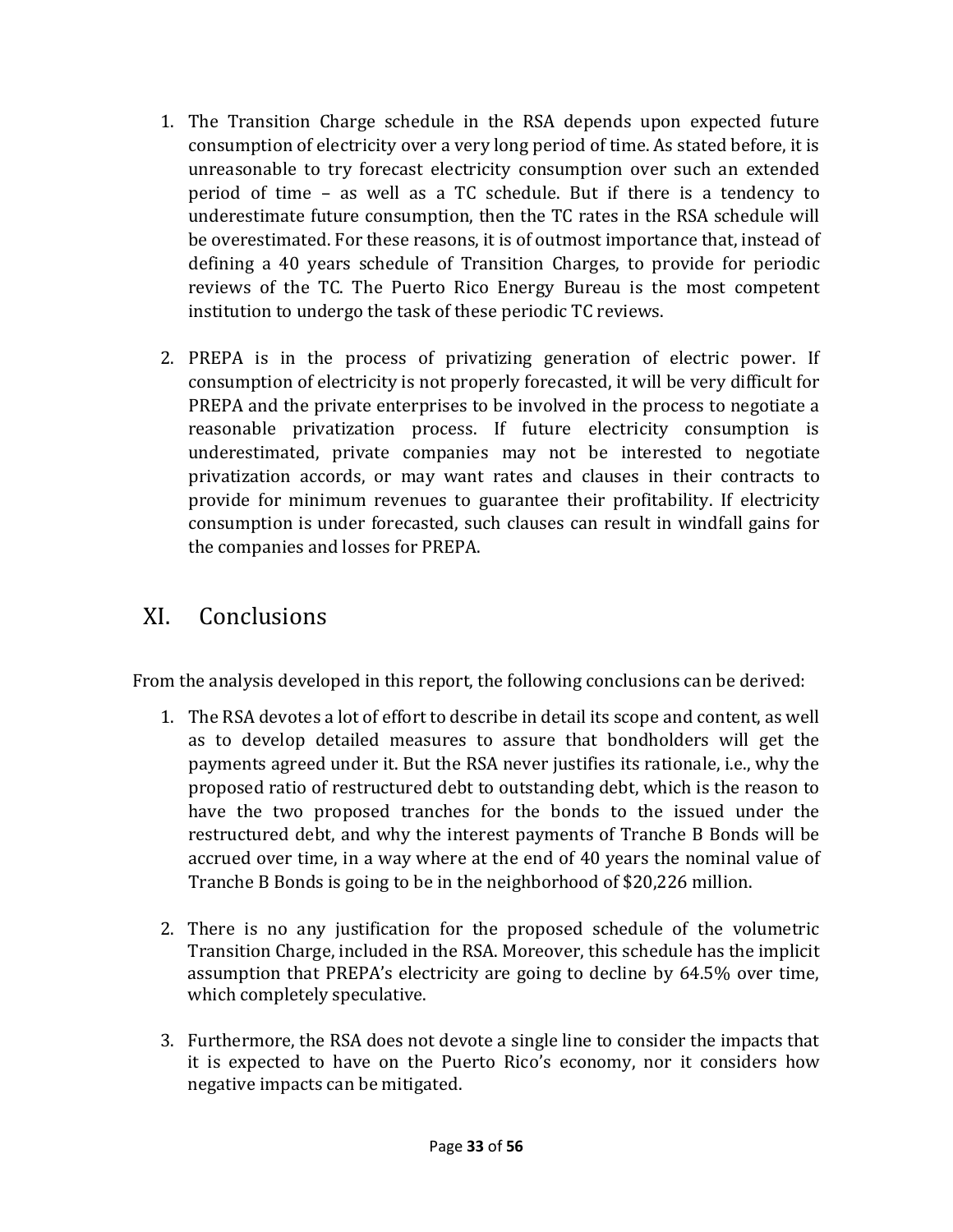- 4. This report shows that, when the TC in the RSA is added to additional surcharges proposed in the last PREPA's Fiscal Plan, the overall rate increases are significant and very problematic for the economy to afford.
- 5. An Alternative proposal to restructure PREPA's outstanding debt is developed in this report, with a corresponding Alternative Transition Charge (ATC).
- 6. When economic consequences of electricity tariff rates increases are evaluated for the different scenarios included in this report, it was found that the most affected sectors on the costs of intermediate inputs are:
	- a. Wholesale and retail trade
	- b. Government
	- c. Manufacturing

Such results tend to imply that proposed rate changes could have serious negative consequences on the economy.

- 7. When the consequences of the proposed rate increases on the general price level were analyzed, it was found that in all scenarios considered, except in the case of the proposed Alternative Transition Charge, there is a real possibility of costpush inflation in the economy, with the disruptions it usually causes on resource allocation, diminished production, increased inequality in the distribution of income, and social instability.
- 8. It was also found that all proposed rate increases tend to significatively reduce the levels of economic activity over time, a much serious outlook for an economy that has been suffering from continuous economic contraction over more than a decade. The only scenario where the economy appears to be able to absorb the rate increase and begins to recover by fiscal year 2024, is the one that considers the Alternative Transition Charge.
- 9. Consequently, all rate increase scenarios result in substantial reductions in employment levels. It should be noted that, notwithstanding optimistic government statements, official statistics document that total employment shrinkage that has been occurring on the island for over a decade continues. In this respect, again, the only scenario where the economy appears to be able to absorb the rate increase and begins to recover by fiscal year 2024, is the one where the only rate increase is the proposed Alternative Transition Charge.
- 10. This report also forecasts electricity consumption for all the four scenarios and compares the outcomes with consumption assumed in the Fiscal Plan. The main conclusion is that the RSA and the Fiscal Plan appear to underestimate expected future consumption of electricity. If this happen, it posits serious problems:
	- a. The Transition Charge schedule in the RSA depends upon expected future consumption of electricity. If such consumption is underestimated, then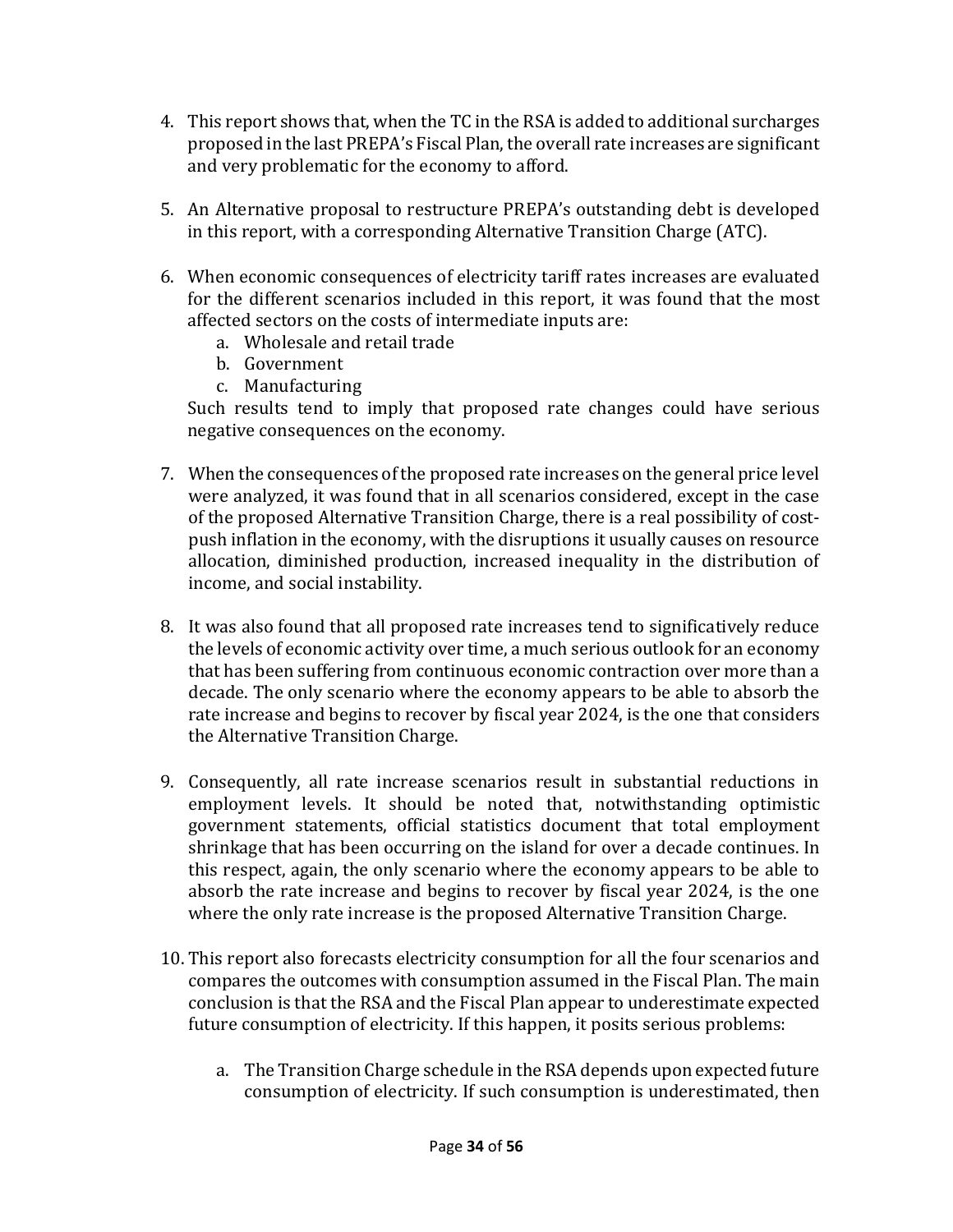the scheduled TC is going to overcharge electricity customers. In consequence, instead of providing a TC schedule in an RSA, what should be done is to provide for periodic reviews of the TC by a competent and independent entity, such as the Puerto Rico Energy Bureau.

b. PREPA is in the process of privatizing generation of electric power. If consumption of electricity is not properly forecasted, it will be very difficult for PREPA and private enterprises to be involved in the process to negotiate sensible privatization accords.

To summarize, the Puerto Rican economy does not appear to be able to afford electricity tariff rates increases proposed in the RSA, much less when these increases are coupled with those proposed in PREPA Fiscal Plan. Instead, the RSA should be carefully reviewed and justified; and PREPA's operations and management must be profoundly reformed to end situations of inefficiency, waste, and other undesirable events, as they have been frequently denounced by local media, as well as in many audit reports issued by the Puerto Rico Comptroller Office over more than two decades.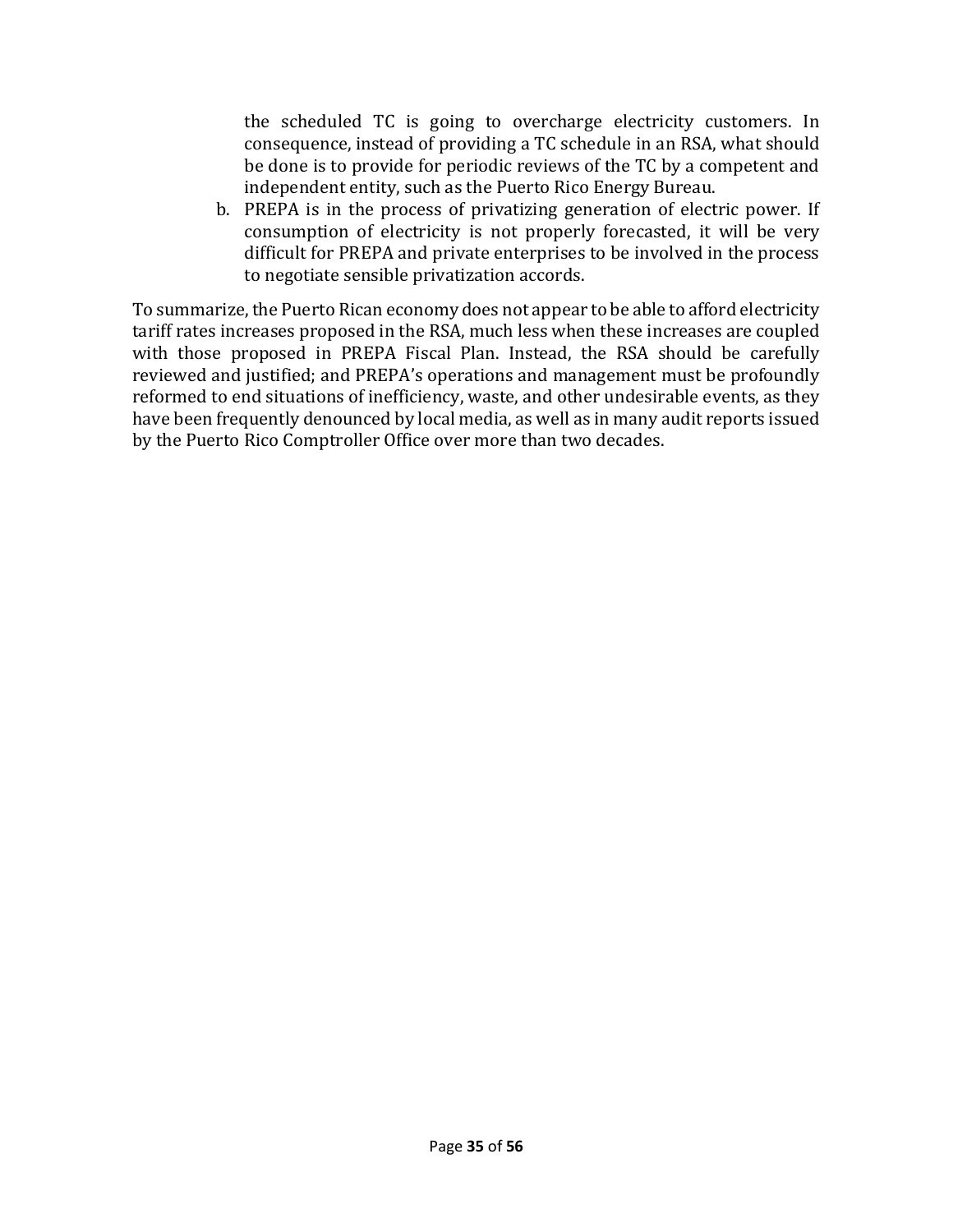<span id="page-36-0"></span>Appendix A: Evaluation of the RSA

A Preliminary Evaluation of Proposed PREPA Debt Restructuring Agreement

RAMÓN J. CAO GARCÍA PH.D.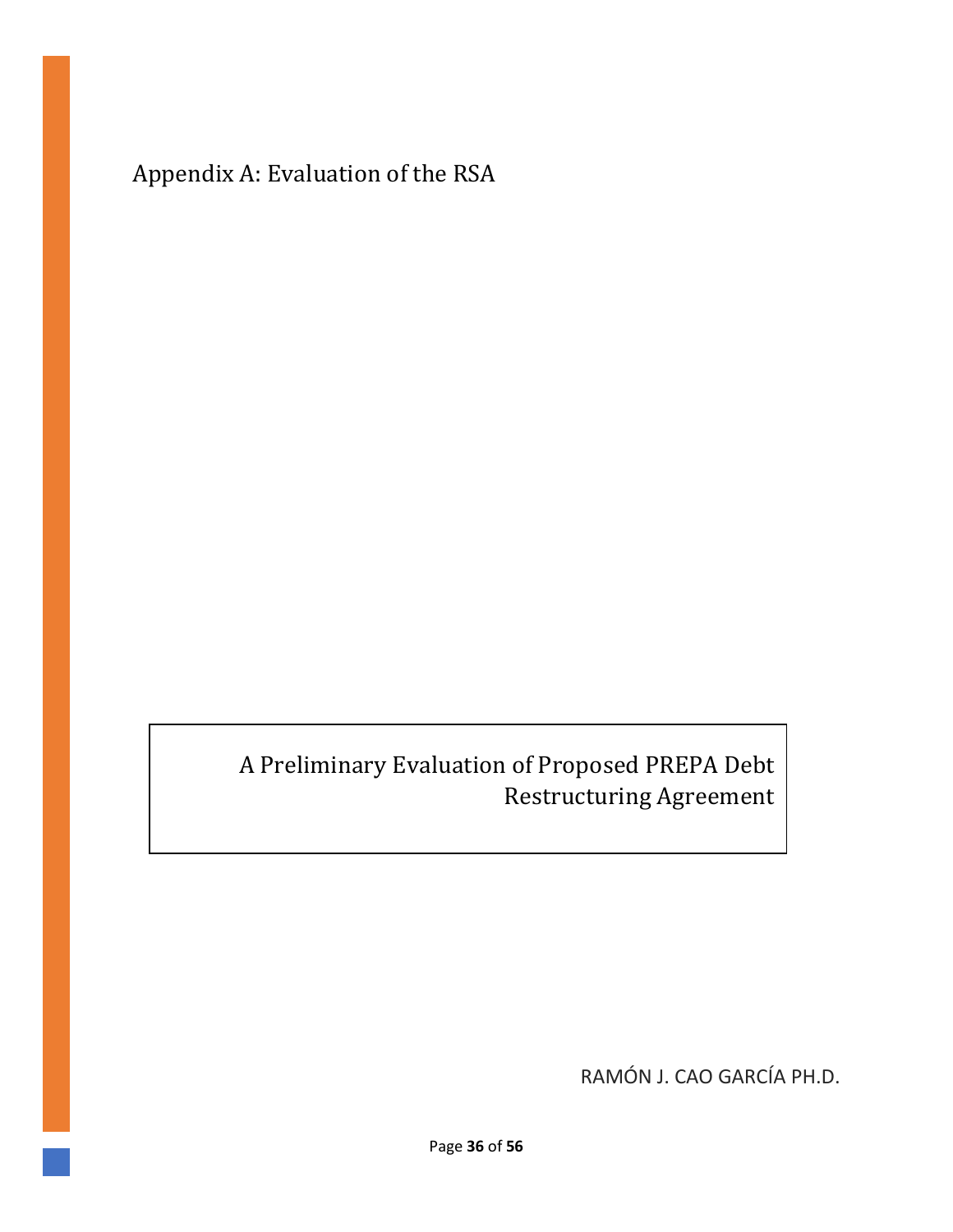### <span id="page-37-0"></span>A Preliminary Evaluation of Proposed PREPA Debt Restructuring Agreement

Ramón J. Cao García, Ph.D. August 17, 2019

#### <span id="page-37-1"></span>Description and implications of the proposed PREPA Debt Restructuring Agreement

It is pertinent to evaluate the proposed PREPA Debt Restructuring Agreement (RSA) in some detail. As a principle, we should repay as much of PREPA's debt as it is possible. The question is: how much is possible without compromising future operation of the Authority? This question must be answered because it is the core for avoiding future financial and operational crisis in PREPA.

The RSA contains some key elements that should be evaluated. They are:

- 5. The restructured debt is going to be issued in the form of Securitization Bonds, secured by a Transition Charge (TC).
- 6. The TC will begin at 2.768 c/kwh at the first year of validity of RSA, and it is going to be periodically increased up to 4.552 c/kwh at year 24 and thereafter. The TC can be increased up to a maximum of 25% to compensate for Contributions In Lieu of Taxes and Subsidies granted by PREPA.
- 7. Two kinds of bonds will be issued:
	- a. Tranche A Bonds: In the amount of 67.5% of principal amount of outstanding bonds. These bonds will be tax exempt, with 40 years maturity and a 5.25% coupon.
	- b. Tranche B Bonds: In the amount of 10% of principal amount of outstanding bonds. These bonds may or may not be tax exempt, with 47 years maturity and a 7.00% accretion coupon for tax exempted bonds, and 8.75% accretion coupon for non-tax exempted bonds. Tranche B Bonds will begin to be paid after Tranche A Bonds are paid in full. Also, any amounts on such Tranche B Bonds not paid with Transition Charge Revenues imposed prior to the stated final maturity of the Tranche B Bonds shall not be recoverable by Bondholders.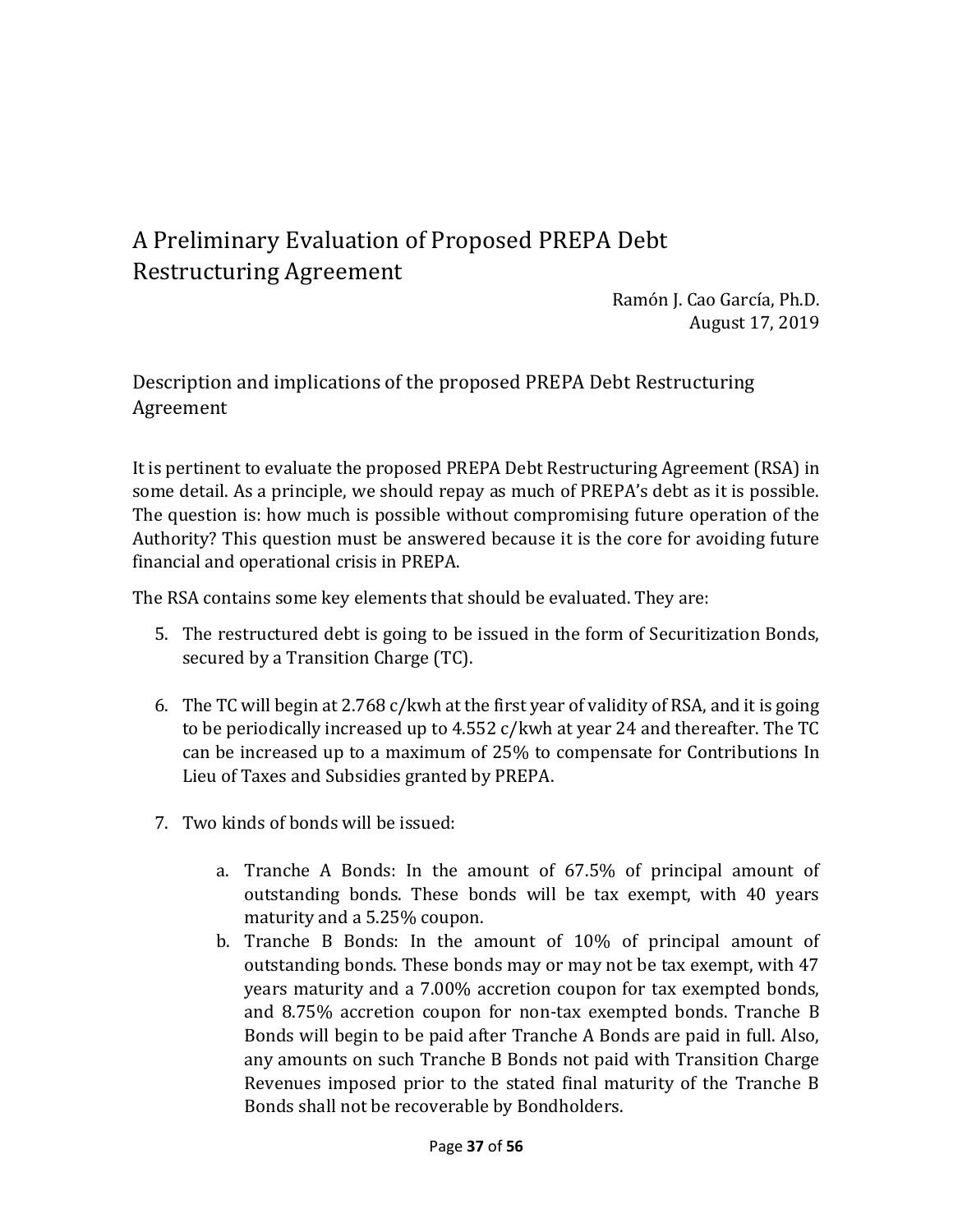When RSA is evaluated, it is clearly reasonable that restructured debt to be issued in the form of Securitization Bonds, just to give bondholders assurances for payment of the restructured debt. But the structure proposed for the TC it is not justified, and some important questions arise:

- 1. The proposed TC is going to increase by 64.5% over the maturity life of the securitized bonds. Since the yearly amount of the debt service is not going to increase over that period of time, it implies an assumption that PREPA's annual sales (in Gwh) are going to decrease by 64.5% over time. This is a totally unfounded assumption. Nobody can forecast electricity consumption in Puerto Rico – or, by that matter, in any other jurisdiction – over a 40 years period. It is true that electricity consumption has been showing a downward trend over recent years, but nobody can predict for how long this trend will continue, or how it will change over an extended period of time. For that reason, it is much more reasonable for the Puerto Rico Energy Bureau to periodically review (every year or every two years) the amount to be imposed as TC.
- 2. As proposed by RSA, average annual collections from the TC over years 2 to 5 of RSA would be \$615.40 million, but estimated annual debt service for the restructured debt is \$367.93 million.<sup>38</sup> It appears to be that proposed TC over that period is excessive. This is another reason for allowing the Energy Bureau to periodically review and decide the proper amount to be charged to electricity consumers as TC.
- 3. The RSA proposes to restructure PREPA outstanding debt into 67.5% of Tranche A Bonds, plus 10.0% in Tranche B Bonds. There is no explanation about how the RSA came to those percentages, or how the restructured debt compares to the situation in similar public utilities, or how the RSA is going to impact PREPA finances and operation; furthermore, no analysis is provided with regard of how it will impact the local economy. These are relevant issued that should also be addressed.

Let us consider the Debt to Total Asset Ratios for electric utilities, as reported by the American Public Power Association.<sup>39</sup>

<sup>38</sup> Value computed through Excel financial formula.

<sup>39</sup> American Public Power Association, *Financial and Operating Ratios of Public Utilities*, Arlington, VA, December 2018.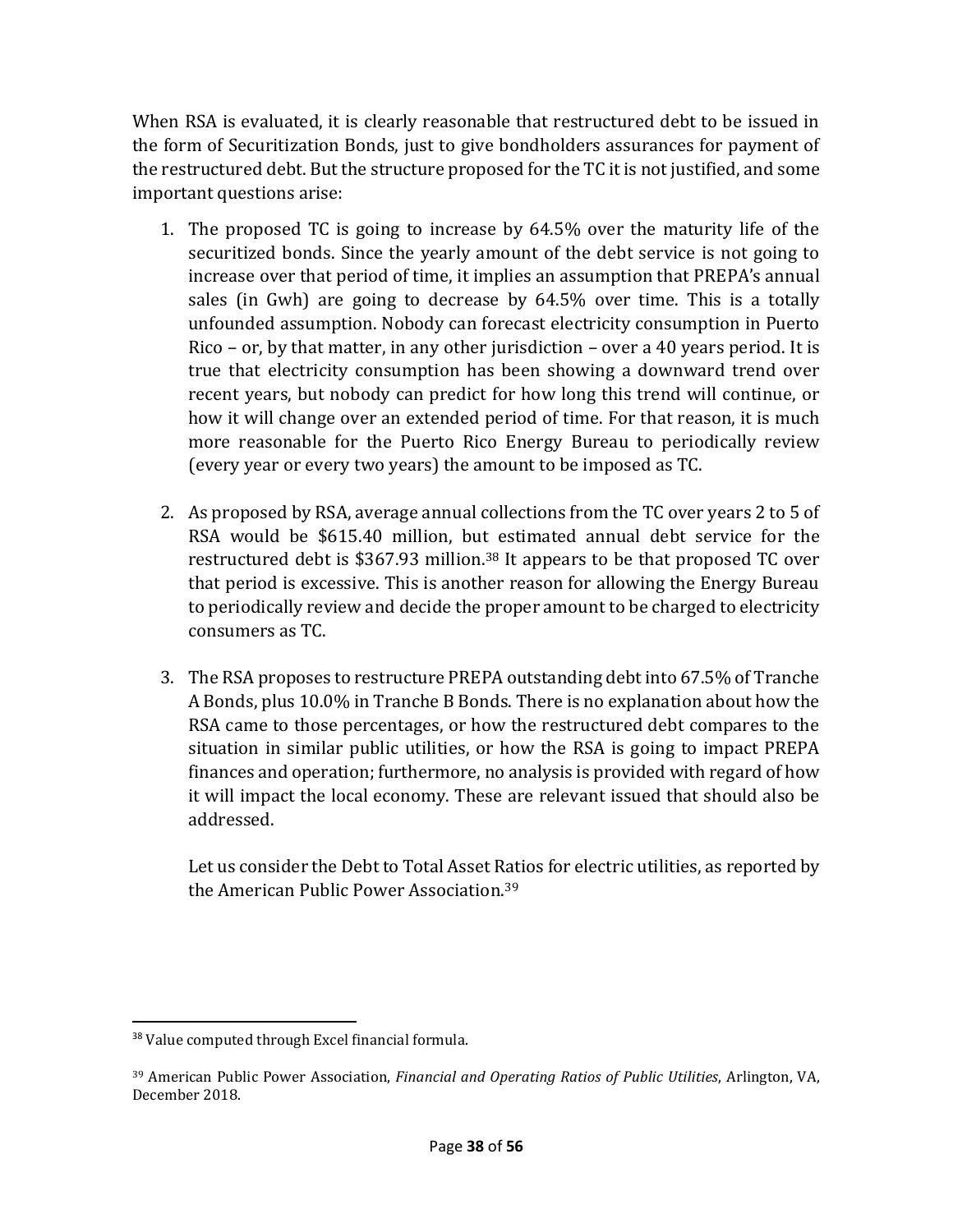| Debt to Total Assets Ratios (Inculan Values)      |                  |           |           |  |  |  |  |
|---------------------------------------------------|------------------|-----------|-----------|--|--|--|--|
| <b>Power Generation Class (p.3)</b>               |                  |           |           |  |  |  |  |
|                                                   | More than 0 and  | $10\%$ to | $50\%$ to |  |  |  |  |
| No Generation                                     | less than $10\%$ | 50%       | 100%      |  |  |  |  |
| 0.230                                             | 0.366            | 0.439     | 0.489     |  |  |  |  |
|                                                   |                  |           |           |  |  |  |  |
| Debt to Total Assets Ratios (median value) (p.17) |                  |           |           |  |  |  |  |
| More than 100,000 Customers                       | 0.563            |           |           |  |  |  |  |
|                                                   |                  |           |           |  |  |  |  |
| Debt to Total Assets Ratios (median value) (p.7)  |                  |           |           |  |  |  |  |
| <b>National Average</b>                           | 0.321            |           |           |  |  |  |  |

#### **Debt to Total Assets Ratios (median values)**

At this moment, PREPA is in the power generation category of 50% to 100%, were the median debt to total assets ratio (D/A ratio) is 0.489, but PREPA is in the process of privatizing electricity generation, which implies that at the utility's goal is to generate no electricity, where the median value for the D/A ratio is 0.230. On the other hand, PREPA is in the category of companies having more than 100,000 customers, where the D/A ratio is 0.563. Given that information, it is reasonable to consider that an affordable D/A ratio for PREPA is 0.563, i.e., the maximum amount of debt that PREPA should pay without compromising its financial and operational position.

The latest available PREPA's Financial Statement is for the year ending June 30, 2016.<sup>40</sup> There it is stated that PREPA had total assets in the amount of \$8,291.6 million at June 30, 2016, <sup>41</sup> and that its outstanding long-term debt was \$9,118.2 million.<sup>42</sup> This implies that PREPA's D/A ratio is 1.10.<sup>43</sup> If an affordable D/A ratio of 0.563 is applied to PREPA's total assets, it can be concluded that PREPA can afford to pay up to \$4,668 million in restructured debt, without compromising its finances and operations. In consequence, a sensible debt restructuring agreement should be to issue securitized bonds equivalent to 51.2% of principal

<sup>40</sup> BDO Puerto Rico, P.S.C., *PREPA Independent Auditors' Report, Independent Auditors' Financial Statements, Required Supplementary Information and Supplemental Schedules for the year ending June 30, 2018*, San Juan, PR, December 18, 2018.

<sup>41</sup> *Ibid.* p. 4. It also states that, at June 30, 2016, PREPA had fixed assets valued at \$6,574.0 million.

<sup>42</sup> *Ibid.,* p. 10.

<sup>&</sup>lt;sup>43</sup> The D/A ratio with respect to total fixed assets is 1.387 at June 30, 2016.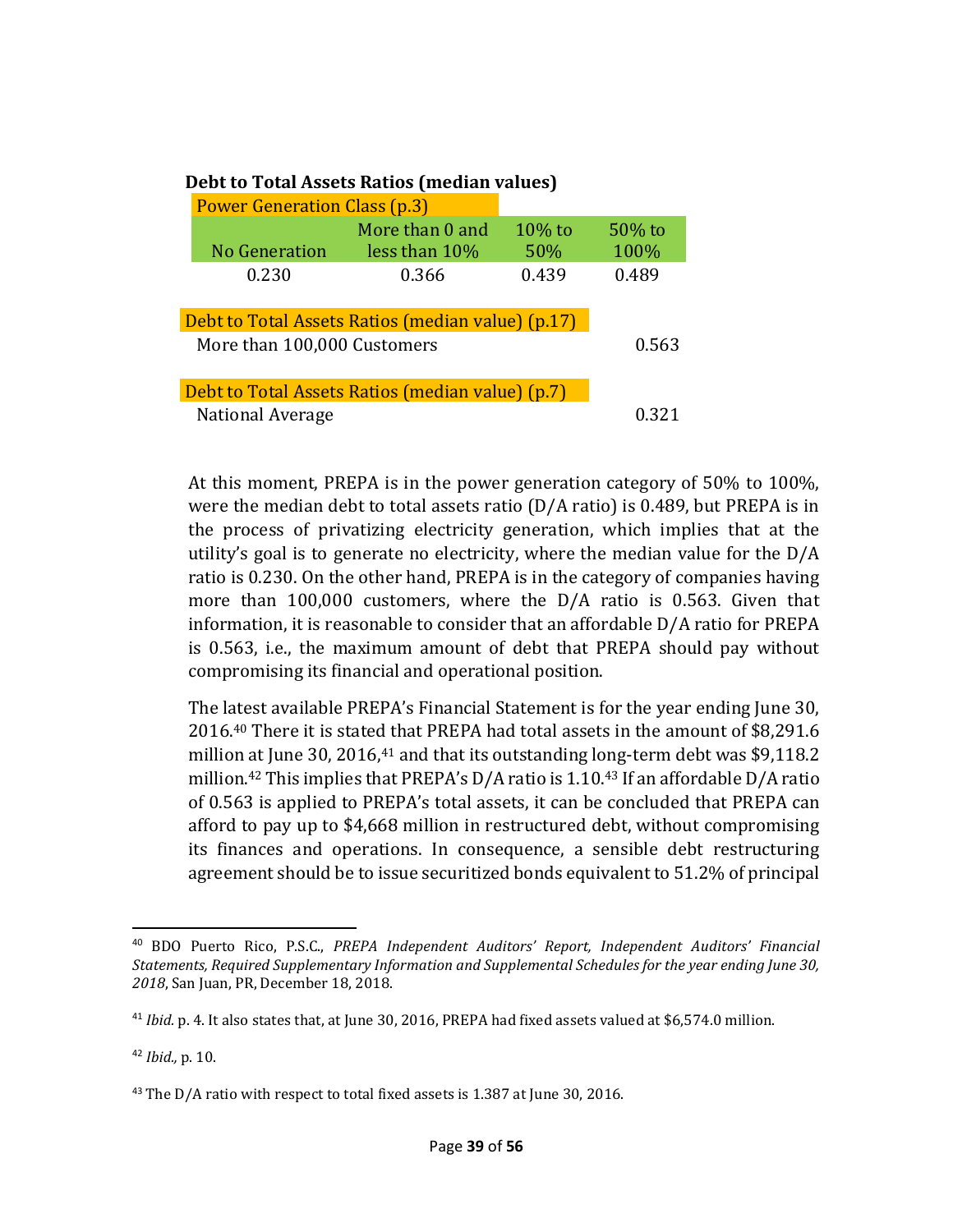amount of outstanding bonds.<sup>44</sup> These bonds, as proposed in RSA, will be tax exempt, with 40 years maturity and a 5.25% coupon. Annual debt service, under this proposal, will be in the order of \$281.4 million, and an Alternative Transition Charge (ATC) will amount to 1.91 c/kwh. Because it is impossible to predict how electricity consumption will behave over a 40 years period, the Puerto Rico Energy Board should periodically – i.e., every year or every two years – revise the amount of the ATC to assure compliance with the debt service. However, it should be noted that PREPA's asset values used for the computation of the ATC are based on the utility 2016 Financial Statements, which are prior to the 2017 hurricanes. Thus, the final value for restructured debt and the ATC should be calculated based on actual asset values, after passing of the 2017 hurricanes. Hence, the final values for restructured debt and the ATC would be even lower than the ones computed in this report.

- 4. Under this proposal, there is no need for Tranche B Bonds.
- 5. It should be noted that, as proposed, the interest in Tranche B Bonds is going to be accrued over time, until Tranche A Bonds are paid in full. If it is assumed that they are going to earn an average interest rate of  $7.85\%$ ,  $45$  then the initial principal of \$904.2 for Tranche B Bonds, will grow to become a Tranche B Bonds principal of \$20,226 million by the 40th year of the RSA.

<span id="page-40-0"></span>Evaluation of the outlined Alternative Debt Restructuring Agreement

<span id="page-40-1"></span>Electricity Consumption

Since the proposed ATC is lower than the TC proposed in the RSA, it should be expected that the ATC is going to have a smaller impact on electricity consumption than the TC proposed in the RSA. To validate this hypothesis, demand equations for electricity were estimated for PREPA's main customers categories, and total quantity demanded for fiscal years 2020 to 2024 were forecasted. The table below compares the resulting forecasts with those reported in PREPA's Fiscal Plan, for the same fiscal years.<sup>46</sup>

<sup>44</sup> \$4,668 million (the amount of debt that PREPA could afford to pay), divided by \$9,118 million, the amount of outstanding debt as of June 30, 2016, is equal to 0.511954, or 51.2%.

<sup>45</sup> 7.85% is the midpoint between the proposed coupon of 7.00% for tax-exempted Tranche B Bonds and 8.75% for non-tax exempted Tranche B Bonds.

<sup>46</sup> 2019 Fiscal Plan for the Puerto Rico Electric Power Authority As certified by the Financial Oversight and Management Board for Puerto Rico on June 27, 2019, p. 54.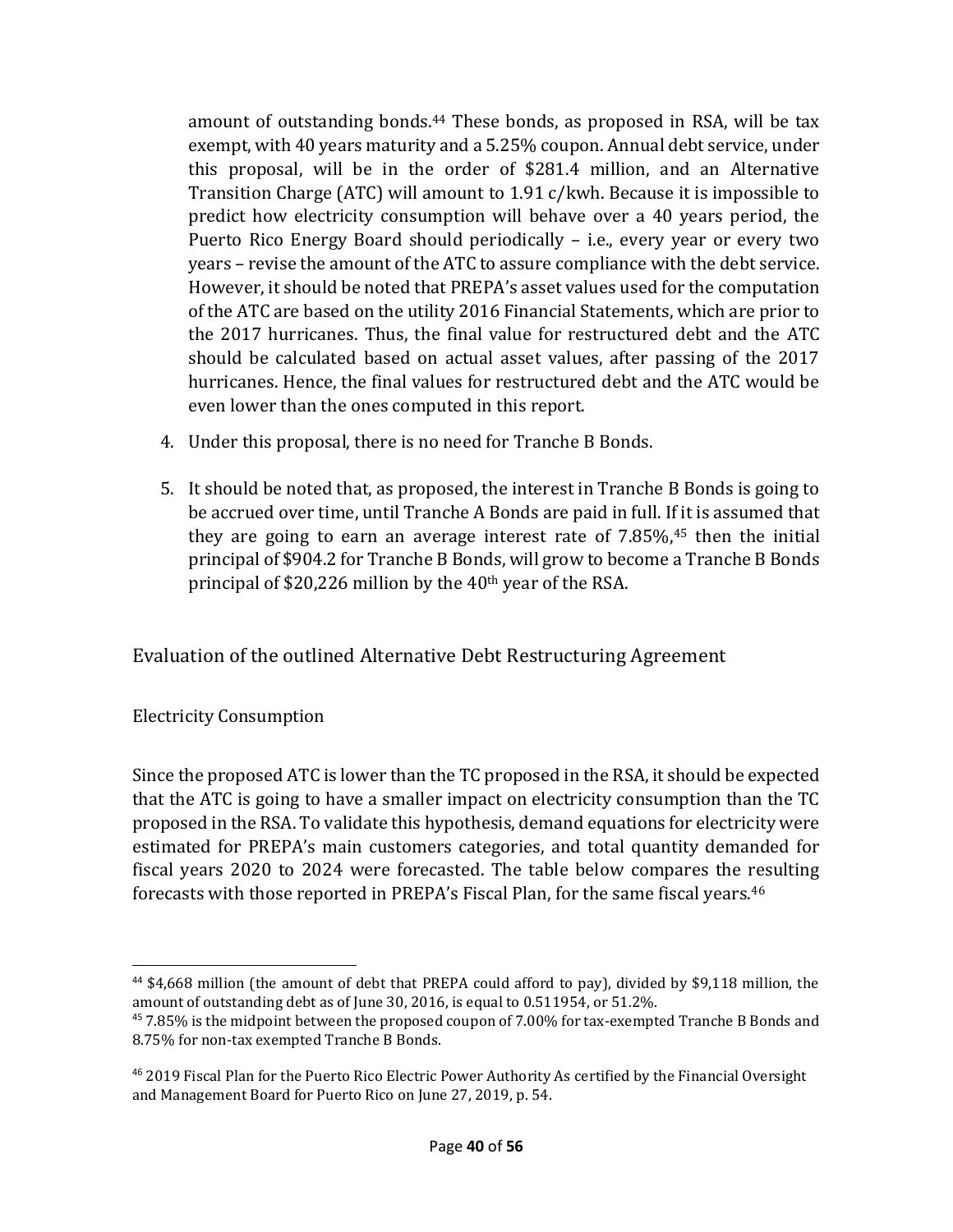| <b>Forecasted PREPA Electricity</b><br><b>Sales: Fiscal Plan and Alternative</b><br>ТC |                    |                       |  |  |  |  |  |
|----------------------------------------------------------------------------------------|--------------------|-----------------------|--|--|--|--|--|
|                                                                                        | <b>PREPA Sales</b> | <b>PREPA Sales</b>    |  |  |  |  |  |
| Fiscal                                                                                 | (Fiscal Plan)      | <b>Alternative TC</b> |  |  |  |  |  |
| Year                                                                                   | Gwh                | Gwh                   |  |  |  |  |  |
| 2020                                                                                   | 15,832             | 15,277                |  |  |  |  |  |
| 2021                                                                                   | 14,772             | 14,959                |  |  |  |  |  |
| 2022                                                                                   | 13,972             | 14,815                |  |  |  |  |  |
| 2023                                                                                   | 13,491             | 14,667                |  |  |  |  |  |
| 2024                                                                                   | 13,150             | 14,565                |  |  |  |  |  |

From the table, it can be seen that electricity consumption tends to be higher under the ATC than what is forecasted in the Fiscal Plan, except in the case of FY2020. For example, in FY2024 it is expected that electricity consumption under ATC is going to be 10.8% higher than the value forecasted in the Fiscal Plan. Higher electricity consumption not only results in higher sales revenues, but it also provides better financial and operational stability to the Utility.<sup>47</sup>

<span id="page-41-0"></span>Expected consequences on general economic activity

Electricity consumption is an indicator of the general level of economic activity. All production and market activities use electricity; normally, if other factors remain unchanged and electricity consumption declines, it is because of reduced general economic activity. To evaluate expected consequences of the ATC and the TC proposed in the RSA, an equation to forecast Gross National Product (GNP)at constant prices (i.e., without inflation) was estimated and used to forecast expected GNP at constant prices under the ATC and the TC proposed in the RSA.<sup>48</sup> The table below compares the results obtained.

<sup>&</sup>lt;sup>47</sup> Also, it would be very difficult for PREPA to engage in its planned privatization of electricity generation, if the outlook is that electricity consumption is going to shrink by 64.5% over the next 40 years, as implicitly assumed in RSA.

<sup>48</sup> Assumptions in the forecast include:

<sup>1.</sup> Total population is expected to continue declining, as assumed on page 59 of PREPA Fiscal Plan.

<sup>2.</sup> Extraordinary federal transfers for reconstruction after hurricanes Irma and María are not included. This because there is uncertainty about how much, when and under what conditions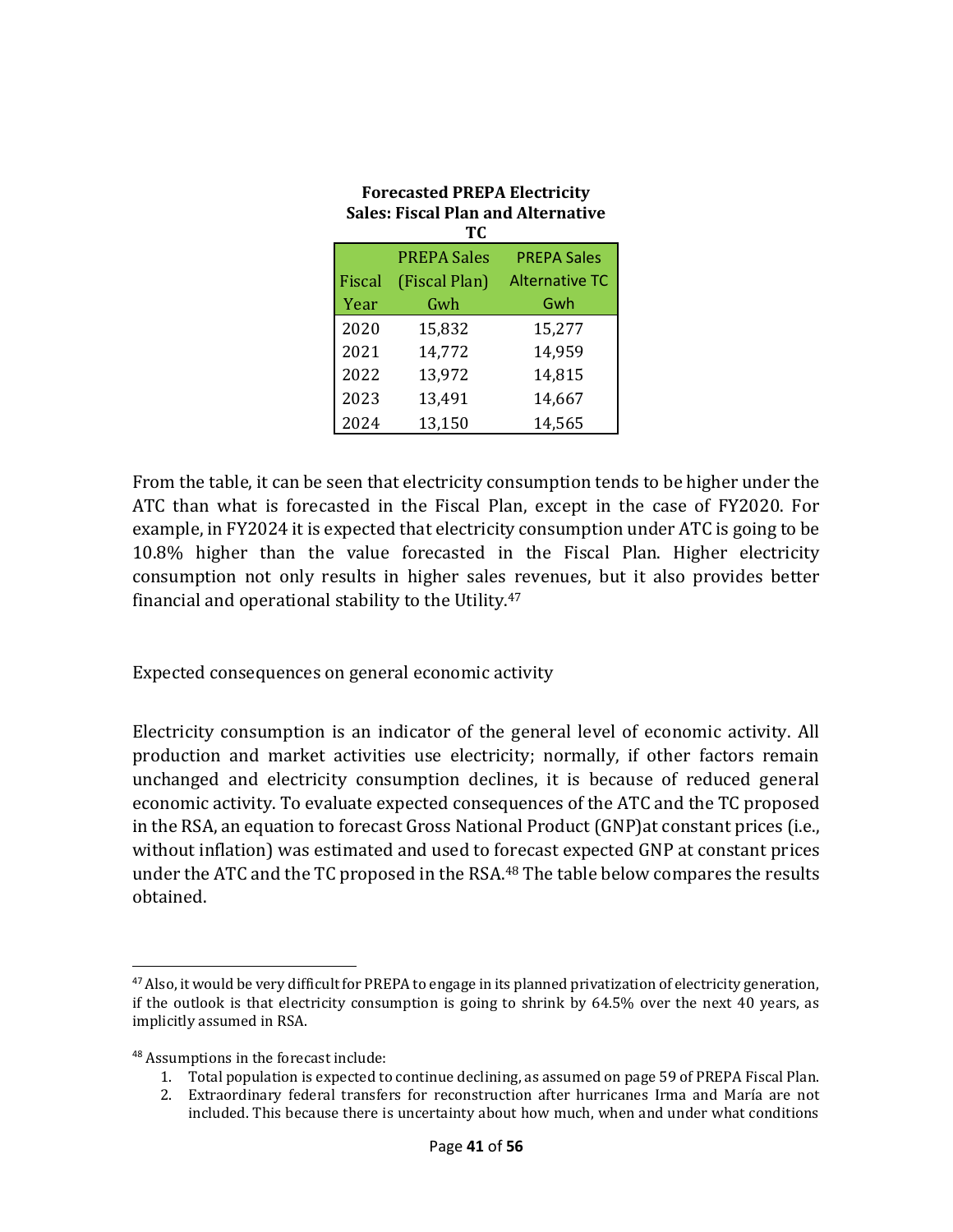|                | <b>Forecasted Real GNP (\$million)</b> |                           | <b>Change from Real GNP</b><br>at FY2018 (\$million) |                      |           | <b>Change from Real GNP</b><br>at FY2018 (%) |
|----------------|----------------------------------------|---------------------------|------------------------------------------------------|----------------------|-----------|----------------------------------------------|
| Fiscal<br>Year | GNP - AT C                             | GNP - TC in<br><b>RSA</b> | GNP - ATC                                            | $GNP - TC$<br>in RSA | GNP - ATC | GNP - TC in<br><b>RSA</b>                    |
| 2020           | 5,948                                  | 5,819                     | 222                                                  | 92                   | 3.9%      | 1.6%                                         |
| 2021           | 5,957                                  | 5,301                     | 230                                                  | $-425$               | 4.0%      | $-7.4%$                                      |
| 2022           | 5,972                                  | 5,524                     | 246                                                  | $-202$               | 4.3%      | $-3.5%$                                      |
| 2023           | 5,984                                  | 5,535                     | 257                                                  | $-191$               | 4.5%      | $-3.3%$                                      |
| 2024           | 5,999                                  | 5,519                     | 272                                                  | $-207$               | 4.8%      | $-3.6%$                                      |

| <b>Comparison of ATC and TC in RSA on the Level of Economic Activity</b> |
|--------------------------------------------------------------------------|
|--------------------------------------------------------------------------|

As shown in the table, adopting the ATC is expected to do not have a significative impact on GNP at constant prices, while the TC proposed in RSA tends to further contract the level of economic activity, which has been steadily declining for over a decade.

#### <span id="page-42-0"></span>Expected consequences over employment

The number of persons employed is determined by the level of economic activity. From fiscal years 2009 to 2018, on the average, it was required to employ 161.4 persons per million dollars of GNP at constant prices. Since, from the table on the previous page, it was seen that the ATC does not have any negative material effect on the level of economic activity, it neither is expected to have a negative effect on total employment. The TC proposed by the RSA, on the other hand, does have an expected significative impact on GNP at constant prices, and, in consequence, is expected to also have a negative effect on total employment. The table below quantifies the expected consequences of the TC in the RSA over employment for fiscal years 2012 to 2024.

these transfers are going to happen. It should also be noted that, two years after the hurricanes, extraordinary transfers do not show any economic impact on the performance of local economy.

<sup>3.</sup> Fuel prices at assumed to level over the forecasting period.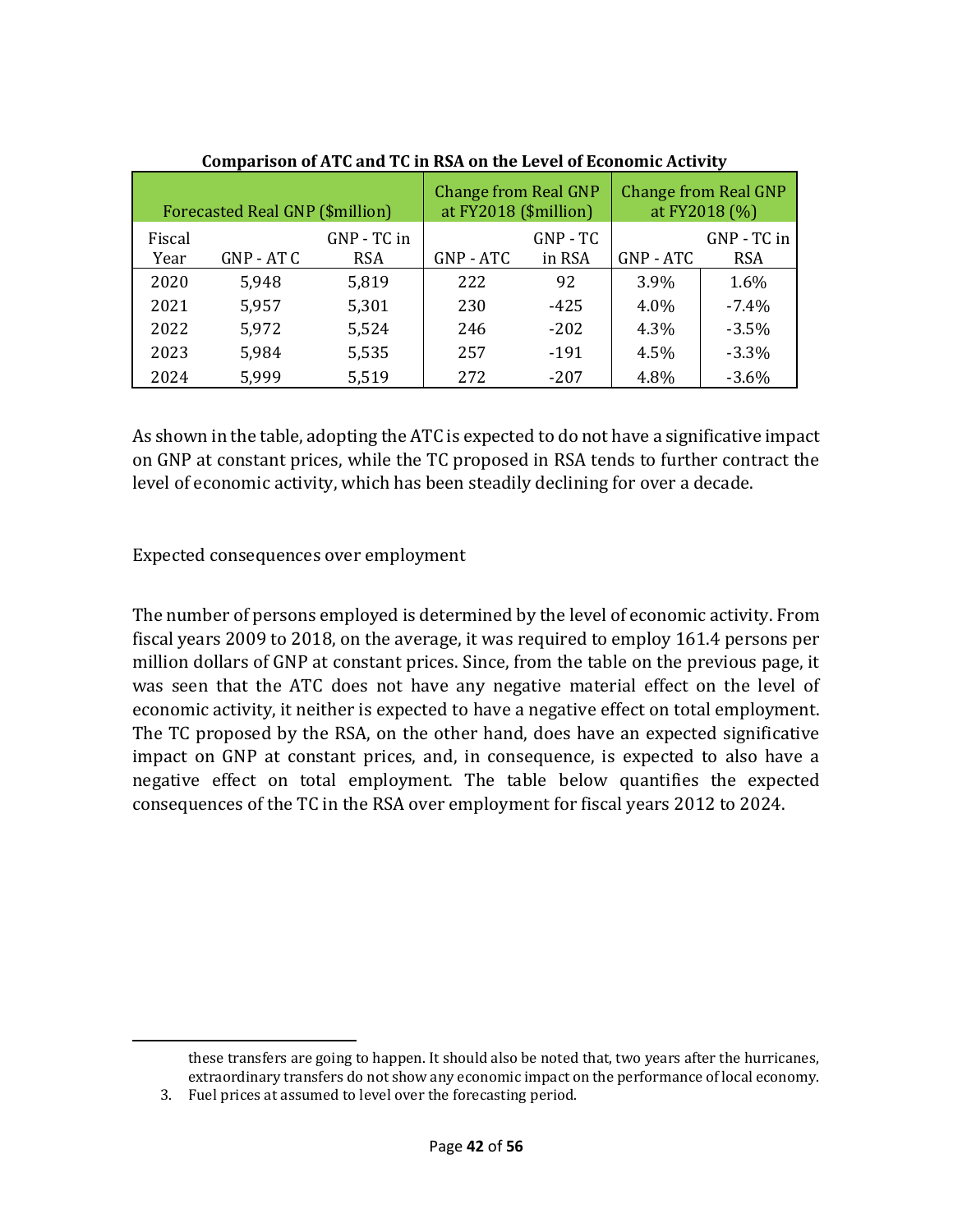|        |            | <b>Percent Loss</b><br>Ωf |
|--------|------------|---------------------------|
|        | Employment | Employment                |
| Fiscal | Loss       | with regard to            |
| Year   | (persons)  | <b>FY2018</b>             |
| 2021   | $-68,606$  | $-7.1\%$                  |
| 2022   | $-32,650$  | $-3.4%$                   |
| 2023   | $-30,843$  | $-3.2%$                   |
| 2024   | $-33,461$  | $-3.4%$                   |

#### **Expected Employment Loss from Implementing the TC in RSA**

From the table it can be seen that implementing the proposed TC in the RSA, would result in a serious loss of employment, with serious adverse socioeconomic consequences:

- 1. Increased emigration of person in productive ages and with labor skills in demand.
- 2. Proportional increase in the old age population, further modifying the structure of aggregate demand for goods and services.
- 3. Increased pauperization in society.
- 4. Increased demand for social welfare services to a government that continues facing a fiscal crisis.
- 5. Shortages of professional in some specialized areas. This creates bottlenecks that generates adverse incentives to investment.

#### <span id="page-43-0"></span>Summary and conclusions

As a principle, we should repay as much of PREPA's debt as it is possible. The questions are: how much is possible without compromising future operation of the Authority?, and how the proposed Debt Restructuring Agreement impacts PREPA's future operational capacity and the local economy. These questions must be answered because it is the core for avoiding future financial and operational crisis in PREPA. This paper addresses these questions.

As stated earlier in this report, the TC proposed in the RSA is going to increase by 64.5% over the maturity life of the securitized bonds. The RSA assumes that PREPA's annual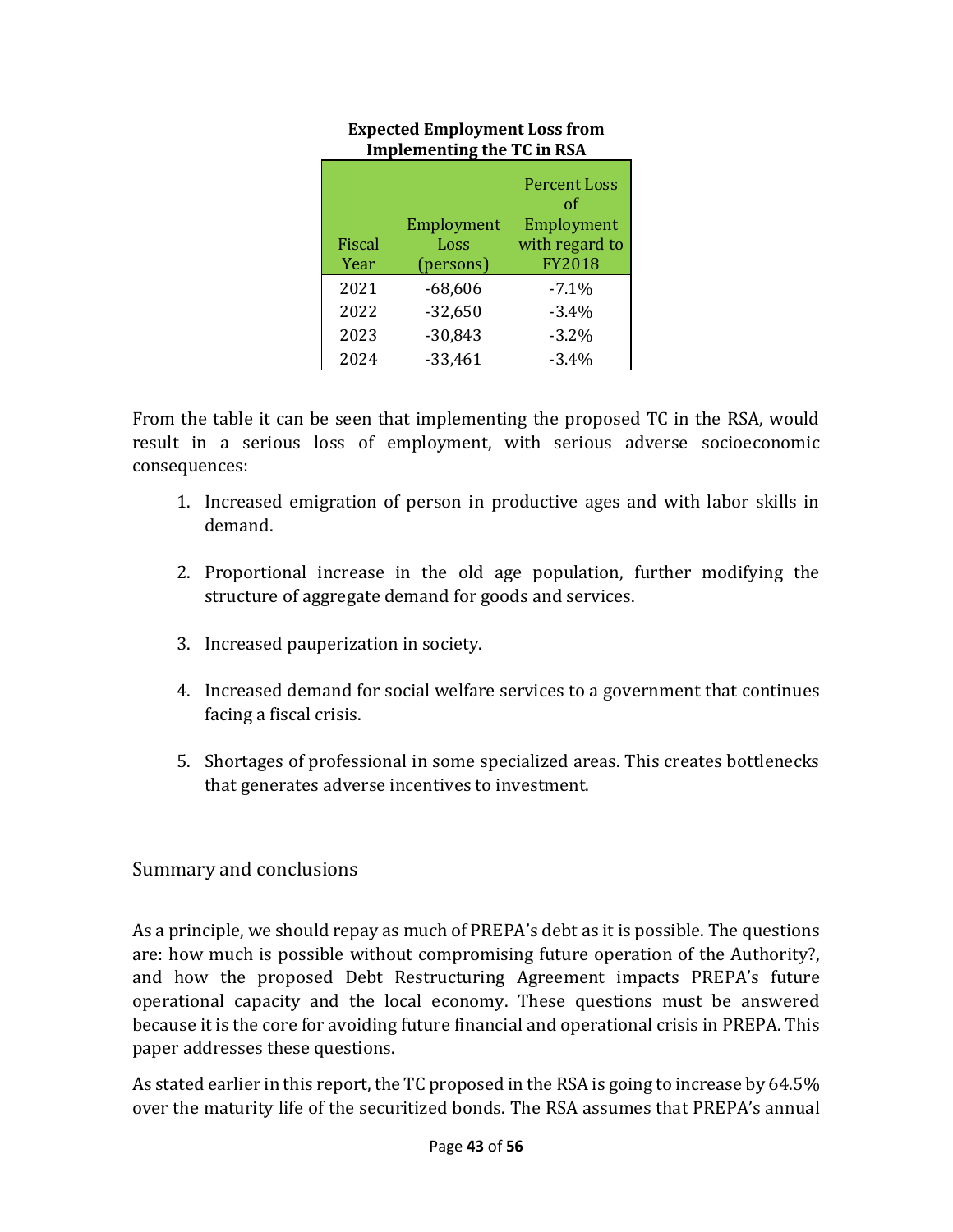sales (in Gwh) are going to decrease by 64.5% over time. This assumption is totally unfounded. Nobody can forecast electricity consumption in Puerto Rico – or, by that matter, in any other jurisdiction – over a 40 years period. In consequence, assumptions with regard to electricity demand over a 40 years period will surely result in flawed sales and income estimates. For that reason, it is much more reasonable for the Puerto Rico Energy Bureau to periodically review (every year or every two years) the amount to be imposed as TC.

As proposed by RSA, average annual collections from the TC over years 2 to 5 of RSA would be \$615.40 million, but estimated annual debt service for the restructured debt is \$367.93 million.

The RSA proposes that PREPA outstanding debt to be restructured to 67.5% in Tranche A Bonds, plus 10.0% in Tranche B Bonds. There is no explanation about how the RSA came to those percentages, or how the restructured debt compares to the situation in similar public utilities, or how the RSA is going to impact PREPA finances and operation. Additionally, no analysis is provided with regard of how the restructured debt payment will impact the local economy. These are relevant issued that should also be addressed.

When the financial data from electric power utilities in the USA is analyzed, it is reasonable to consider that an affordable D/A ratio for PREPA is 0.563. Given that PREPA had total assets in the amount of \$8,291.6 million at June 30, 2016, and that its outstanding long-term debt was \$9,118.2 million; then, applying the D/A ratio of 0.563, a sensible debt restructuring agreement should be to issue securitized bonds equivalent to 51.2% of principal amount of outstanding bonds. These bonds, as proposed in RSA, will be tax exempt, with 40 years maturity and a 5.25% coupon. Annual debt service, under this proposal, will be in the order of \$281.4 million, and an Alternative Transition Charge (ATC) will amount to  $1.91$  c/kwh. Because it is impossible to predict how electricity consumption will behave over a 40 years period, the Puerto Rico Energy Board should periodically – i.e., every year or every two years – revise the amount of the ATC to assure compliance with the debt service.

It should be noted that PREPA's asset values used for the computation of the ATC are based on the utility 2016 Financial Statements, which are prior to the 2017 hurricanes. Thus, the final value for restructured debt and the ATC should be calculated based on actual asset values, after passing of the 2017 hurricanes. Hence, the final values for restructured debt and the ATC would be even lower than the ones computed in this report.

Under this proposal, there is no need for Tranche B Bonds.

When expected consequences of ATC are compared with those of the TC proposed in the RSA, it was found that electricity consumption tends to be higher under the ATC than what is forecasted in the Fiscal Plan, except in the case of FY2020. For example, in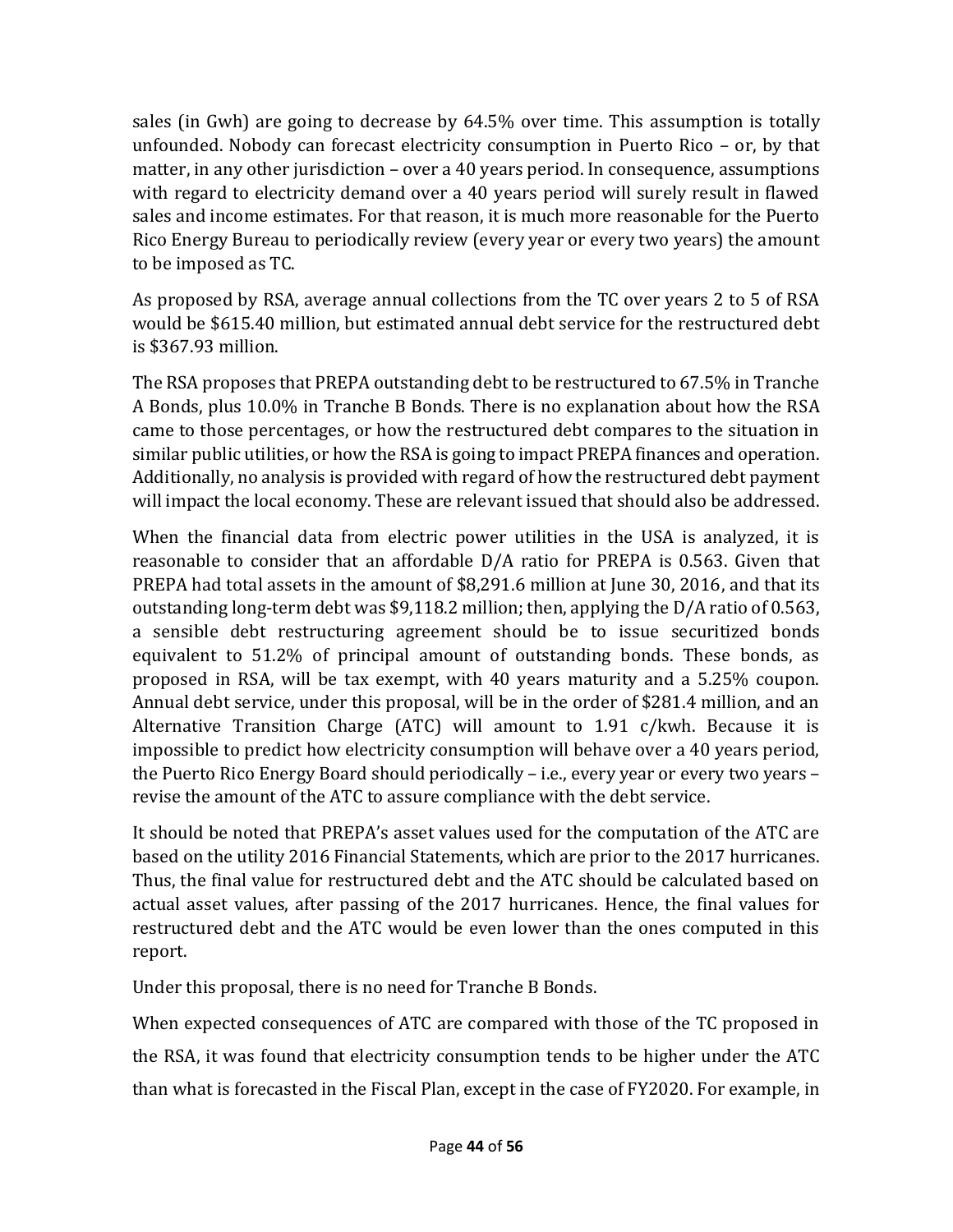FY2024 it is expected that electricity consumption under ATC is going to be 10.8% higher than the value forecasted in the Fiscal Plan. Higher electricity consumption not only results in higher sales revenues, but it also provides better financial and operational stability to the Utility. Also, adopting the ATC is expected to do not have a significative impact on GNP at constant prices, while the TC proposed in RSA tends to further contract the level of economic activity, which has been steadily declining for over a decade. Also, since the ATC does not have any negative material effect on the level of economic activity, it neither is expected to have a negative effect on total employment. The TC proposed by the RSA, on the other hand, does have an expected significative impact on GNP at constant prices, and, in consequence, is expected to also have a negative effect on total employment. It is estimated that implementing the TC proposed in the RSA would reduce total employment in Puerto Rico by 17.1% over fiscal years 2021 to 2024.

Before concluding this report, it is important to point out that PREPA's Fiscal Plan of June 2019 proposes additional charges to electricity tariffs. The Fiscal Plan provides very limited justifications for such proposals, advances unjustified assumptions and does not provide any analysis of the impacts of such proposals upon the demand for electricity and their expected economic. A research is in progress to consider some key issues not taken into account by the Fiscal Plan.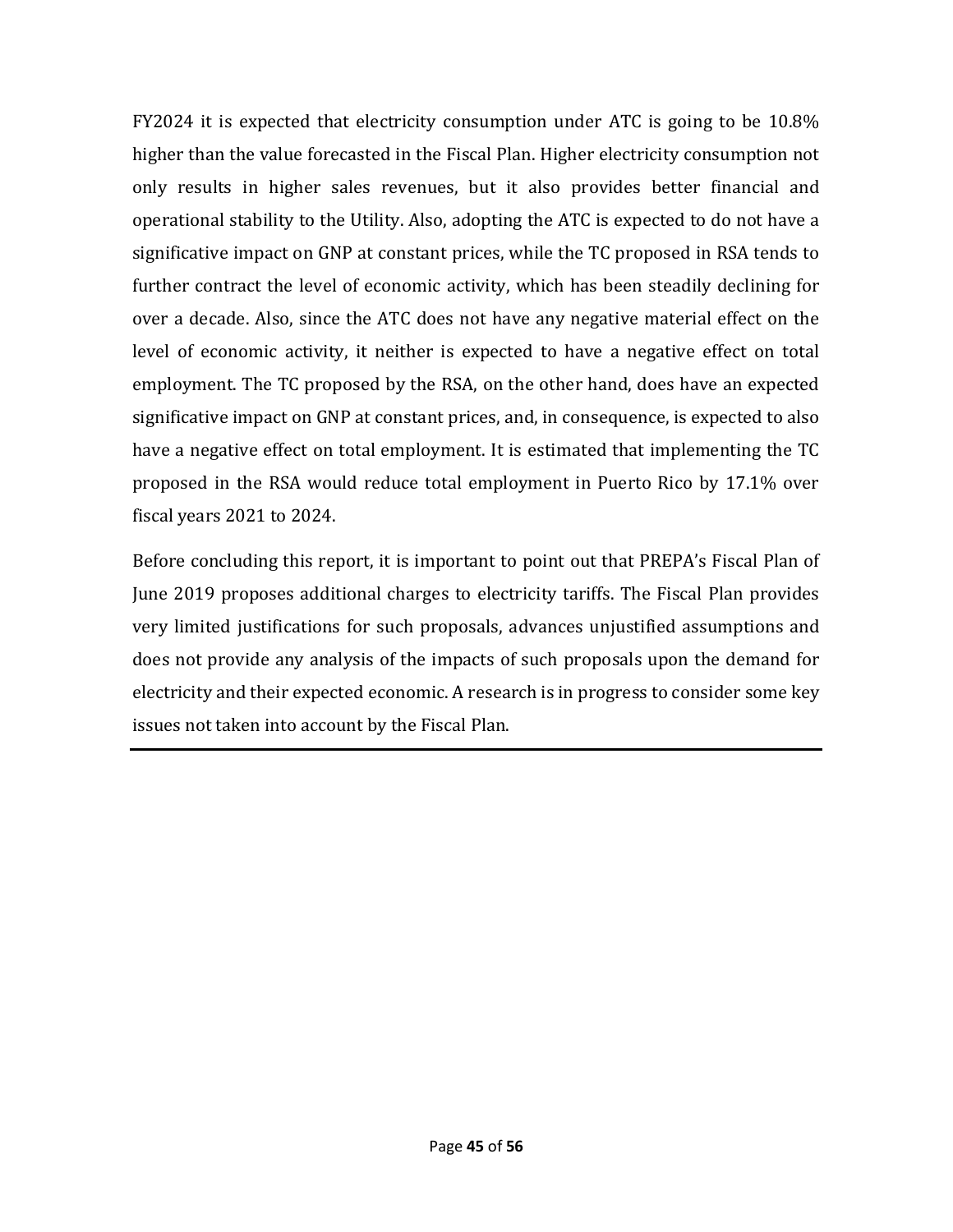### Appendix B: Puerto Rico 2013 Input/Output Matrix Condensed to Eight Sectors

#### PUERTO RICO 2013 INPUT-OUTPUT MATRIX

#### Eight Sectors Transaction Matrix

#### (\$ thousands)

<span id="page-46-0"></span>

|                                   | Agriculture | Mining &<br>Construction | Manufacture | Wholesale<br>& Retail<br>Trade | <b>Hospitals</b><br>& Health<br>Serv | Electricity<br>&<br>Irrigation<br>Serv | <b>Other</b><br><b>Services</b> | Government | <b>Total</b><br>Intermediate |
|-----------------------------------|-------------|--------------------------|-------------|--------------------------------|--------------------------------------|----------------------------------------|---------------------------------|------------|------------------------------|
| Agriculture                       | 357805      | 41461                    | 918559      | 51857                          | 4200                                 | 61                                     | 203026                          | 40624      | 1617593                      |
| Mining & Construction             | 7196        | 80702                    | 716221      | 307442                         | 64383                                | $\theta$                               | 1433170                         | 73292      | 2682406                      |
| <b>Manufacturing</b>              | 340202      | 1591546                  | 19722328    | 801313                         | 1137327                              | 312320                                 | 4520069                         | 1606847    | 30031952                     |
| Wholesale & Retail Trade          | 153090      | 194928                   | 5201743     | $\mathbf{0}$                   | 268781                               | 1053                                   | 1362585                         | 306350     | 7488530                      |
| Hospitals & Health Serv.          | 0           | 4                        |             | 8                              | 384304                               | 605                                    | 9052                            | 337663     | 731637                       |
| Electricity & Irrigation<br>Serv. | 4935        | 34253                    | 563710      | 369360                         | 33155                                | 218094                                 | 490493                          | 144920     | 1858920                      |
| Other Services                    | 26173       | 1014027                  | 1554122     | 4539432                        | 1026312                              | 51487                                  | 20054734                        | 976664     | 29242951                     |
| Government                        | 589         | 74772                    | 109184      | 55006                          | 4562                                 | $\theta$                               | 374472                          | 80688      | 699273                       |
| <b>Intermediate Inputs</b>        | 889990      | 3031693                  | 28785868    | 6124418                        | 2923024                              | 583620                                 | 28447601                        | 3567048    | 74353262                     |
| <b>Output</b>                     | 2128681     | 6656157                  | 92152048    | 14915553                       | 6993656                              | 2354114                                | 56935704                        | 13746171   |                              |
| I/O Ratio                         | 0.4181      | 0.4555                   | 0.3124      | 0.4106                         | 0.4180                               | 0.2479                                 | 0.4996                          | 0.2595     |                              |

Source: PR Planning Board and computations by the author.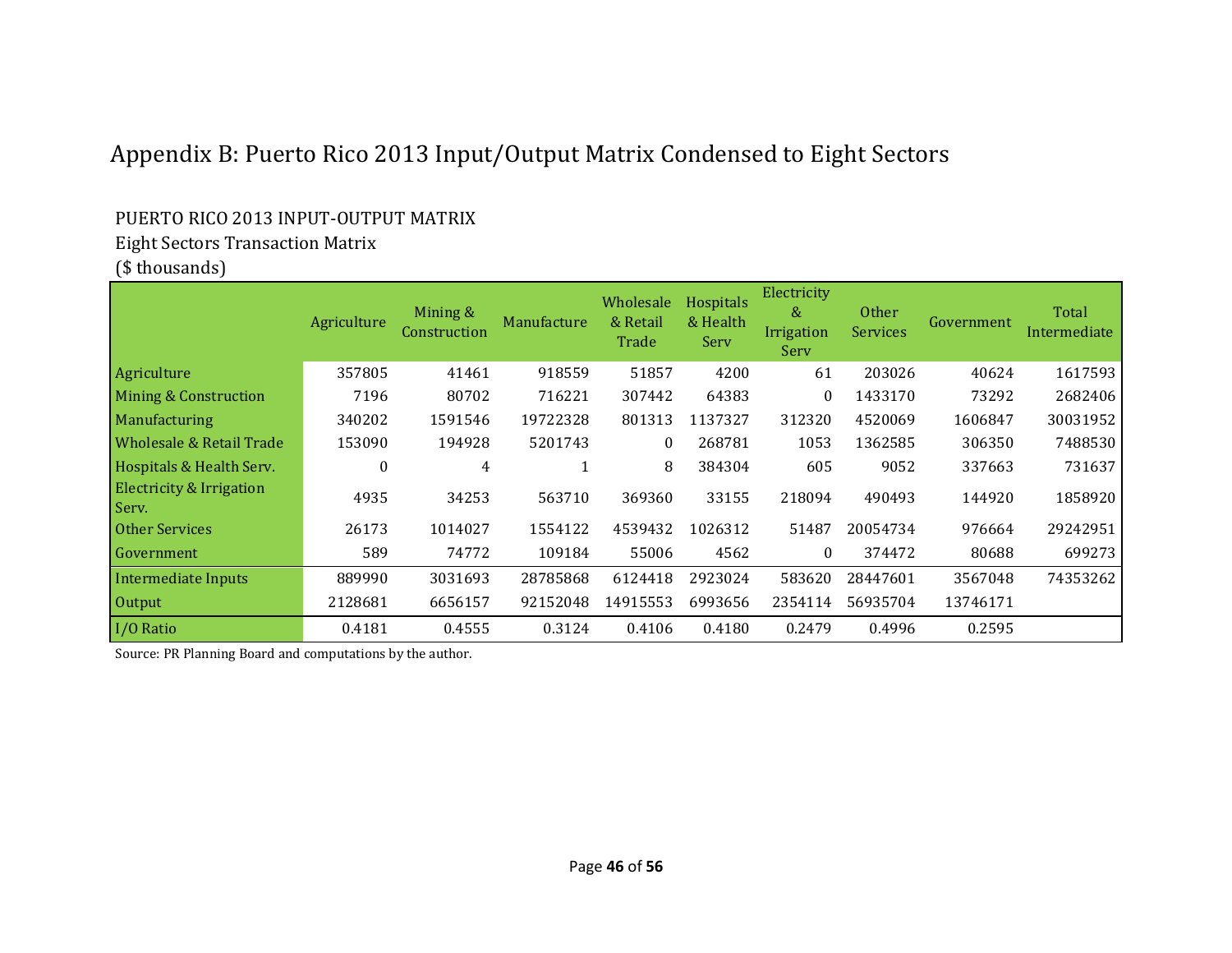## <span id="page-47-0"></span>Appendix C: Relevant Weights Used to Compute the Consumer Price Index

|                            | Weights<br>(Dec.<br>2006) |
|----------------------------|---------------------------|
| Apparel                    | 4.24%                     |
| <b>Education &amp;</b>     |                           |
| communications             | 5.10%                     |
| Foods & beverages          | 22.78%                    |
| Other goods and services   | 9.79%                     |
| Housing & housing services | 25.09%                    |
| Electricity                | 2.84%                     |
| <b>Health services</b>     | 5.47%                     |
| Entertainment              | 3.27%                     |
| Transportation             | 24.25%                    |

#### EXPENDITURE WEIGHTS IN CPI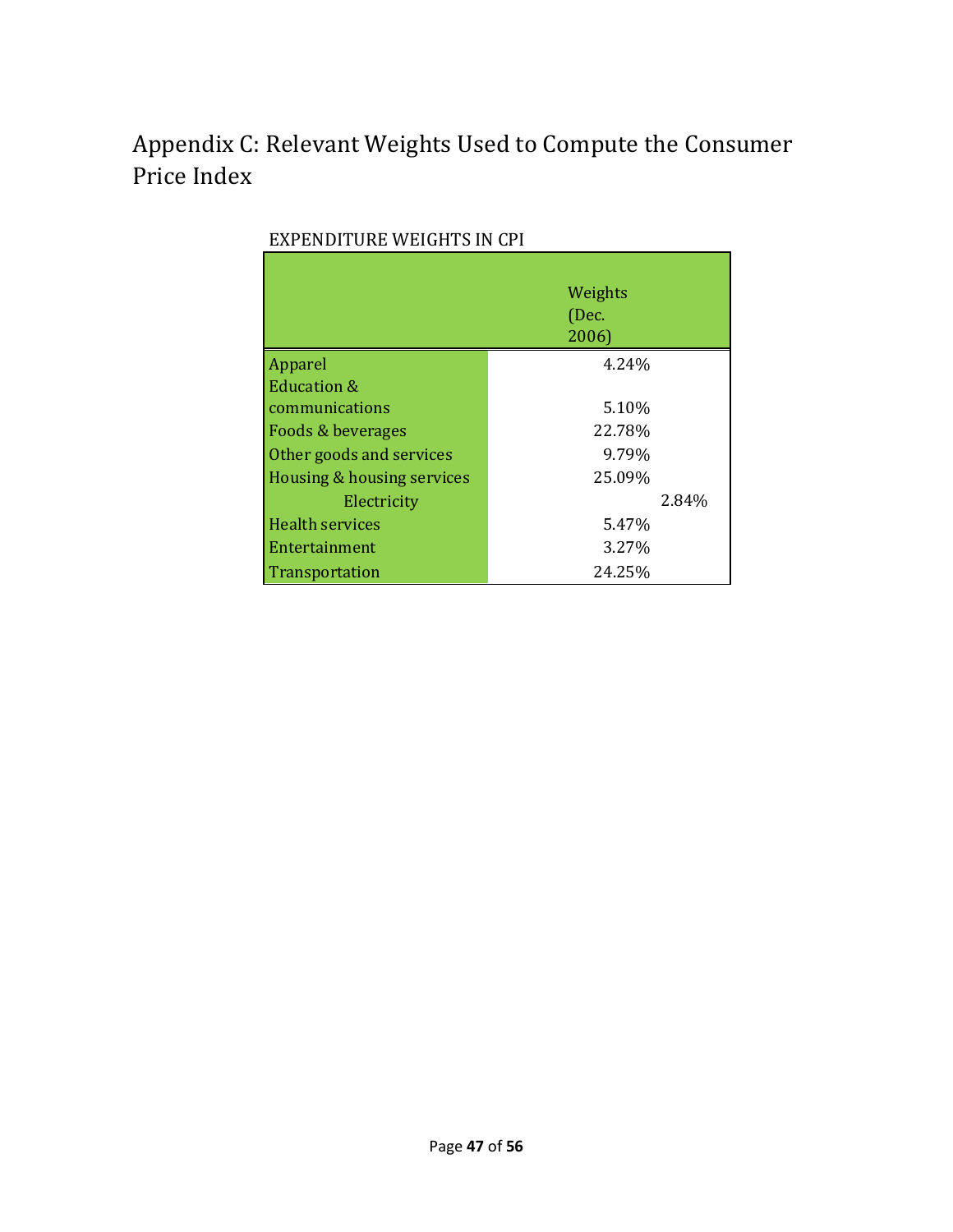### <span id="page-48-0"></span>Appendix D: Regression Equation Used to Forecast GNP at constant prices

Dependent Variable: GNPR\_PR Method: Robust Least Squares Date: 07/27/19 Time: 07:51 Sample: 2000 2017 Included observations: 18 Method: MM-estimation S settings: tuning=1.547645, breakdown=0.5, trials=200, subsmpl=5, refine=2, compare=5 M settings: weight=Bisquare, tuning=4.684 Random number generator: rng=kn, seed=78871573 Huber Type I Standard Errors & Covariance

| Variable              | Coefficient                  | Std. Error                     | z-Statistic | Prob.    |  |
|-----------------------|------------------------------|--------------------------------|-------------|----------|--|
| С                     | 4254.805                     | 2458.985                       | 1.730309    | 0.0836   |  |
| <b>GDPR US</b>        | 0.121369                     | 0.042667                       | 2.844606    | 0.0044   |  |
| <b>POP</b>            | 0.571799                     | 0.483347                       | 1.182999    | 0.2368   |  |
| PWKH REV              | $-12954.93$                  | 3022.620                       | -4.285993   | 0.0000   |  |
| R                     | 67.80919                     | 23.26501                       | 2.914643    | 0.0036   |  |
|                       | <b>Robust Statistics</b>     |                                |             |          |  |
| R-squared             | 0.646910                     | Adjusted R-squared<br>0.538267 |             |          |  |
| Rw-squared            | 0.903572                     | Adjust Rw-squared<br>0.903572  |             |          |  |
| Akaike info criterion | 32.30184                     | Schwarz criterion              |             | 37.47129 |  |
| Deviance              | 243797.2                     | Scale                          |             | 102.9122 |  |
| Rn-squared statistic  | 64.11395                     | Prob(Rn-squared stat.)         |             | 0.000000 |  |
|                       | <b>Non-robust Statistics</b> |                                |             |          |  |
| Mean dependent var    | 6634.756                     | S.D. dependent var             |             | 363.9220 |  |
| S.E. of regression    | 168.3897                     | Sum squared resid              |             | 368616.2 |  |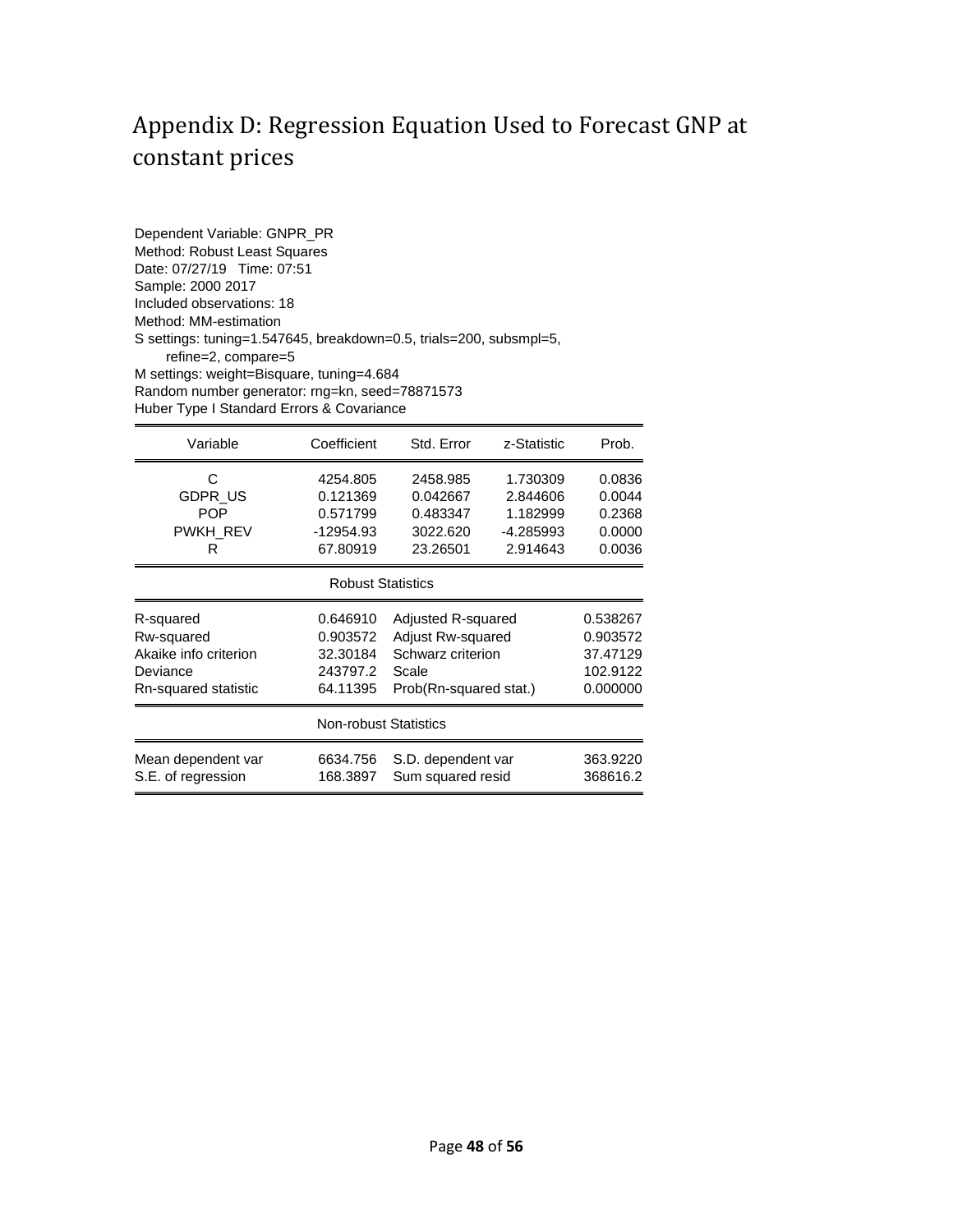| obs  | Actual  | Fitted  | Residual   | <b>Residual Plot</b> |
|------|---------|---------|------------|----------------------|
| 2000 | 6487.10 | 6522.44 | $-35.3379$ | *                    |
| 2001 | 6585.10 | 6673.40 | $-88.3030$ | $^\star$             |
| 2002 | 6562.60 | 6499.70 | 62.8995    |                      |
| 2003 | 6702.70 | 6768.10 | $-65.3976$ |                      |
| 2004 | 6886.20 | 6842.32 | 43.8789    |                      |
| 2005 | 7019.60 | 7004.56 | 15.0376    | *                    |
| 2006 | 7350.60 | 7154.93 | 195.666    | *                    |
| 2007 | 7261.60 | 7253.03 | 8.57402    | *                    |
| 2008 | 7054.20 | 7064.74 | $-10.5399$ | $\star$              |
| 2009 | 6784.20 | 6753.74 | 30.4615    | $^\star$             |
| 2010 | 6541.80 | 6730.09 | $-188.286$ | $^\star$             |
| 2011 | 6431.70 | 6609.23 | $-177.533$ | $\star$              |
| 2012 | 6466.20 | 6404.61 | 61.5895    | $\star$              |
| 2013 | 6457.60 | 6320.07 | 137.532    | $\star$              |
| 2014 | 6343.90 | 6256.57 | 87.3285    | $\ast$               |
| 2015 | 6292.20 | 6232.40 | 59.7954    | *                    |
| 2016 | 6191.50 | 6359.59 | $-168.090$ | $^\star$             |
| 2017 | 6006.80 | 6431.83 | $-425.034$ | ١*                   |
|      |         |         |            |                      |

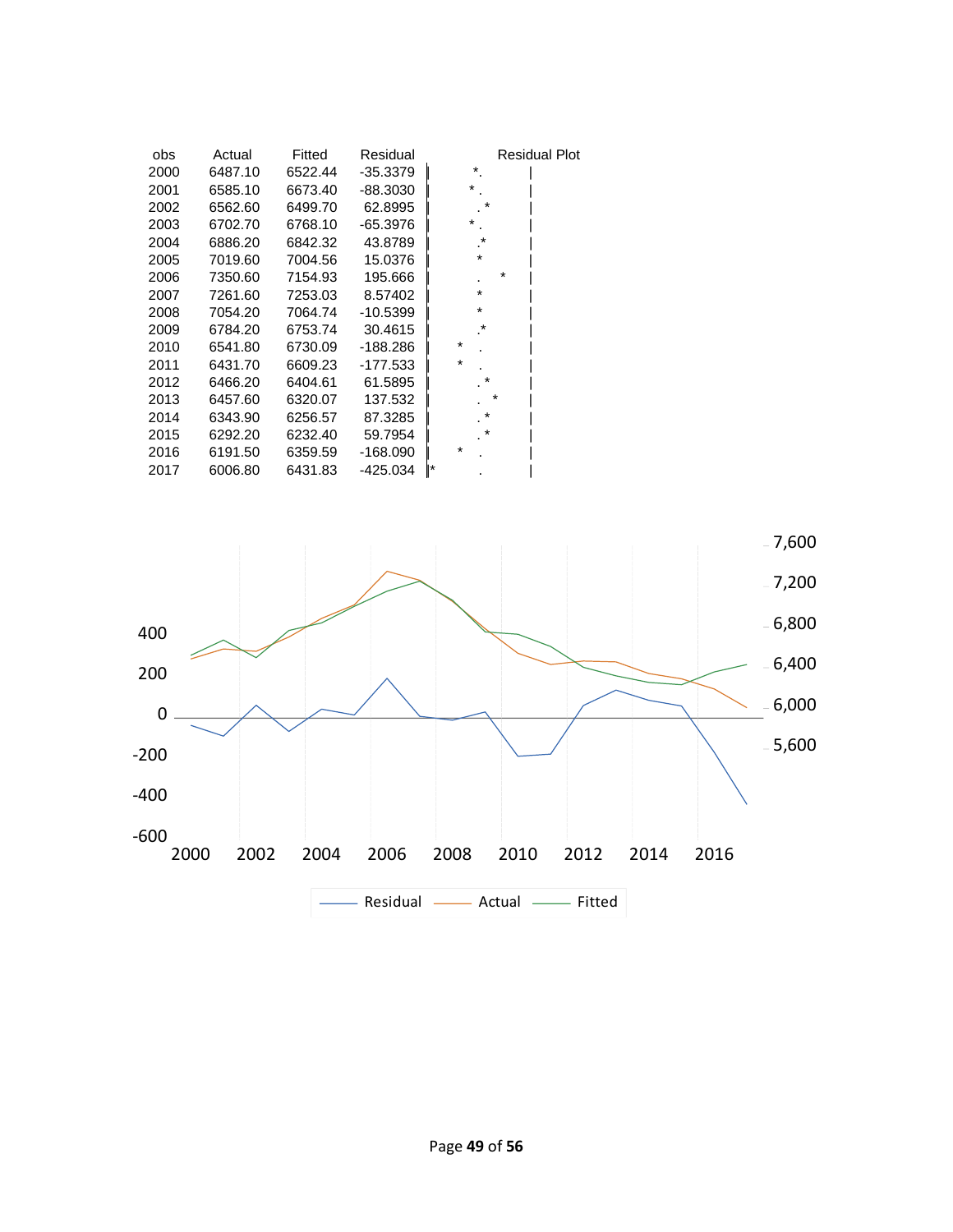### <span id="page-50-0"></span>Appendix E: Demand Equation for PREPA's Residential Customers

Dependent Variable: C\_ELECT\_RES Method: Robust Least Squares Date: 08/08/19 Time: 09:35 Sample: 2000 2017 Included observations: 18 Method: MM-estimation S settings: tuning=1.547645, breakdown=0.5, trials=200, subsmpl=4, refine=2, compare=5 M settings: weight=Bisquare, tuning=4.684 Random number generator: rng=kn, seed=765258960 Huber Type I Standard Errors & Covariance

| Variable                                 | Coefficient                  | Std. Error                                                      | z-Statistic | Prob.  |
|------------------------------------------|------------------------------|-----------------------------------------------------------------|-------------|--------|
| C                                        | $-10699.11$                  | 2210.875<br>-4.839311                                           |             | 0.0000 |
| <b>PKWH</b>                              | $-10689.75$                  | 2557.885                                                        | -4.179137   | 0.0000 |
| YPD                                      | 0.095363                     | 0.018656                                                        | 5.111700    | 0.0000 |
| <b>POP</b>                               | 3.910486                     | 0.473498                                                        | 8.258721    | 0.0000 |
|                                          | <b>Robust Statistics</b>     |                                                                 |             |        |
| R-squared                                | 0.566199                     | Adjusted R-squared<br>0.473242                                  |             |        |
| Rw-squared                               | 0.830297                     | Adjust Rw-squared<br>0.830297                                   |             |        |
| Akaike info criterion                    | 23.16494                     | Schwarz criterion<br>30.91312                                   |             |        |
| Deviance                                 | 908863.8                     | 216.7158<br>Scale                                               |             |        |
| Rn-squared statistic                     | 71.41569                     | Prob(Rn-squared stat.)<br>0.000000                              |             |        |
|                                          | <b>Non-robust Statistics</b> |                                                                 |             |        |
| Mean dependent var<br>S.E. of regression | 6774.022<br>374.0134         | S.D. dependent var<br>402.1188<br>Sum squared resid<br>1958404. |             |        |

| obs  | Actual  | Fitted  | Residual   | <b>Residual Plot</b> |
|------|---------|---------|------------|----------------------|
| 2000 | 6385.00 | 6587.82 | $-202.815$ | *                    |
| 2001 | 6631.70 | 6672.64 | -40.9408   | *                    |
| 2002 | 6909.50 | 5799.43 | 1110.07    |                      |
| 2003 | 7280.50 | 7128.29 | 152.207    | $\ast$               |
| 2004 | 7338.10 | 7351.61 | $-13.5115$ | $\star$              |
| 2005 | 7437.90 | 7474.44 | $-36.5387$ | $\star$              |
| 2006 | 7250.30 | 6938.25 | 312.045    | $\ast$               |
| 2007 | 7243.60 | 7015.67 | 227.929    | $^\star$             |
| 2008 | 6757.10 | 6840.81 | $-83.7119$ | *                    |
| 2009 | 6367.50 | 7012.42 | $-644.917$ | *                    |
| 2010 | 7056.80 | 7043.08 | 13.7236    | $\star$              |
| 2011 | 6707.50 | 6851.90 | $-144.403$ | *                    |
| 2012 | 6559.60 | 6447.28 | 112.323    | *                    |
| 2013 | 6655.70 | 6655.44 | 0.25521    | *                    |
| 2014 | 6270.80 | 6247.95 | 22.8530    | *                    |
| 2015 | 6249.70 | 6333.57 | $-83.8740$ | $\star$              |
| 2016 | 6439.00 | 6552.63 | -113.633   | *                    |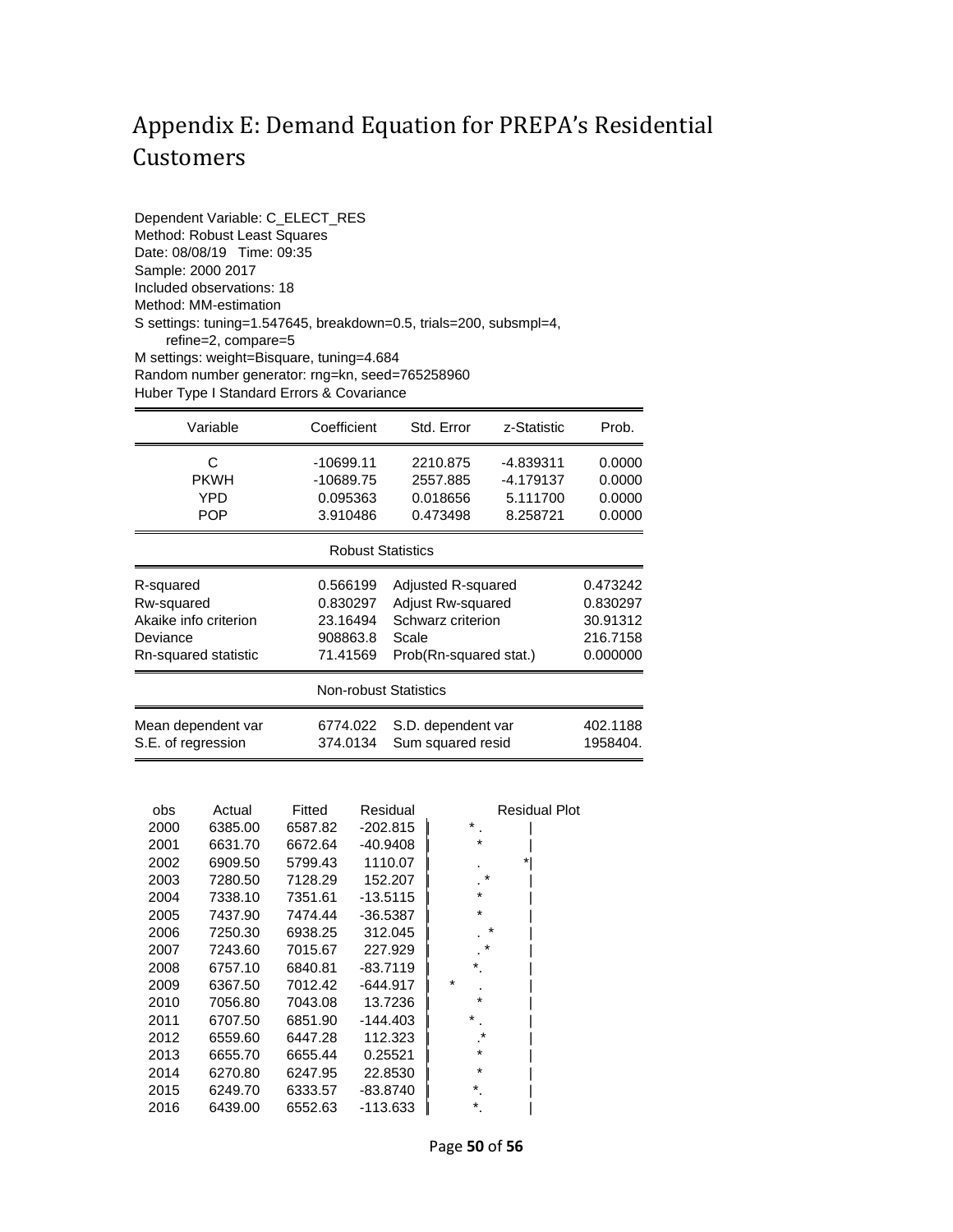

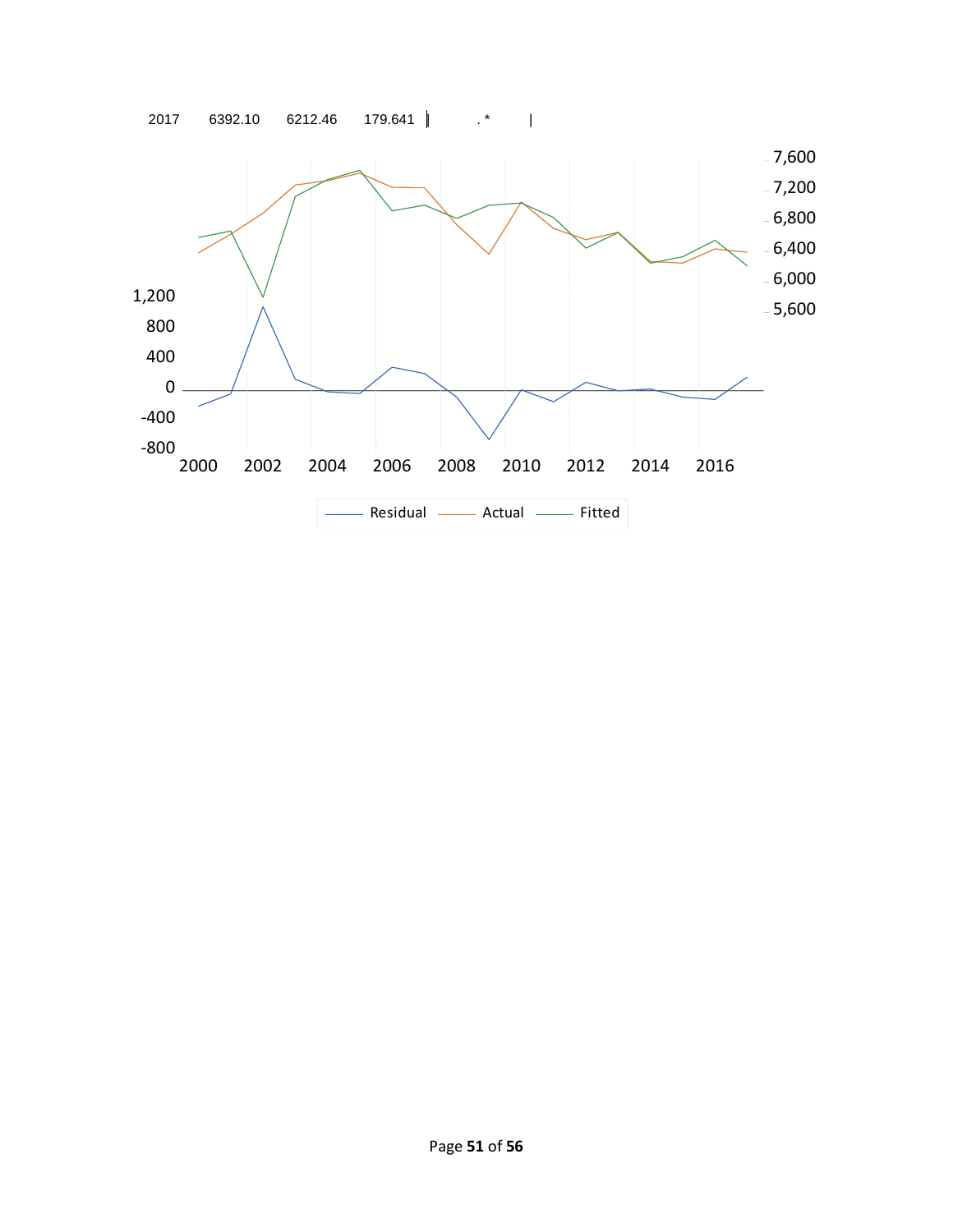### <span id="page-52-0"></span>Appendix F: Demand Equation for PREPA's Commercial Customers

Dependent Variable: C\_ELECT\_C Method: Two-Stage Least Squares Date: 08/08/19 Time: 13:03 Sample: 2008 2017 Included observations: 10 Convergence achieved after 12 iterations Instrument specification: GNPR\_PR GDPR\_US INFLACION Constant added to instrument list Lagged dependent variable & regressors added to instrument list

| Variable                  | Coefficient | Std. Error              | t-Statistic | Prob.    |
|---------------------------|-------------|-------------------------|-------------|----------|
| C                         | 2214.728    | 1912.499                | 1.158028    | 0.2992   |
| <b>PKWH</b>               | $-330.5224$ | 1124.040                | $-0.294049$ | 0.7805   |
| YN COM SERV               | 0.032966    | 0.052484                | 0.628120    | 0.5575   |
| <b>POP</b>                | 1.555937    | 0.298206                | 5.217654    | 0.0034   |
| AR(1)                     | $-0.250861$ | 0.454331                | $-0.552155$ | 0.6046   |
| R-squared                 | 0.848789    | Mean dependent var      |             | 8447.070 |
| <b>Adjusted R-squared</b> | 0.727820    | S.D. dependent var      |             | 232.9500 |
| S.E. of regression        | 121.5321    | Sum squared resid       |             | 73850.22 |
| Durbin-Watson stat        | 2.396170    | 1.572128<br>J-statistic |             |          |
| Instrument rank           | 8           | Prob(J-statistic)       |             | 0.665726 |
| Inverted AR Roots         | -.25        |                         |             |          |

| obs  | Actual  | Fitted  | Residual   | <b>Residual Plot</b> |  |
|------|---------|---------|------------|----------------------|--|
| 2008 | 8743.70 | 8711.00 | 32.7001    | $\ast$<br>٠          |  |
| 2009 | 8501.30 | 8648.77 | $-147.473$ |                      |  |
| 2010 | 8744.20 | 8634.07 | 110.129    | *                    |  |
| 2011 | 8557.90 | 8538.28 | 19.6225    | ä,                   |  |
| 2012 | 8378.10 | 8510.88 | $-132.784$ | *<br>L.              |  |
| 2013 | 8540.10 | 8512.09 | 28,0093    | *<br>٠               |  |
| 2014 | 8483.80 | 8371.94 | 111.857    |                      |  |
| 2015 | 8331.30 | 8290.86 | 40.4389    | *<br>٠               |  |
| 2016 | 8197.70 | 8184.21 | 13.4854    | ∗<br>×.              |  |
| 2017 | 7992.60 | 8068.59 | -75.9859   | *                    |  |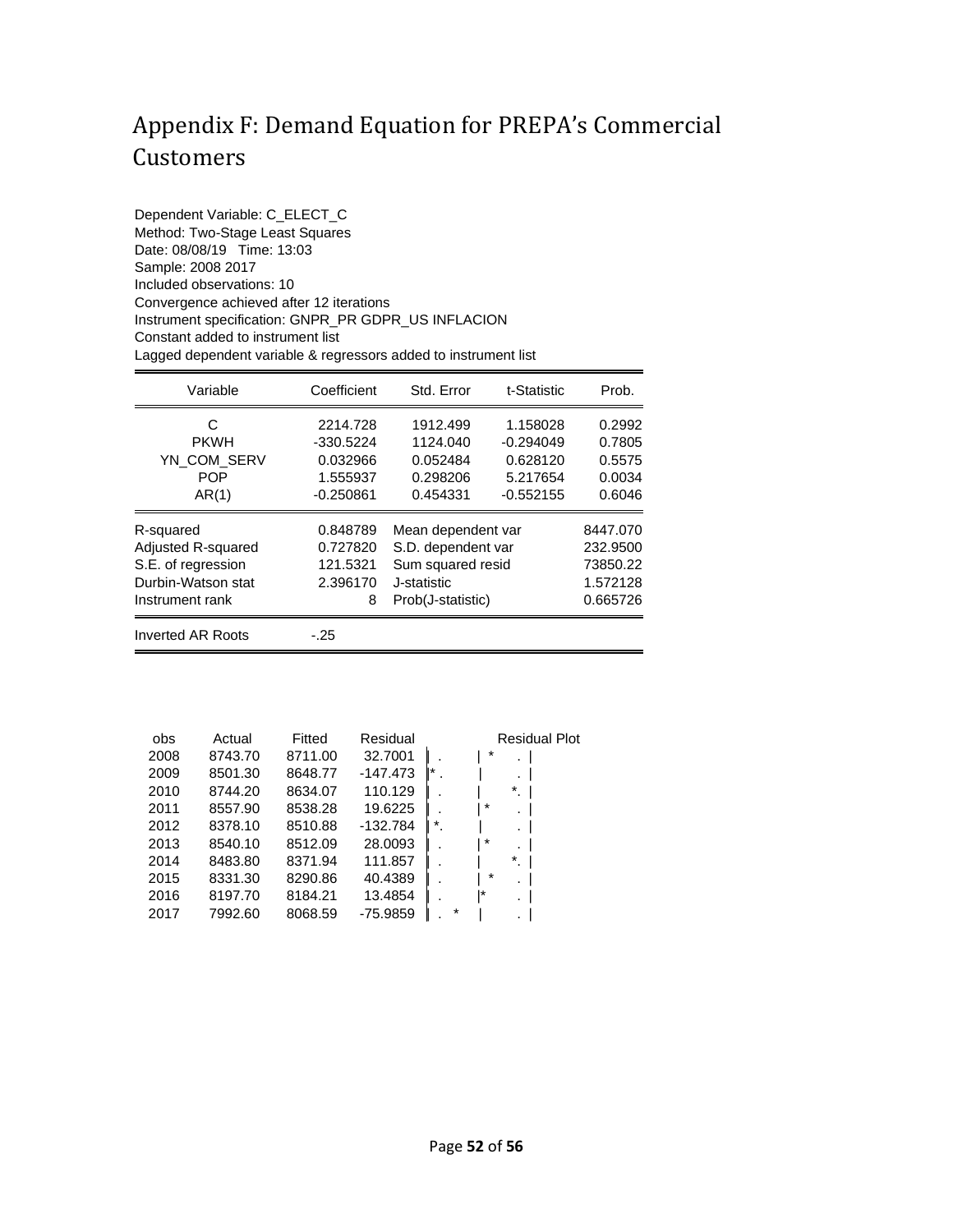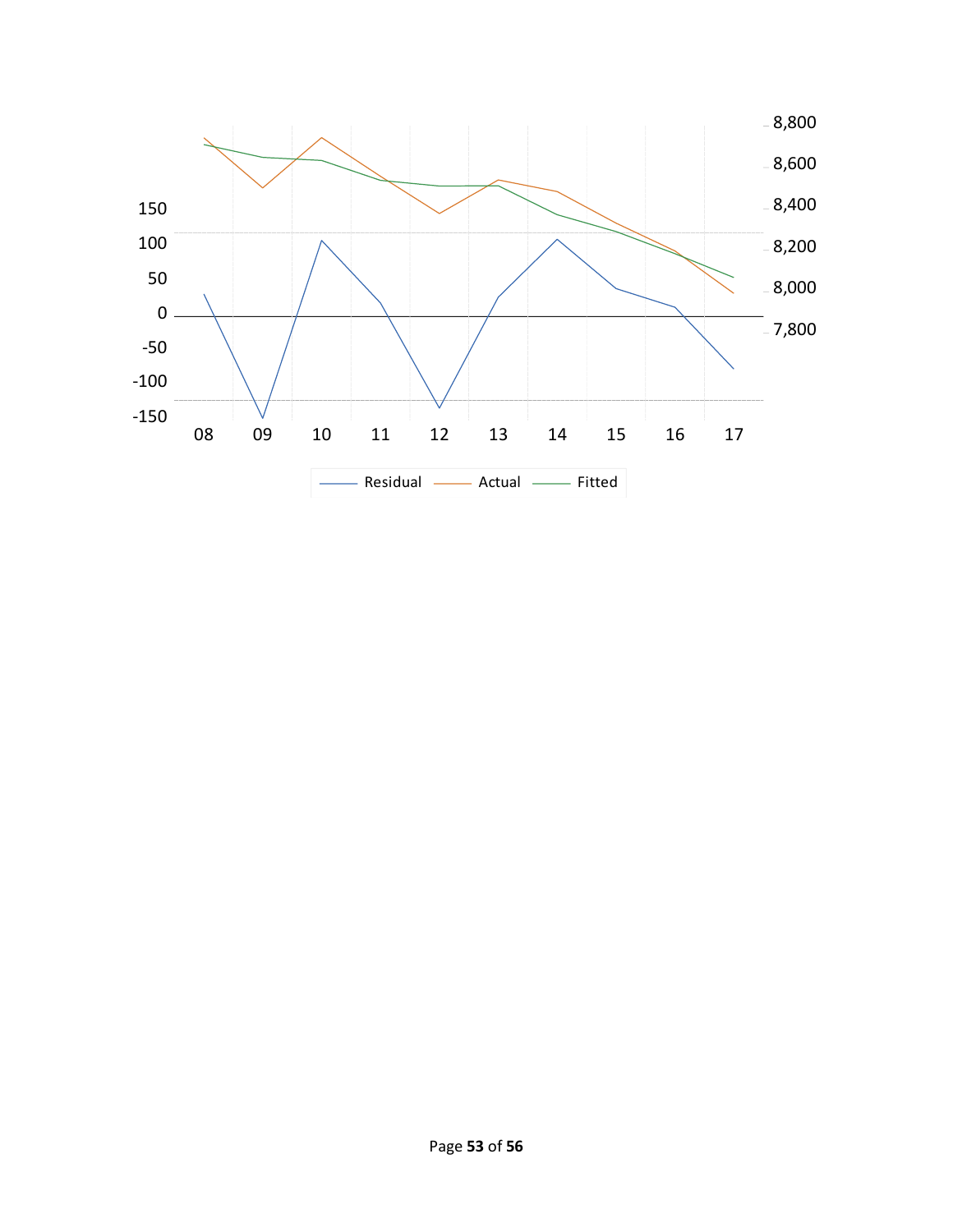# <span id="page-54-0"></span>Appendix G: Demand Equation for PREPA's Industrial Customers

| Dependent Variable: CELECT_M                                                              |
|-------------------------------------------------------------------------------------------|
| Method: Robust Least Squares                                                              |
| Date: 08/12/19 Time: 12:47                                                                |
| Sample: 2000 2017                                                                         |
| Included observations: 18                                                                 |
| Method: MM-estimation                                                                     |
| S settings: tuning=1.547645, breakdown=0.5, trials=200, subsmpl=4,<br>refine=2, compare=5 |
| M settings: weight=Bisquare, tuning=4.684                                                 |
| Random number generator: rng=kn, seed=2069320706                                          |
| Huber Type I Standard Errors & Covariance                                                 |

| Variable                 | Coefficient                  | Std. Error                                                      | z-Statistic | Prob.    |  |  |
|--------------------------|------------------------------|-----------------------------------------------------------------|-------------|----------|--|--|
| C                        | 8123.459                     | 1378.982                                                        | 5.890911    | 0.0000   |  |  |
| PKWH M                   | $-2971.362$                  | 4569.783                                                        | $-0.650220$ | 0.5156   |  |  |
| <b>GDPR US</b>           | $-0.220162$                  | 0.170870                                                        | $-1.288475$ | 0.1976   |  |  |
| YN MANUF                 | $-0.029515$                  | 0.050646                                                        | -0.582760   | 0.5601   |  |  |
| <b>Robust Statistics</b> |                              |                                                                 |             |          |  |  |
| R-squared                | 0.576868                     | Adjusted R-squared                                              |             | 0.486197 |  |  |
| Rw-squared               | 0.880527                     | <b>Adjust Rw-squared</b>                                        |             | 0.880527 |  |  |
| Akaike info criterion    | 36.87444                     | Schwarz criterion                                               |             | 40.43760 |  |  |
| Deviance                 | 1520756.                     | Scale                                                           |             | 229.4882 |  |  |
| Rn-squared statistic     | 37.84651                     | Prob(Rn-squared stat.)<br>0.000000                              |             |          |  |  |
|                          | <b>Non-robust Statistics</b> |                                                                 |             |          |  |  |
| Mean dependent var       | 3345.428<br>402.0701         | S.D. dependent var<br>763.6260<br>Sum squared resid<br>2263245. |             |          |  |  |
| S.E. of regression       |                              |                                                                 |             |          |  |  |

| obs  | Actual  | Fitted  | Residual   | <b>Residual Plot</b> |
|------|---------|---------|------------|----------------------|
| 2000 | 4090.60 | 4414.01 | $-323.414$ | $^\star$             |
| 2001 | 4018.70 | 4200.32 | $-181.621$ | *                    |
| 2002 | 3876.40 | 4119.19 | $-242.788$ | *                    |
| 2003 | 3963.40 | 3973.70 | $-10.3015$ | *                    |
| 2004 | 4092.10 | 3819.14 | 272.955    | $\star$              |
| 2005 | 4177.40 | 3626.57 | 550.828    | *                    |
| 2006 | 4241.80 | 3426.48 | 815.323    | *                    |
| 2007 | 4136.30 | 3356.26 | 780.044    | *                    |
| 2008 | 3742.60 | 3185.15 | 557.451    | *                    |
| 2009 | 3288.40 | 3204.18 | 84.2192    | *                    |
| 2010 | 3047.20 | 3041.02 | 6.18385    | *                    |
| 2011 | 2881.10 | 2922.12 | -41.0164   | $^\star$             |
| 2012 | 2778.60 | 2731.75 | 46.8546    | *                    |
| 2013 | 2578.20 | 2688.24 | $-110.043$ | *                    |
| 2014 | 2434.30 | 2606.92 | $-172.618$ | *                    |
| 2015 | 2335.70 | 2546.79 | $-211.093$ | *                    |
| 2016 | 2347.50 | 2400.07 | $-52.5726$ |                      |

Page **54** of **56**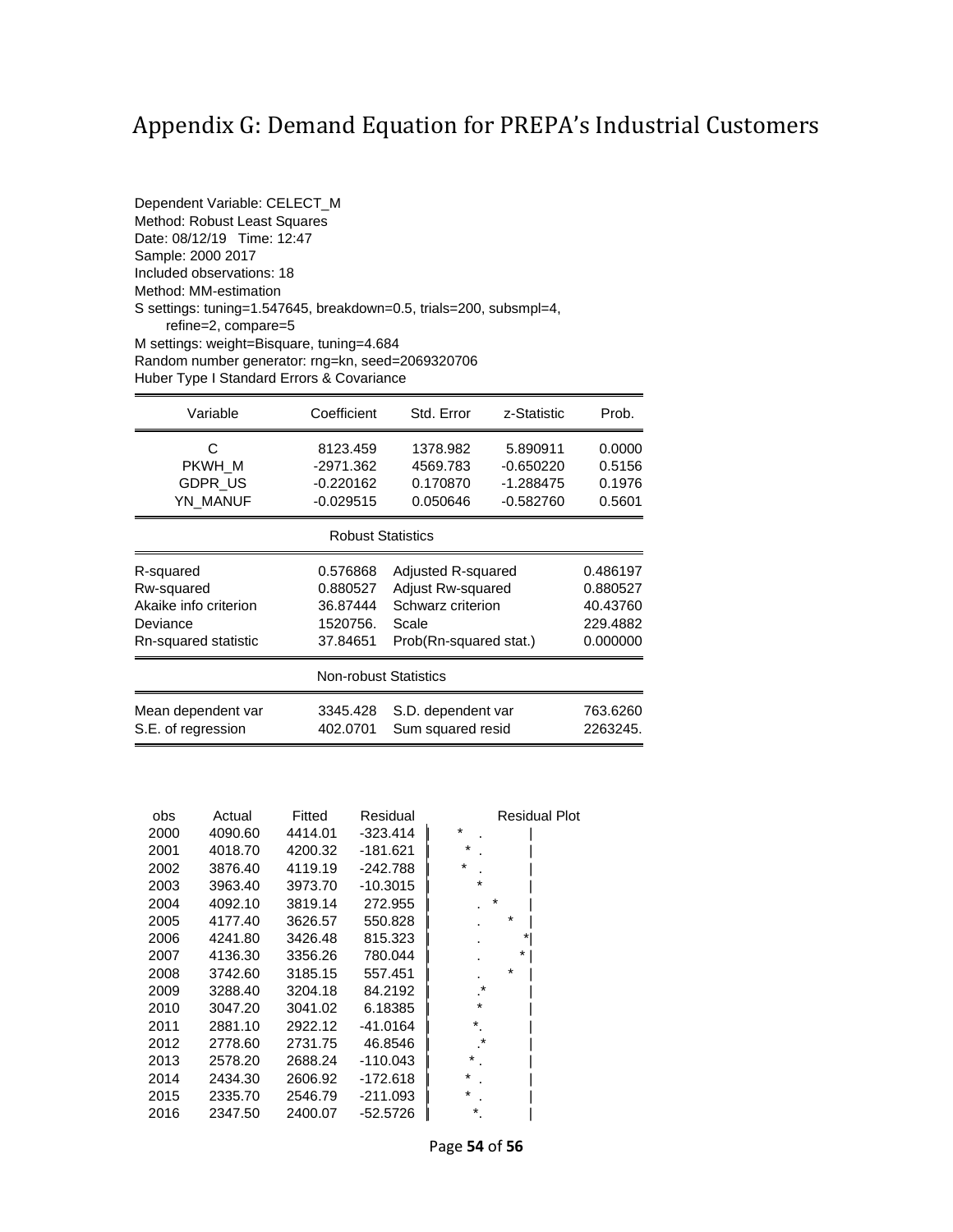